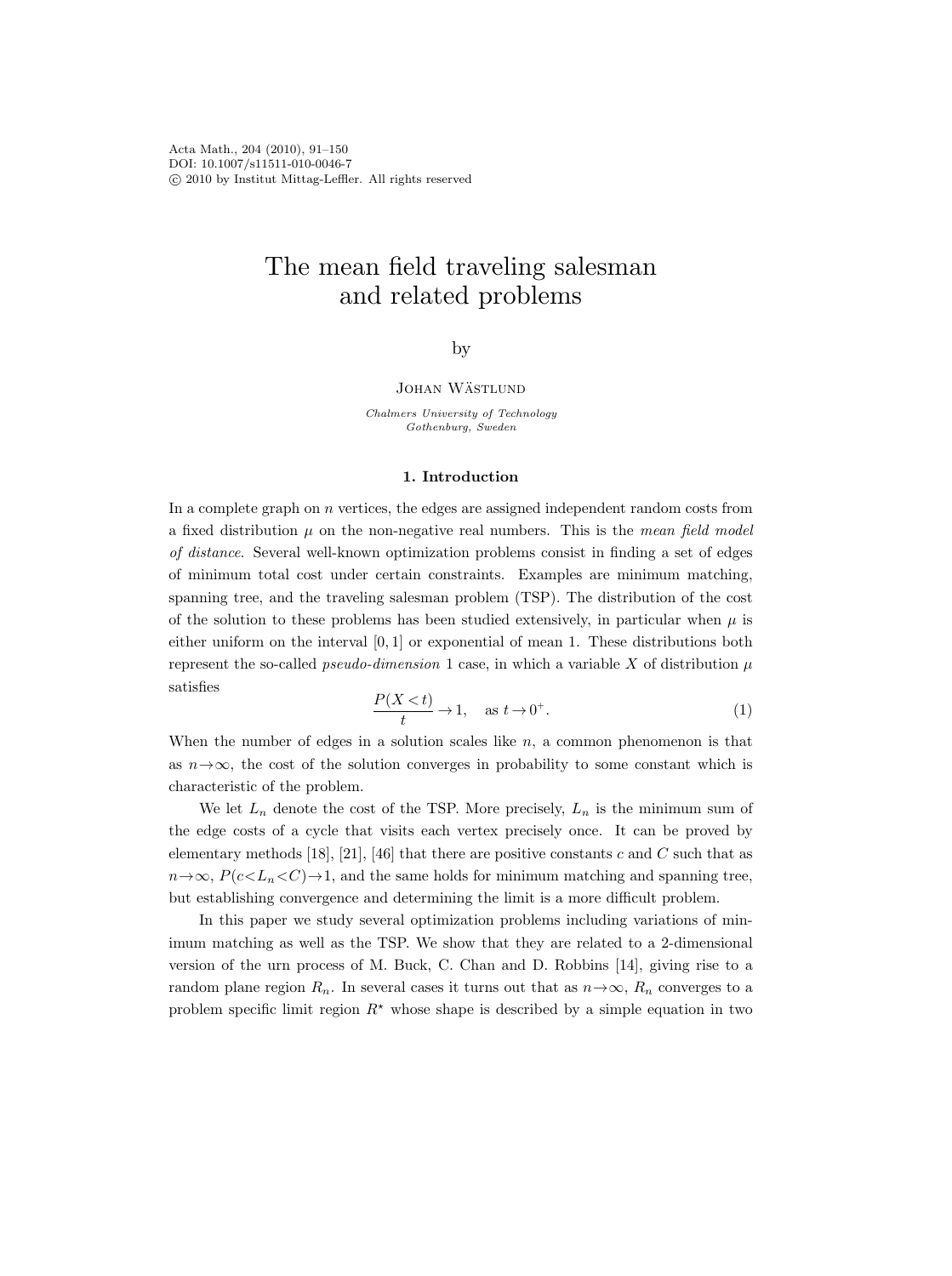92 **j.** wästlund



Figure 1. The curve  $(1+x/2)e^{-x}+(1+y/2)e^{-y}=1$ .

variables. Moreover, the area of  $R^*$  is equal to the limit cost of the optimization problem. Our prime example is the TSP, whose asymptotic cost is given by Theorem 1.1.

THEOREM 1.1. If  $\mu$  satisfies (1), then as  $n \rightarrow \infty$ ,

$$
L_n \xrightarrow{\mathbf{p}} \frac{1}{2} \int_0^\infty y \, dx,\tag{2}
$$

where y, as a function of x, is the positive solution to the equation

$$
\left(1 + \frac{x}{2}\right)e^{-x} + \left(1 + \frac{y}{2}\right)e^{-y} = 1.
$$
\n(3)

The limit, which we denote by  $L^*$ , is therefore half of the area under the curve shown in Figure 1. There seems to be no simple expression for  $L^*$  in terms of known mathematical constants, but it can be evaluated numerically to

$$
\lim_{n \to \infty} L_n = L^{\star} \approx 2.0415481864.
$$

Our method applies to a variety of problems. For instance, the minimum matching problem leads to the conclusion of Theorem 1.1 with equation (3) replaced by the simpler equation  $e^{-x} + e^{-y} = 1$ . In this case the equation has the explicit solution

$$
y = -\log(1 - e^{-x}),
$$

and, as was conjectured in [13], [26], [27], [29] and [35], and established in [3] and [4], the limit cost is equal to

$$
\frac{1}{2} \int_0^\infty -\log(1 - e^{-x}) \, dx = \frac{\pi^2}{12}.
$$

Acknowledgments. This work has been influenced by discussions with several people, of which in particular I thank David Aldous, Svante Janson and Giorgio Parisi.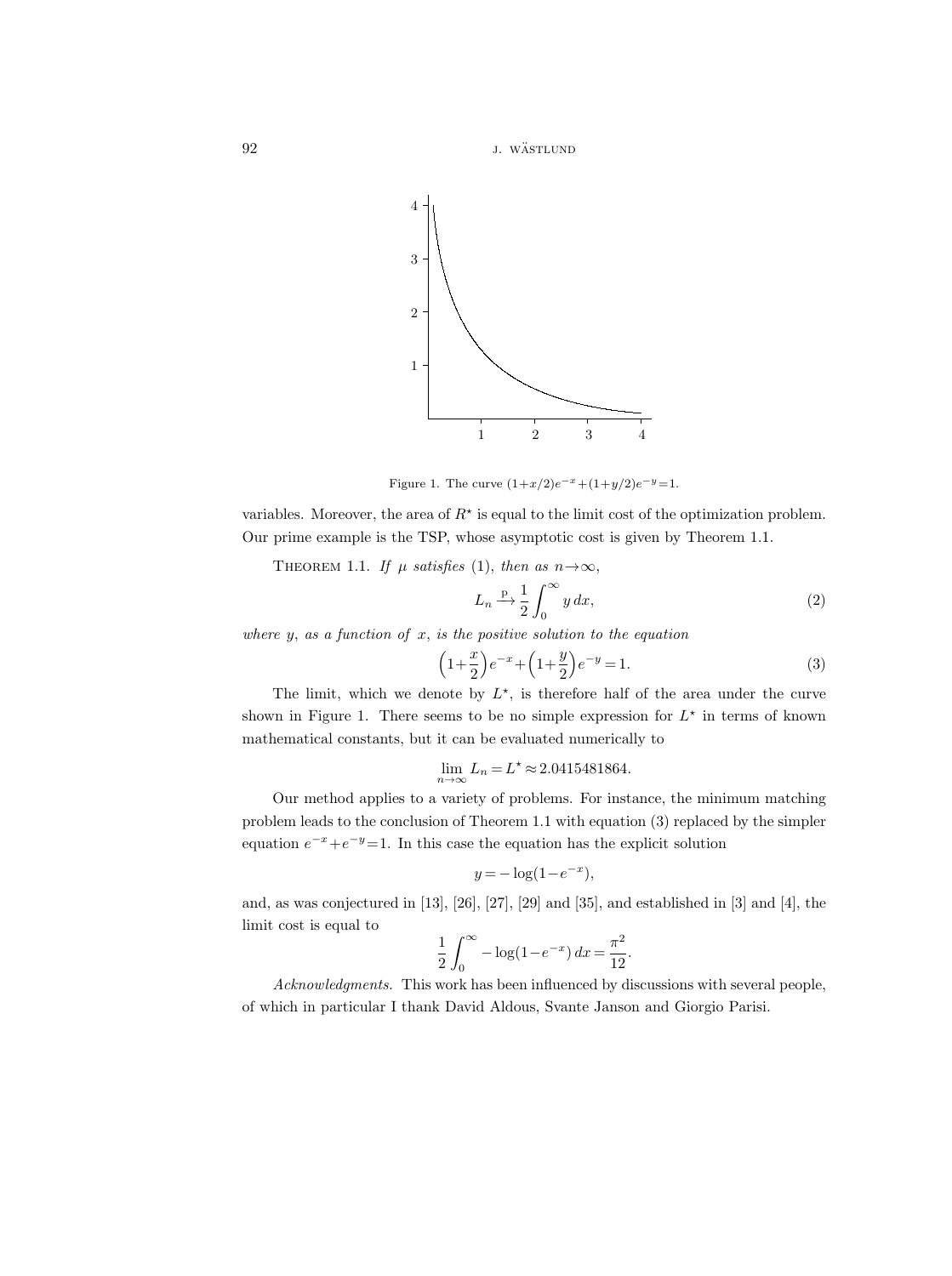#### 2. Background

The replica and cavity methods of statistical mechanics, originally developed in the study of spin glasses and other disordered systems, have led to a number of purely mathematical predictions [30], [43]. Several of these results are mathematically nonrigorous, and establishing them has become a stimulating challenge to probability theory. Some important achievements in this direction are David Aldous' proof of the  $\zeta(2)$  limit in the assignment problem [4], Michel Talagrand's proof of the correctness of the Parisi solution of the Sherrington–Kirkpatrick model [19], [34], [40], [44], and the algorithmic and theoretical results on phase transitions in constraint satisfaction problems [1], [2], [31] and counting [11], [49]. See [25] for a recent introduction to this field.

One of the areas where the statistical mechanics approach has produced a series of remarkable conjectures is optimization in mean field models of distance. The simplest of these models is the one described in the introduction, but the analogous bipartite model has also been studied. In general one is interested in the large  $n$  limit cost of the problem, which corresponds physically to the thermodynamical limit.

Explicit limit theorems have been obtained only for distributions satisfying (1). A. Frieze showed [17] that the limit cost of the minimum spanning tree is  $\zeta(3)$ , and D. Aldous [3], [4] established the limit  $\frac{1}{6}\pi^2$  for bipartite minimum matching. See also [6] and [8] for other results based on weak convergence. The theorem of Aldous resolved a conjecture by M. Mézard and G. Parisi from the mid-1980's [26], [27], [29], [30], [35]. In articles of Mézard, Parisi and W. Krauth [23], [27] and [28], a similar limit was conjectured for the TSP. The limit was predicted on theoretical grounds to be a certain constant, approximately 2.0415. This value was consistent with earlier less precise estimates obtained theoretically as well as by computer simulation [10], [22], [30], [41], [45], see also [4], [5], [7], [12], [15], [37], [38] and [39].

Theorem 1.1 confirms the Krauth–Mézard–Parisi conjecture, except that for a while it was not clear that  $L^*$  is the same as the number obtained with the cavity method. The numerical agreement was certainly convincing, and soon it was shown by Parisi (in personal communication) that the analytic characterization of  $\lim_{n\to\infty} L_n$  obtained in equations  $(6)$  and  $(9)$  of  $[23]$  is indeed equivalent to the one given by  $(3)$ . This leads to the satisfactory conclusion that the cavity result for the limit cost of the TSP is correct. Parisi's argument sheds some light on the relation between the cavity solution and the limit shape  $R^*$ , but this is something that deserves further study.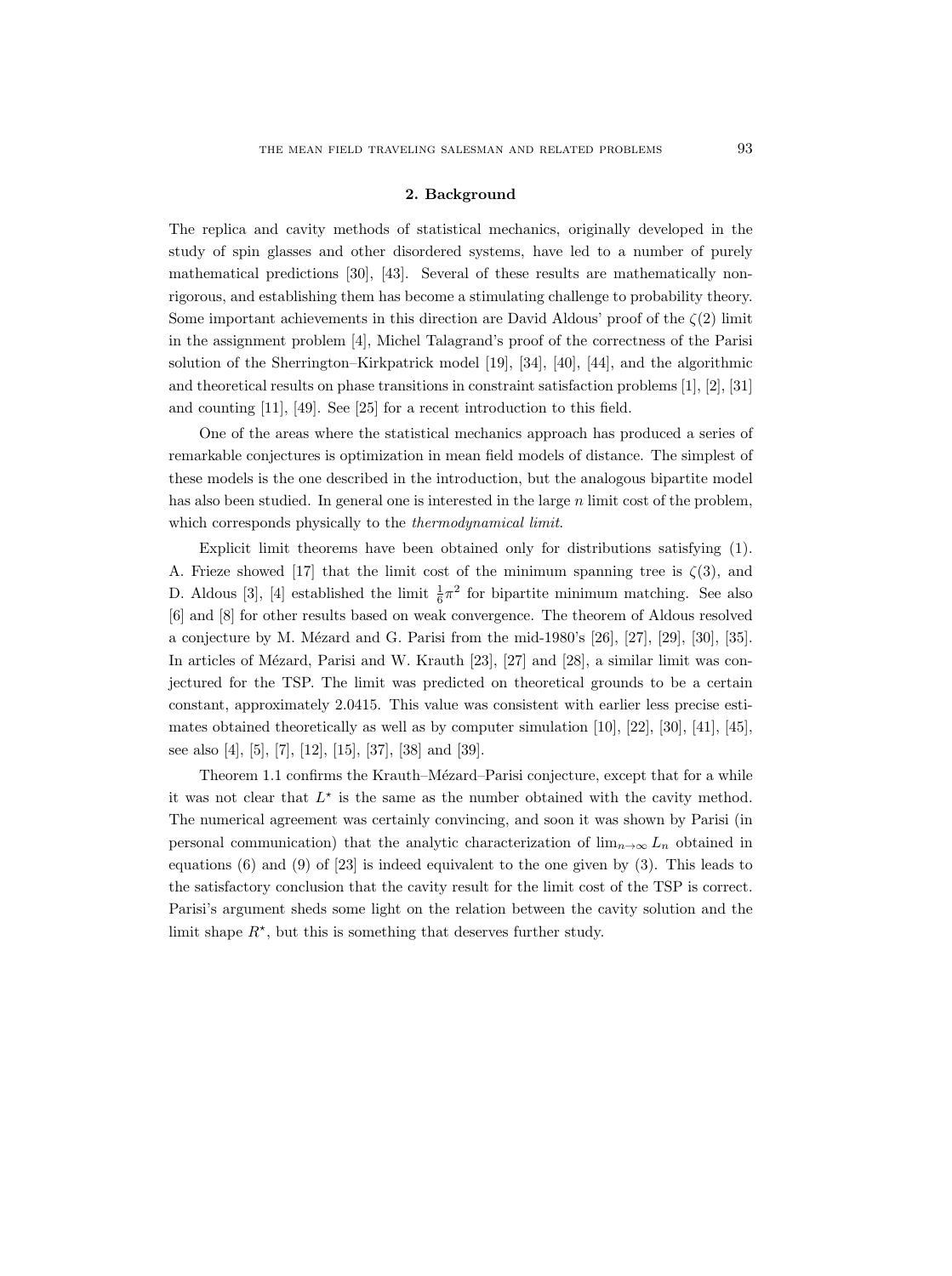### 94 J. WÄSTLUND

#### 3. Organization of the paper

In §4 we introduce a modified random graph model which is designed in order to simplify the analysis. In this model each vertex has a non-negative real weight, which governs the distribution of the edge costs, an idea originating in the paper of Buck, Chan and Robbins [14]. We study a certain type of optimization problem that we call flow problem, which includes natural relaxations of matching and the TSP. Our method relies on letting the weight of one of the vertices tend to zero. This idea was suggested already in [14], but not fully exploited. With this method we show in §5 that knowledge of the expected number of edges from a vertex in a solution to the flow problem allows us to find recursively the expected cost of the solution.

This strategy is carried out in §6 and §7, where we also introduce the 2-dimensional urn process. The expected cost of the flow problem is expressed as the area of a region  $R_n$ defined by the urn process. In §8 we study the behavior of  $R_n$  for large n. Using the Talagrand concentration inequality [42], we prove in §9 that under certain conditions, the cost of a flow problem converges in probability to the area of the limit shape of  $R_n$ . In §10 and §11, we show that the mean field TSP is well approximated by its relaxation to a flow problem, thereby completing the proof of Theorem 1.1. An important step is provided by a theorem of Frieze [18] stating that the mean field TSP is asymptotically equivalent to the mean field 2-factor problem.

In §12 we show that similar results can be obtained in the technically simpler bipartite graph model, for which our method produces exact results not only for the expectation, but also for the higher moments of the cost of a flow problem. For several problems, the limit cost on the bipartite graph  $K_{n,n}$  is twice that of the same problem on the complete graph. Indeed, this is the reason for the factor  $\frac{1}{2}$  in equation (2). The region shown in Figure 1 actually corresponds to the bipartite TSP, but the two limit regions are related through a simple change of variables.

For the minimum matching, which is the simplest flow problem, the urn process can be analyzed exactly, and this leads to several explicit formulas that are discussed in §13.

### 4. Flow problems and the friendly model

In this section we define a certain type of random graph model that we call the *friendly* model, and a class of optimization problems that we call flow problems.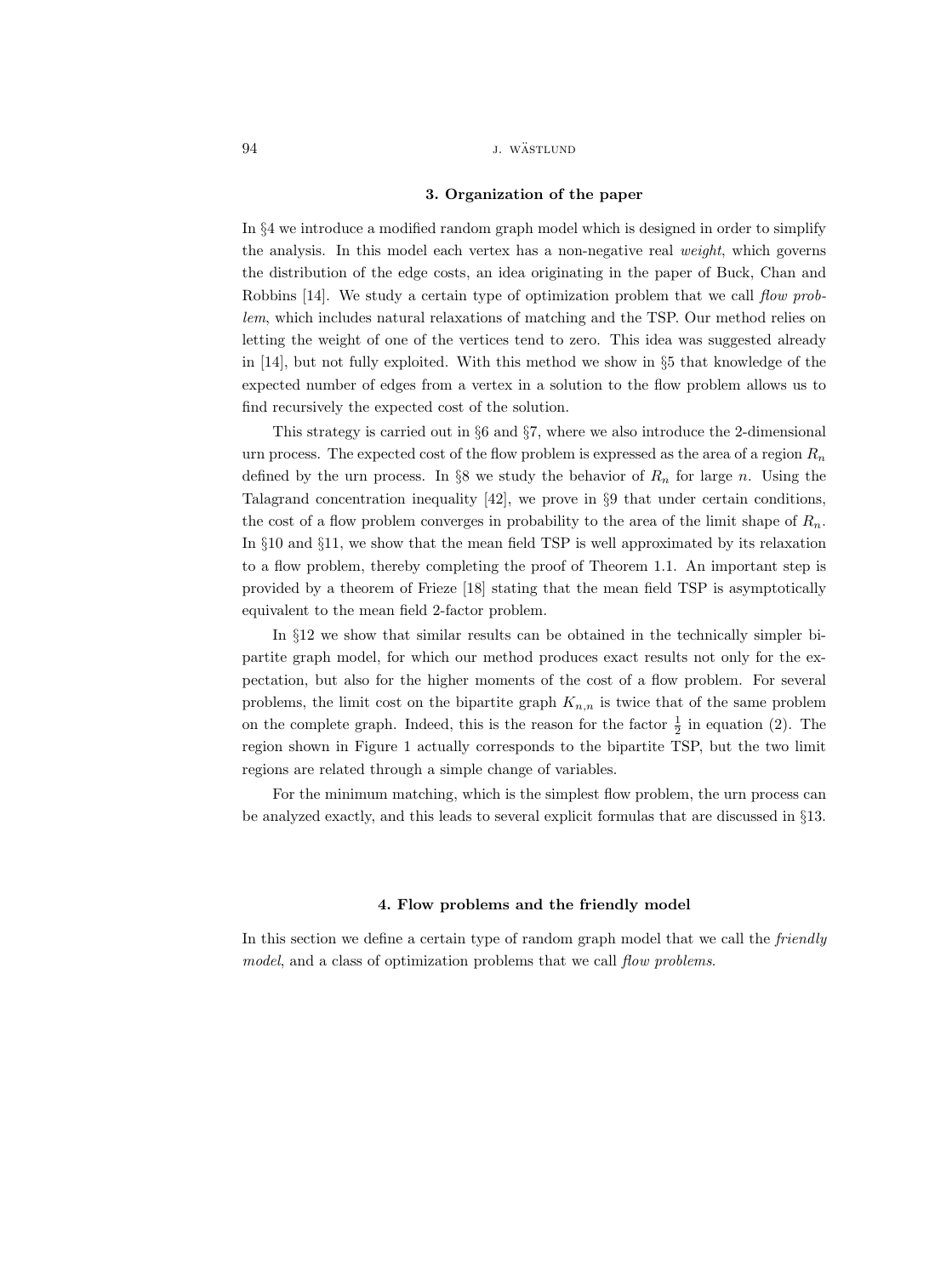### 4.1. The friendly model

There are n vertices  $v_1, ..., v_n$ . Each vertex  $v_i$  has a positive real weight  $\gamma_i$ . For each i and j there is a potentially infinite set of edges connecting  $v_i$  and  $v_j$ . If  $i \neq j$ , these edges have costs that are determined by the times of the events in a Poisson process of rate  $\gamma_i \gamma_j$ . If  $i=j$ , there is a set of loops at this vertex, and their costs are given by a Poisson process of rate  $\frac{1}{2}\gamma_i^2$ . All these Poisson processes are independent.

The friendly model can also be characterized in the following way: The total sequence of edge costs in the graph is generated by a Poisson process of rate

$$
\frac{1}{2}(\gamma_1 + \dots + \gamma_n)^2.
$$

For every event in this process, an edge of cost equal to the time of the event is added to the graph by choosing its two endpoints independently according to the fixed probability measure on the vertices given by

$$
P(v_i) = \frac{\gamma_i}{\gamma_1 + \dots + \gamma_n}.
$$

## 4.2. Flow problems

We let each vertex  $v_i$  have a non-negative integer *capacity*  $c_i$ . Let E denote the set of edges. For each  $e \in E$ , let  $X_e \ge 0$  be the cost of e. For  $e \in E$  and  $v \in V$  we use the notation  $\langle e, v \rangle$  for the number of times that e is connected to v. In other words,

$$
\langle e, v \rangle = \begin{cases} 2, & \text{if } e \text{ is a loop at } v, \\ 1, & \text{if } e \text{ connects } v \text{ to another vertex,} \\ 0, & \text{otherwise.} \end{cases}
$$

For a non-negative real number k, the flow problem asks for the function  $\sigma: E \rightarrow [0, 1]$ that minimizes

$$
\sum_{e \in E} \sigma_e X_e,
$$

subject to

 $\bullet$  the capacity constraints: for every  $i$ ,

$$
\sum_{e \in E} \langle e, v_i \rangle \sigma_e \leqslant c_i; \tag{4}
$$

• the norm of  $\sigma$  is (at least) k:

$$
\sum_{e \in E} \sigma_e \geq k. \tag{5}
$$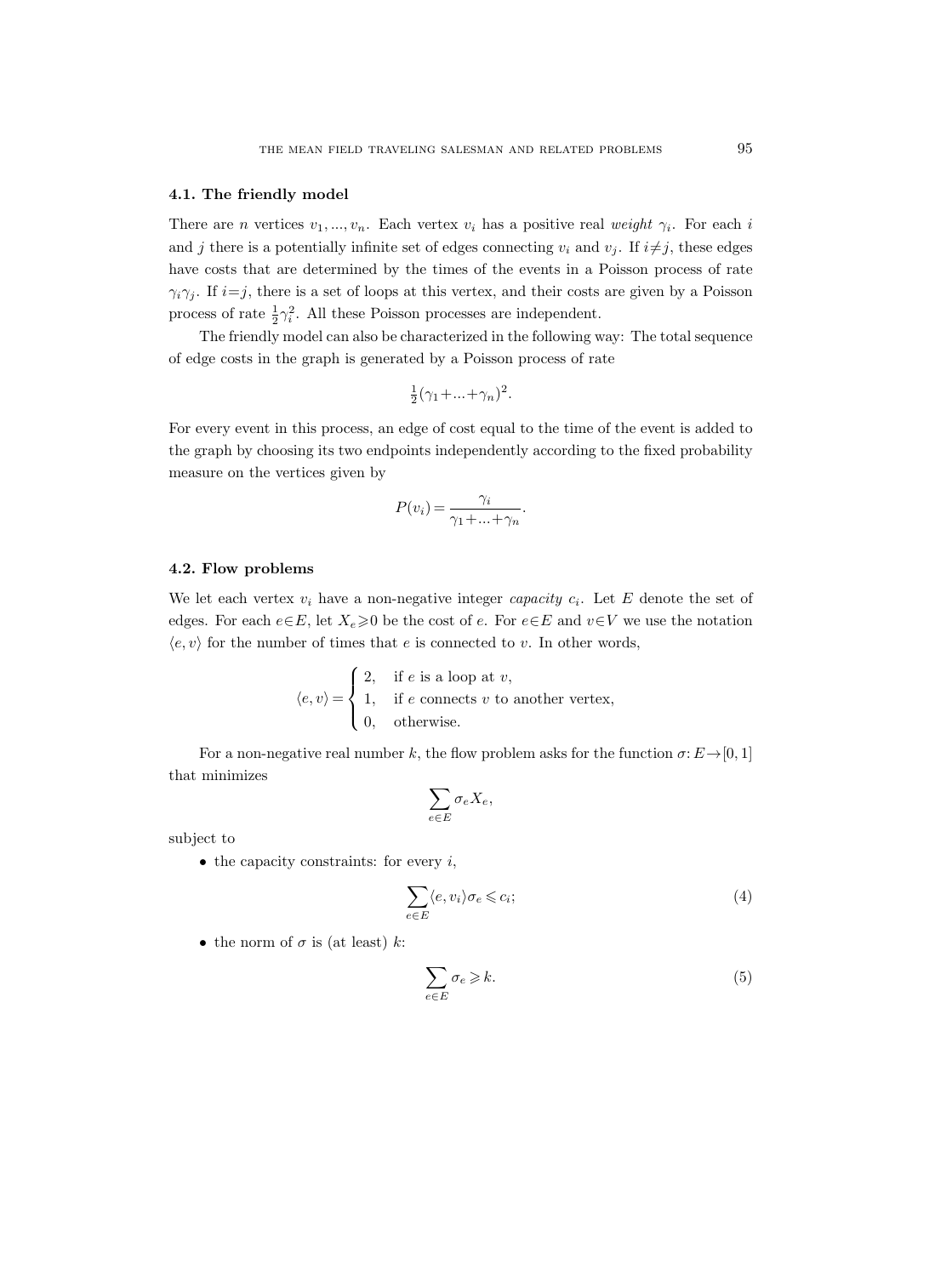96 **j.** wästlund



Figure 2. The friendly model,  $n=3$ .

Since the edge costs  $X_e$  are non-negative, we can obviously replace the inequality in (5) by equality.

A function  $\sigma$  that satisfies the constraints (that is, a feasible solution) is called a flow. If equality holds in (5),  $\sigma$  is called a k-flow. The left-hand side of (4) is the *degree* of  $v_i$  with respect to  $\sigma$ , and if equality holds in (4) we say that  $v_i$  has full degree in  $\sigma$ .

In the *generic* case, that is, when there are no linear relations between the edge costs, there is a unique minimum  $k$ -flow for every k that allows a feasible solution. In the friendly model, genericity holds with probability 1. We shall sometimes assume genericity without explicitly stating this assumption. The minimum k-flow is then denoted by  $\sigma^{(k)}$ (without assuming genericity, this notation would be ambiguous). The cost of  $\sigma^{(k)}$  is denoted by  $C_k$ , and the degree of  $v_i$  in  $\sigma^{(k)}$  is denoted by  $\delta_i^{(k)}$ . We denote the integer vector of capacities by boldface  $\mathbf{c}=(c_1, ..., c_n)$ , and when dependence on the capacities is crucial, we write  $\sigma^{(k)}(\mathbf{c}), \delta_i^{(k)}(\mathbf{c}),$  etc.

In principle  $k$  denotes a non-negative real number, but it turns out that we only have to consider values of  $k$  for which  $2k$  is an integer. The reason is that for given edge costs,  $C_k$  as a function of k is piecewise linear, and the points of non-differentiability can only be located at these particular values of  $k$ .

### 4.3. Example

As a simple example, suppose that  $n=3$  and that the weights and capacities are all equal to 1. Then only the cheapest edge between each pair of vertices is relevant. The graph essentially looks like Figure 2, where the loops have costs  $X_{1,1}$ ,  $X_{2,2}$  and  $X_{3,3}$  that are exponential of rate  $\frac{1}{2}$ , that is, mean 2, and the edges connecting distinct vertices have costs  $X_{1,2}, X_{1,3}$  and  $X_{2,3}$  that are exponential of mean 1.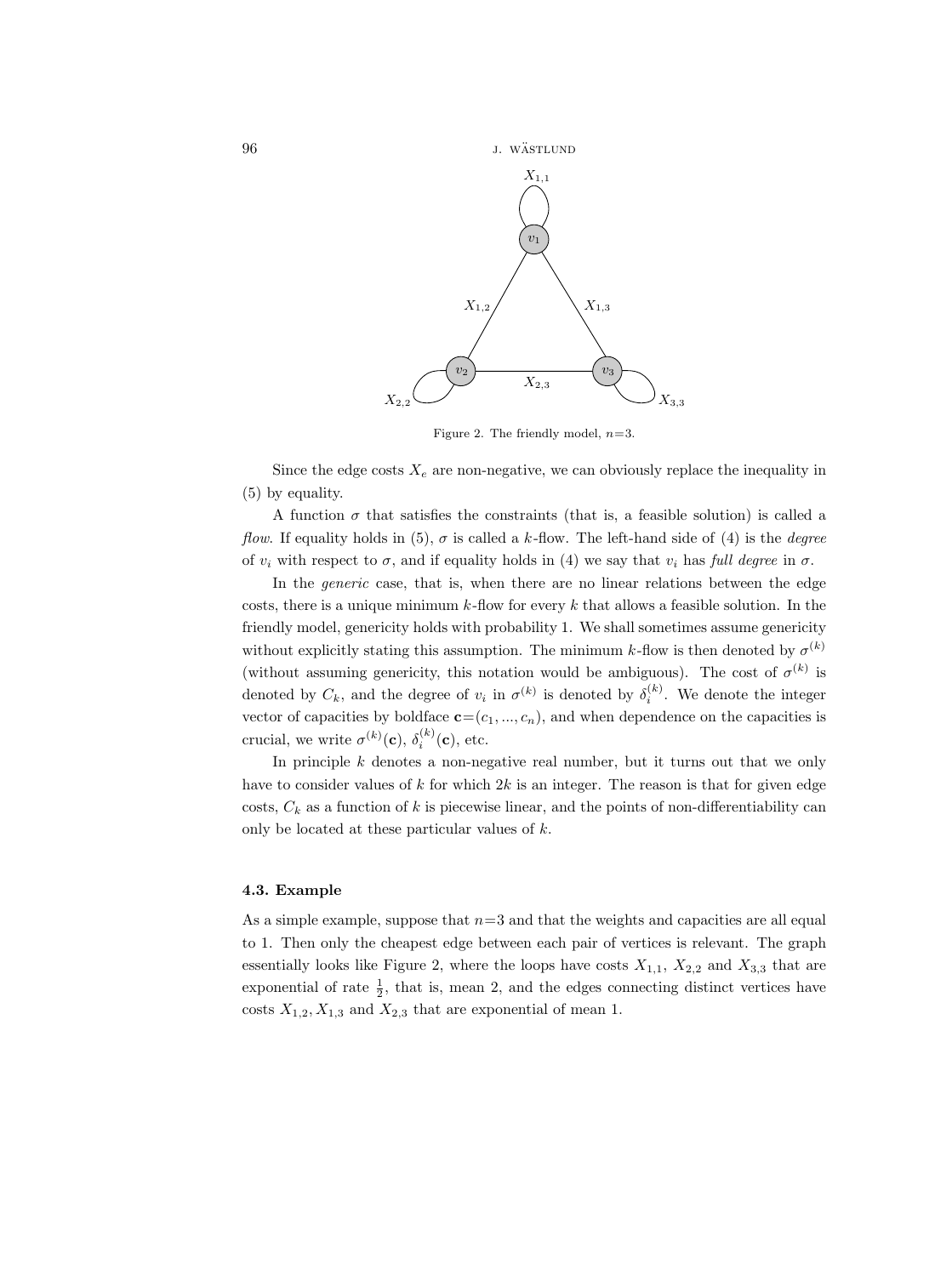

Figure 3. The five basic solutions.

Consider the k-flow problem for  $k=\frac{3}{2}$ , which is the maximum value of k since the sum of the vertex capacities is 3. Once the edge costs are given, the optimization problem consists in minimizing

$$
\sigma_{1,1}X_{1,1} + \sigma_{2,2}X_{2,2} + \sigma_{3,3}X_{3,3} + \sigma_{1,2}X_{1,2} + \sigma_{1,3}X_{1,3} + \sigma_{2,3}X_{2,3},
$$

subject to  $\sigma_{i,j} \in [0,1],$ 

$$
\sigma_{1,1} + \sigma_{2,2} + \sigma_{3,3} + \sigma_{1,2} + \sigma_{1,3} + \sigma_{2,3} = \frac{3}{2}
$$

and

$$
\begin{aligned} &2\sigma_{1,1}+\sigma_{1,2}+\sigma_{1,3}\leqslant 1,\\ &2\sigma_{2,2}+\sigma_{1,2}+\sigma_{2,3}\leqslant 1,\\ &2\sigma_{3,3}+\sigma_{1,3}+\sigma_{2,3}\leqslant 1. \end{aligned}
$$

It is shown in §6 that for the optimum solution in the generic case,  $\sigma_{i,j}$  only takes the values  $0, \frac{1}{2}$  and 1. Therefore the optimum solution must be one of the five solutions shown in Figure 3. The dashed lines indicate edges of coefficient  $\frac{1}{2}$ .

The loops can only occur with coefficient  $\frac{1}{2}$ . Since they are exponential of mean 2, it seems that the model can be simplified by letting the loops be exponential of mean 1, and counting them only once in the degree of their vertices. Indeed, if we simulate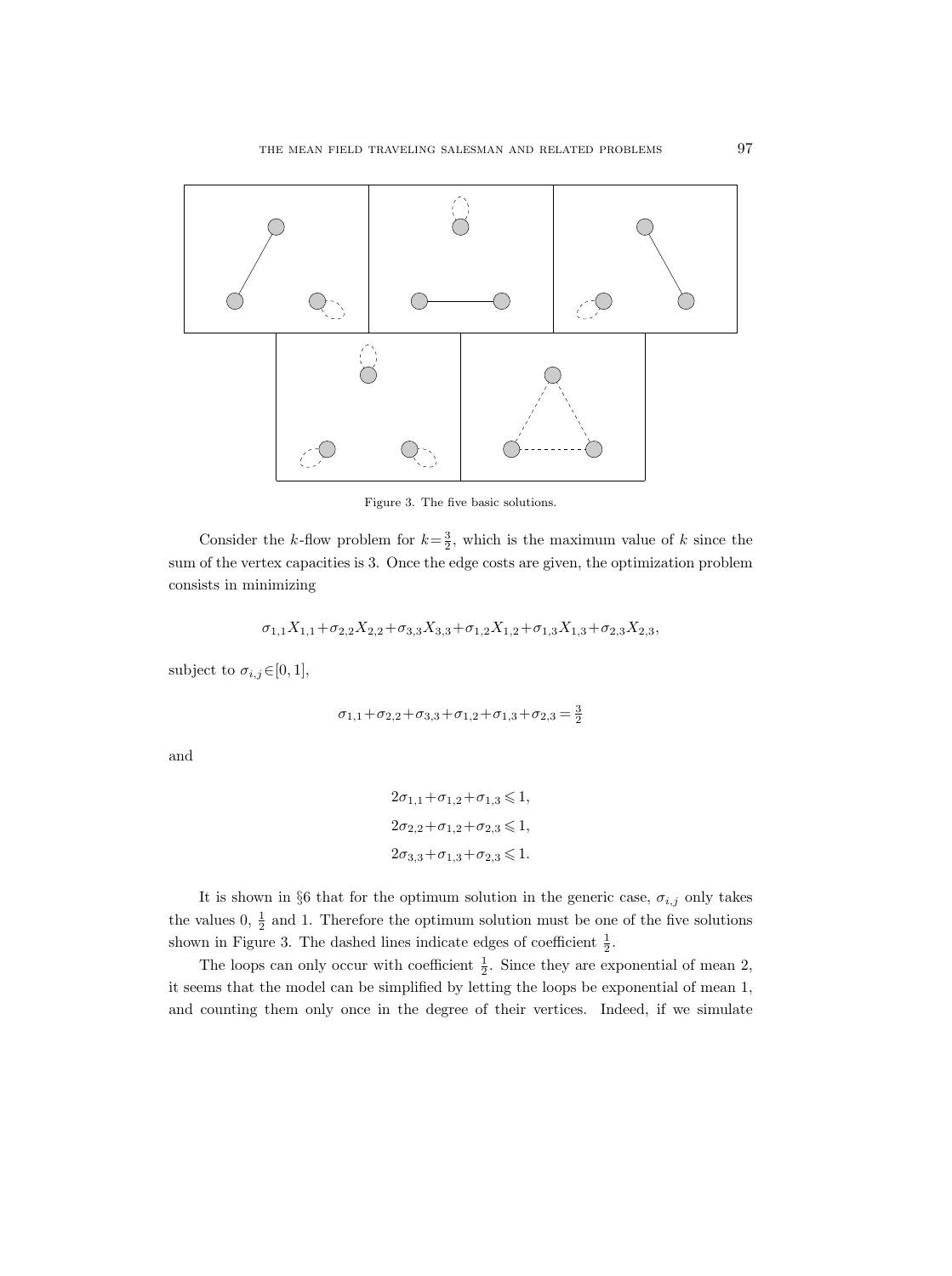# 98 *j. wästlund*

this example by computer, we most easily generate exponential mean-1 variables  $Y_{i,j}$  for  $1 \leq i \leq j \leq 3$ , and then compute

$$
\min\big\{Y_{1,1}+Y_{2,2}+Y_{3,3},Y_{1,1}+Y_{2,3},Y_{2,2}+Y_{1,3},Y_{3,3}+Y_{1,2},\frac{1}{2}(Y_{1,2}+Y_{1,3}+Y_{2,3})\big\}.
$$

However, when the capacites are at least 2, loops can occur with coefficient 1, and it then turns out that the definitions of §4.1 and §4.2 are the correct ones.

A computer simulation in order to estimate the expectation of the cost of the minimum solution reveals that  $EC_{3/2} \approx 0.86$ . In fact, it follows from equation (54) that  $EC_{3/2} = \frac{31}{36}$ .

# 4.4. Integer flow problems

The optimization problem described in  $\S 4.2$  is the *linear* flow problem. If we require that  $\sigma_e \in \{0, 1\}$ , we get an *integer* flow problem. For such a problem, a solution can be regarded as a set of edges (the set of edges of coefficient 1).

The integer flow problem, specialized to the case that all capacities are 1, is well known as the *minimum matching problem.* A feasible solution, called a  $k$ -matching, is a set of k edges of which no two have a vertex in common.

A 2-factor is a set of edges for which every vertex has degree 2. The minimum 2-factor problem is an integer flow problem for which every vertex has capacity 2, and  $k=n$ . A 2-factor can also be described as a set of vertex-disjoint cycles. A solution to the TSP is a 2-factor with only one cycle, also known as a tour. Therefore the 2-factor problem is a relaxation of the TSP.

### 5. Description of the method

Our method is based on letting the weight of a vertex tend to zero. The results of this section are valid for the integer as well as the linear flow problem.

Suppose that we are given a random flow problem in the friendly model as described in §4. This means that we have specified the number n, the weights  $\gamma_1, ..., \gamma_n$  and the capacities  $c_1, ..., c_n$ . We also assume that  $k \geq 1$  and that k is small enough so that feasible solutions to the flow problem exist.

We now introduce an extra vertex  $v_{n+1}$  of weight  $\gamma_{n+1}$  and capacity 1. We compare the flow problem for the capacity vector  $\mathbf{c}=(c_1, ..., c_n, 0)$ , that is, the original problem, with the flow problem for the capacity vector  $c+1_{n+1}=(c_1, ..., c_n, 1)$ . The latter is called the extended problem. Here  $\mathbf{1}_i$  denotes the vector that has a 1 in position i and zeros elsewhere.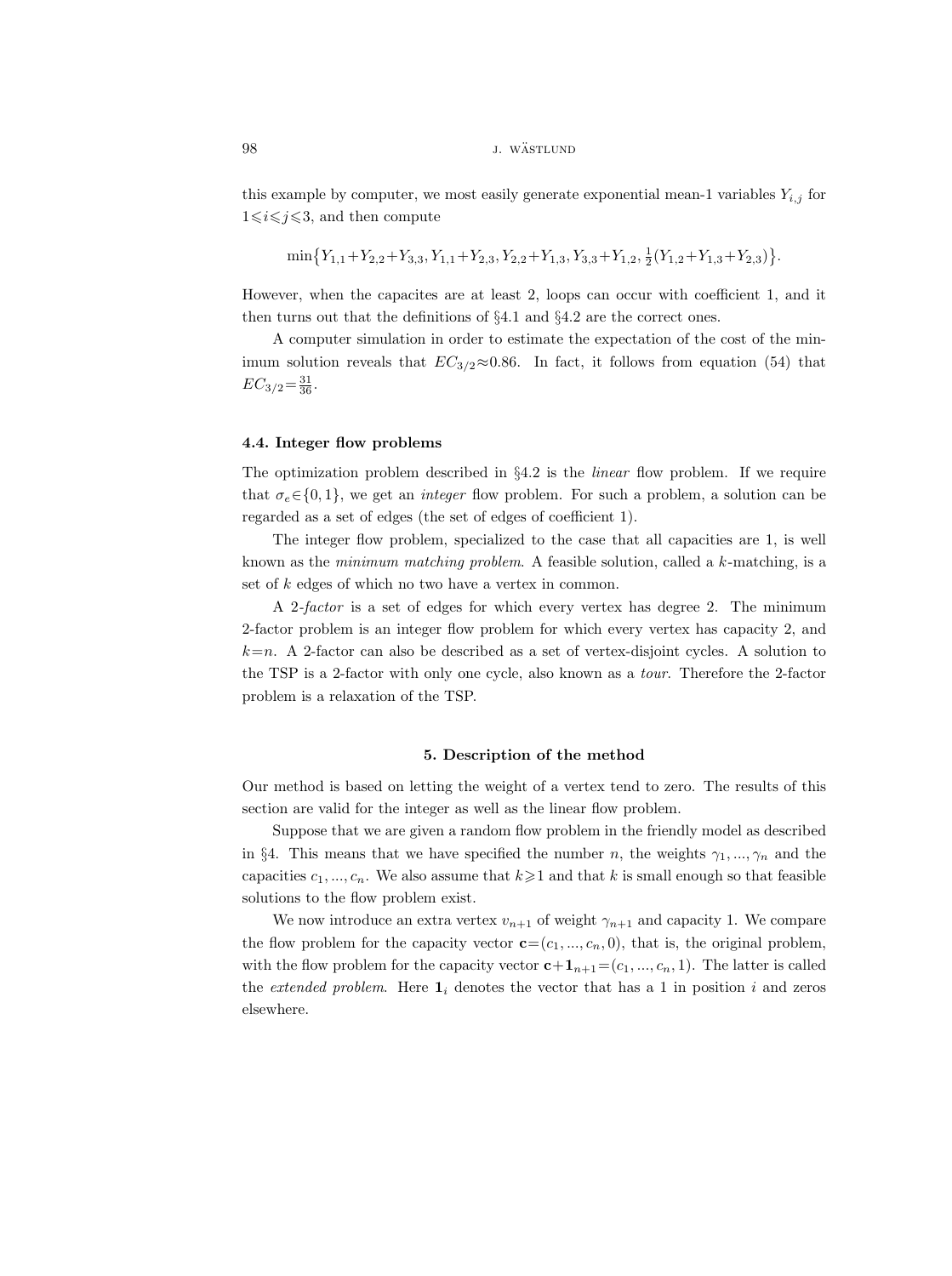For the moment, we fix a vertex  $v_i$ ,  $1 \leq i \leq n$ , and assume that its capacity  $c_i$  is nonzero. Since, in the extended flow problem, the capacity of  $v_{n+1}$  is still only 1, at most one edge (the cheapest) between  $v_i$  and  $v_{n+1}$  is relevant to the flow problem. We denote this edge by e and note that the cost  $X_e$  of e has exponential distribution of rate  $\gamma_i \gamma_{n+1}$ , in other words, the density is

$$
\gamma_i \gamma_{n+1} e^{-\gamma_i \gamma_{n+1} t}
$$

for  $t \geqslant 0$ . We are interested in the expected value of the coefficient  $\sigma_e^{(k)}(\mathbf{c}+\mathbf{1}_{n+1})$  of e in the minimum k-flow in the extended problem, as a function of  $\gamma_{n+1}$ .

Let us for the moment condition on the costs of all other edges. We let  $f(x)$  denote the cost of the minimum k-flow with respect to  $c+1_{n+1}$  given that  $X_e=x$ . We have

$$
EC_k = Ef(X_e) = \gamma_i \gamma_{n+1} \int_0^\infty e^{-\gamma_i \gamma_{n+1} x} f(x) dx.
$$

Moreover, the coefficient  $\sigma_e^{(k)}(c+1_{n+1})$  is the derivative of  $f(x)$  at  $x=X_e$ . Here we disregard the fact that there may be a finite number of points where  $f$  is non-differentiable. The following calculation by partial integration only requires  $f$  to be continuous. We have

$$
E[\sigma_e^{(k)}(\mathbf{c}+\mathbf{1}_{n+1})] = \int_0^\infty \gamma_i \gamma_{n+1} e^{-\gamma_i \gamma_{n+1} x} f'(x) dx.
$$
 (6)

By partial integration, (6) is equal to

$$
\gamma_i \gamma_{n+1} \left[ \int_0^\infty \gamma_i \gamma_{n+1} e^{-\gamma_i \gamma_{n+1} x} f(x) dx - f(0) \right]
$$
  
=  $\gamma_i \gamma_{n+1} \left[ EC_k(\mathbf{c} + \mathbf{1}_{n+1}) - (C_k(\mathbf{c} + \mathbf{1}_{n+1}) \mid X_e = 0) \right].$  (7)

We are still conditioning on all edge costs except  $X_e$ . In (7), we therefore regard

$$
(C_k(\mathbf{c}+\mathbf{1}_{n+1})\,|\,X_e=0)
$$

as a non-random quantity.

Since one way of obtaining a k-flow with respect to  $c+1_{n+1}$  is to use the edge e together with the minimum  $(k-1)$ -flow with respect to  $c-1_i$ , we have

$$
(C_k(c+\mathbf{1}_{n+1}) \,|\, X_e=0) \leqslant C_{k-1}(c-\mathbf{1}_i).
$$

If X is an exponential random variable of rate  $\lambda$ , then X can be defined as  $X=Y/\lambda$ , where  $Y$  is a rate-1 variable. This way, the edge costs can be generated from an underlying set of rate-1 variables. If these underlying variables constitute the probability space, then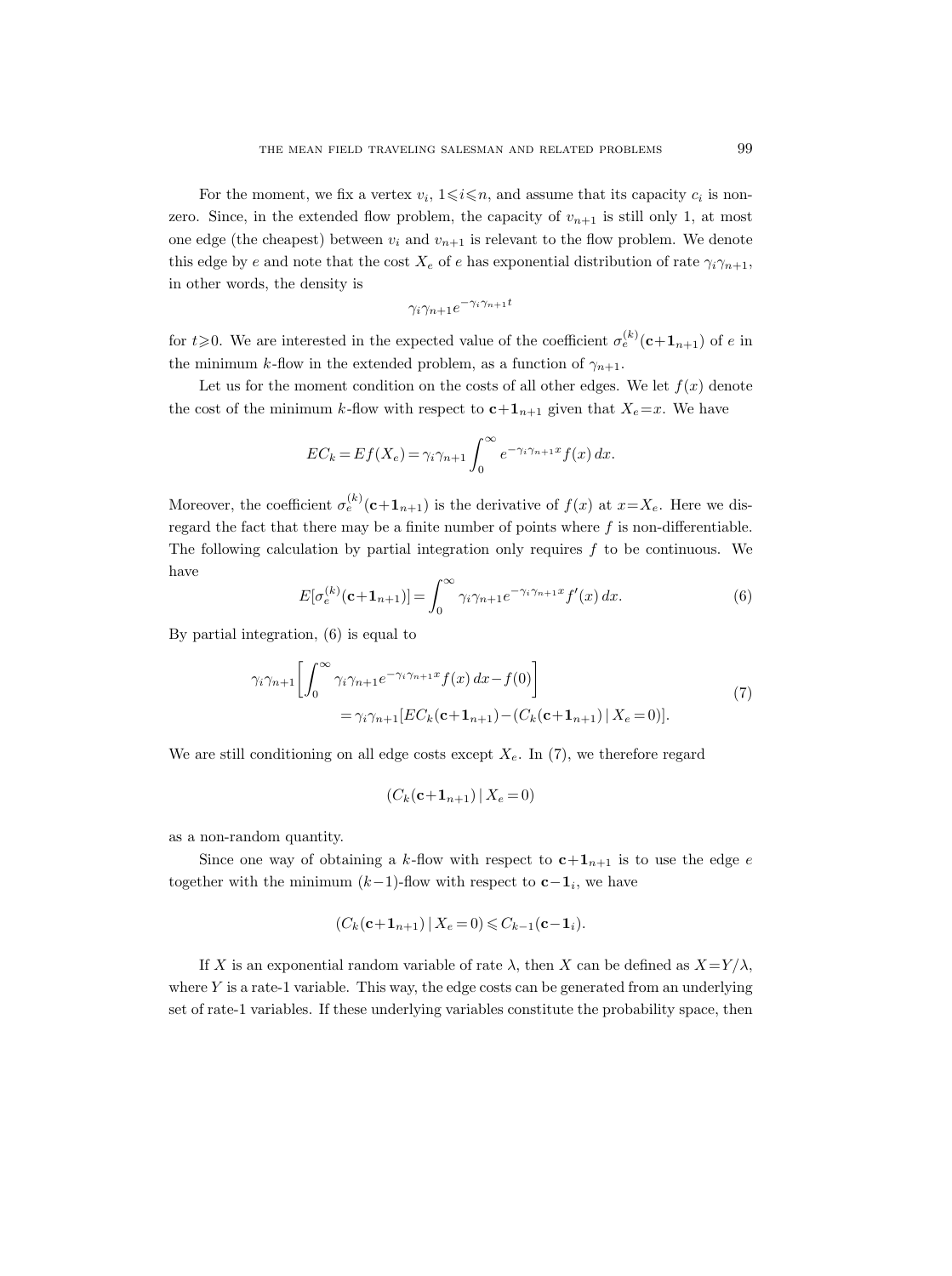100 *j. wästlund* 

we can let  $\gamma_{n+1} \to 0$  for a fixed point in this space. Then the costs of all edges of non-zero cost from  $v_{n+1}$  will tend to infinity. It follows that, pointwise,

$$
C_k(\mathbf{c}+\mathbf{1}_{n+1}) \to C_k \quad \text{and} \quad (C_k(\mathbf{c}+\mathbf{1}_{n+1}) \mid X_e = 0) \to C_{k-1}(\mathbf{c}-\mathbf{1}_i).
$$

By the principle of dominated convergence, we conclude from (7) that, as  $\gamma_{n+1} \rightarrow 0$ ,

$$
\frac{E[\sigma_e^{(k)}(\mathbf{c}+\mathbf{1}_{n+1})]}{\gamma_{n+1}} \to \gamma_i (EC_k(\mathbf{c}) - EC_{k-1}(\mathbf{c}-\mathbf{1}_i)).
$$
\n(8)

So far, we have conditioned on all edge costs except the cost  $X_e$  of e. Now it is clear that (8) must hold also if we interpret the expectations as averages over all edge costs.

In §7.2 we show how to compute the expected degree of a vertex in the minimum flow. In particular this allows us to compute

$$
\lim_{\gamma_{n+1}\to 0} \frac{1}{\gamma_{n+1}} \sum_{e} E[\sigma_e^{(k)}(\mathbf{c}+\mathbf{1}_{n+1})],\tag{9}
$$

where the sum is taken over all edges  $e$  from  $v_{n+1}$  (only the cheapest edge to each other vertex is relevant). If we assume that  $c_i>0$  for every i, then it follows from (8) that (9) is equal to

$$
\left(\sum_{i=1}^n \gamma_i\right) EC_k(\mathbf{c}) - \sum_{i=1}^n \gamma_i EC_{k-1}(\mathbf{c}-\mathbf{1}_i).
$$

A convenient way to state this equation is

 $\lambda$ 

$$
EC_k(\mathbf{c}) = \frac{1}{\gamma_1 + ... + \gamma_n} \lim_{\gamma_{n+1} \to 0} \frac{E[\delta_{n+1}^{(k)}(\mathbf{c} + \mathbf{1}_{n+1})]}{\gamma_{n+1}} + EC_{k-1}(\mathbf{c} - \mathbf{1}_i),\tag{10}
$$

where the last term  $EC_{k-1}(\mathbf{c}-\mathbf{1}_i)$  is interpreted as an average not only over the edge costs but also over a random choice of  $i$ , taken with probabilities proportional to the weights. In other words, the probability of choosing a particular  $i$  is

$$
\frac{\gamma_i}{\gamma_1 + \dots + \gamma_n}.
$$

#### 6. Combinatorics of the linear flow problem

In this section we establish some combinatorial results on the structure of the minimum linear flows. These results are valid for arbitrary non-negative edge costs, and are therefore independent of the random model introduced in §4.1.

In the linear flow problem we allow a coefficient  $\sigma_e$  to be any number in the interval [0, 1]. The following proposition shows that we can still restrict our attention to a finite number of potentially optimal solutions.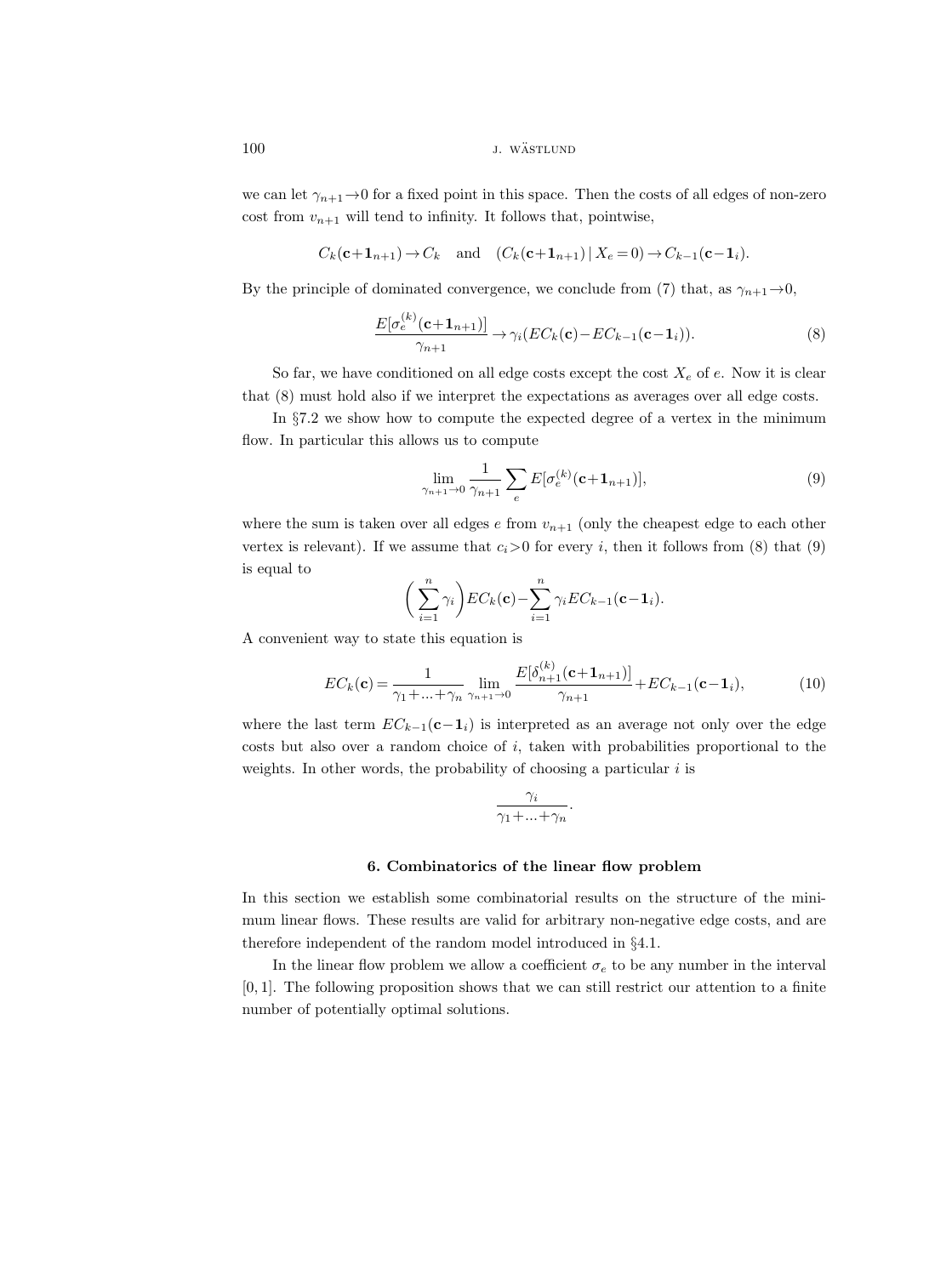PROPOSITION 6.1. Suppose that for a linear flow problem the capacities, the edge costs and the number k are given. Suppose moreover that the sum 2k of the degrees of the vertices in a solution is an integer. Then there is a minimum  $k$ -flow whose coefficients all belong to the set  $\{0, \frac{1}{2}, 1\}$ .

In the proof of Proposition 6.1, we let  $\sigma$  be a k-flow, and assume that  $\sigma$  is not a convex combination of other k-flows. We let  $H$  be the subgraph consisting of all edges of non-integer coefficient in  $\sigma$ , and all vertices incident to such an edge. The main part of the proof consists of the following lemma.

Lemma 6.2. All but at most one of the components of H are cycles of odd length where all edges have coefficient  $\frac{1}{2}$  and all vertices have full degree. There may or may not be an exceptional component, which is a path or cycle of odd length, or a cycle with an attached path.

*Proof.* We first show that there cannot be any cycle of even length in  $H$  (and in particular no multiple edges). Let us say that a cycle is non-trivial if some edge occurs an odd number of times. We claim that  $H$  cannot contain a non-trivial cycle of even length. Suppose for a contradiction that there is such a cycle in H. Then we modify  $\sigma$ by an operation that we call *switching*. We construct a new flow  $\sigma'$  by letting  $\sigma'_{e} = \sigma_{e}$ whenever e is not in the cycle, while if e is in the cycle,  $\sigma'_e = \sigma_e \pm \varepsilon$ , where the signs alternate around the cycle, and  $\varepsilon > 0$  is chosen small enough that  $\sigma'_{e} \in [0, 1]$ . Each vertex has the same degree in  $\sigma'$  as in  $\sigma$ , so  $\sigma'$  is a flow. If we now construct  $\sigma''$  by choosing the signs in the opposite way, we have

$$
\sigma = \frac{1}{2}(\sigma' + \sigma'').
$$

The assumption that there is some edge that occurs an odd number of times in the cycle implies that  $\sigma'$  and  $\sigma''$  are distinct from  $\sigma$ , a contradiction.

For the same reason, there cannot be a path of even length in  $H$  connecting two vertices which do not have full degree in  $\sigma$ . This means that the components of H are trees or unicyclic (if a component has two distinct cycles, then it must be possible to find a non-trivial cycle of even length). Since the leafs in a tree component of  $H$  obviously do not have full degree (they do not have integer degree), the tree components must be paths of odd length (if there were three leafs, then two of them would be at even distance from each other).

In an odd cycle, there cannot be more than one vertex of less than full degree, since two such vertices would be at even distance from each other along some path. Actually there cannot even be two vertices of less than full degree in two different odd cycles, because then we can switch  $\sigma$  along these cycles, and start by increasing in one of them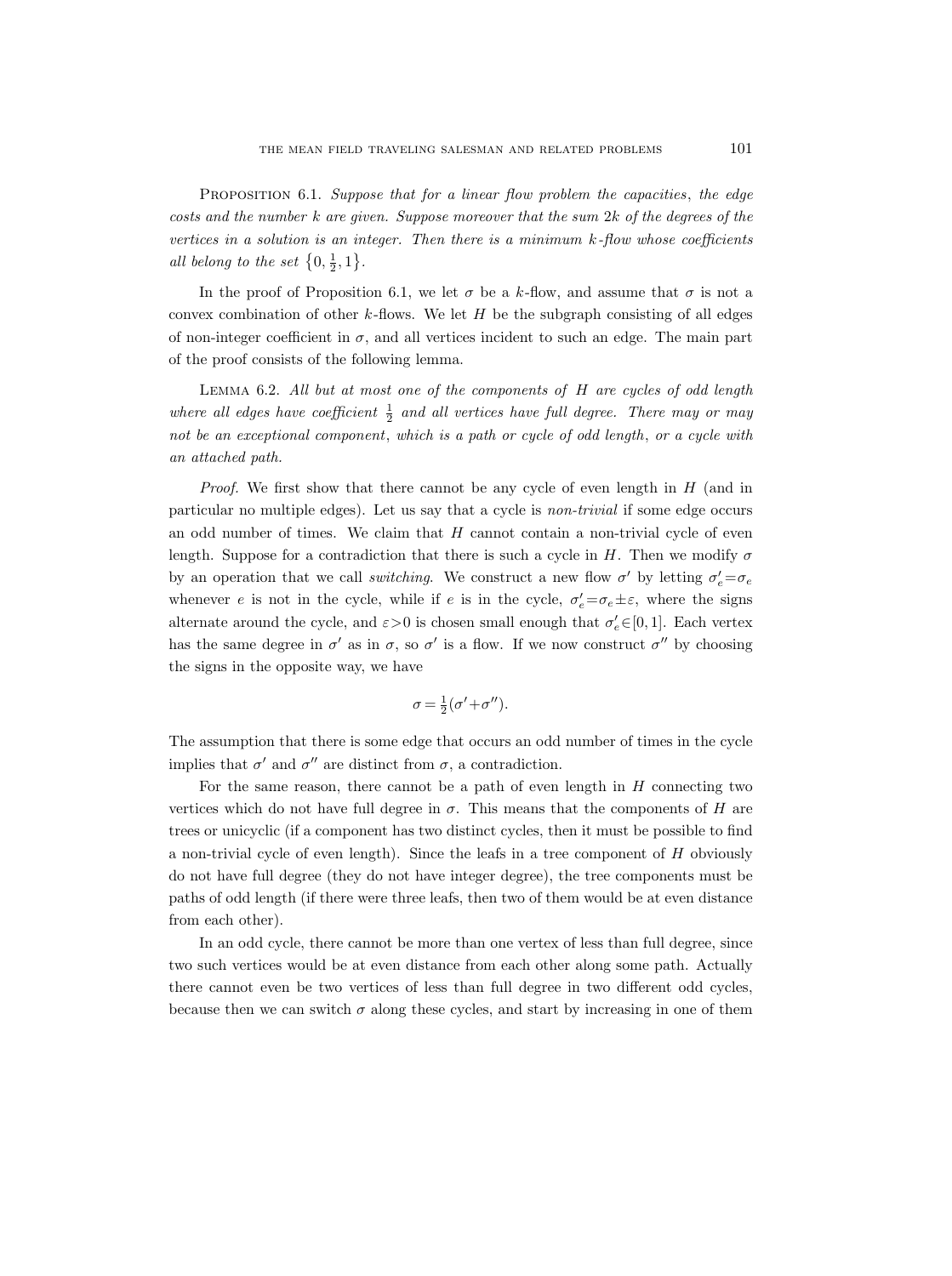and start by decreasing in the other. Again this would make  $\sigma$  a convex combination of two other  $k$ -flows.

This argument works for cycles where some edges are used twice. Hence in all the unicyclic components of  $H$ , there cannot be more than a total of one vertex that does not have full degree in  $\sigma$ . In particular, the unicyclic components can have at most one leaf altogether.

In the same way, we can exclude the possibilities that there are two distinct path components in  $H$ , or that there is a path and a unicyclic component with a leaf. Therefore the structure of H must be as claimed.

It is clear that at most one component of  $H$  can have a vertex of less than full degree. Moreover, in a component of  $H$  where all vertices have full degree, the noninteger coefficients must add to integers at every vertex, and the only solution is a cycle of odd length where every edge has coefficient  $\frac{1}{2}$ .  $\Box$ 

*Proof of Proposition* 6.1. We use Lemma 6.2 together with the assumption that  $2k$  is an integer. If  $H$  has no exceptional component, the statement is clear. Suppose therefore that there is an exceptional component  $H_1$ , and notice that the edge coefficients in  $H_1$ must add to half an integer.

If  $H_1$  is a path or cycle, then the coefficients must alternate between x and  $1-x$  for some  $x \in (0, 1)$ , and we must have  $x = \frac{1}{2}$ .

It remains to consider the case that  $H_1$  is a cycle with an attached path. The leaf (endpoint of the path) obviously does not have full degree in  $\sigma$ . Hence, by the previous argument, there cannot be another vertex that does not have full degree.

This implies that for some  $x$  and  $y$ , the coefficients in the path alternate between x and  $1-x$ , and the coefficients in the cycle alternate between y and  $1-y$ , with two y's meeting at the point where the path is attached. It follows that  $x+2y$  is an integer.

Also, the sum of the coefficients in  $H_1$  is either an integer + y or an integer + x+y, depending on whether the path is of even or odd length. Since  $y+(x+y)=x+2y$  which is an integer, it follows that if one of y and  $x+y$  is half-integral, then so is the other, so in fact both are half-integral. It follows that  $y = \frac{1}{2}$  and from this that  $x = \frac{1}{2}$ . This already proves Proposition 6.1, but in fact we reach a contradiction since it shows that  $x+2y$ was not an integer after all. Hence when  $k$  is half-integral, the exceptional component must be a path or a cycle.  $\Box$ 

Definition 6.3. We say that a flow is *stable* if all edges of non-integer coefficient go between vertices of full degree.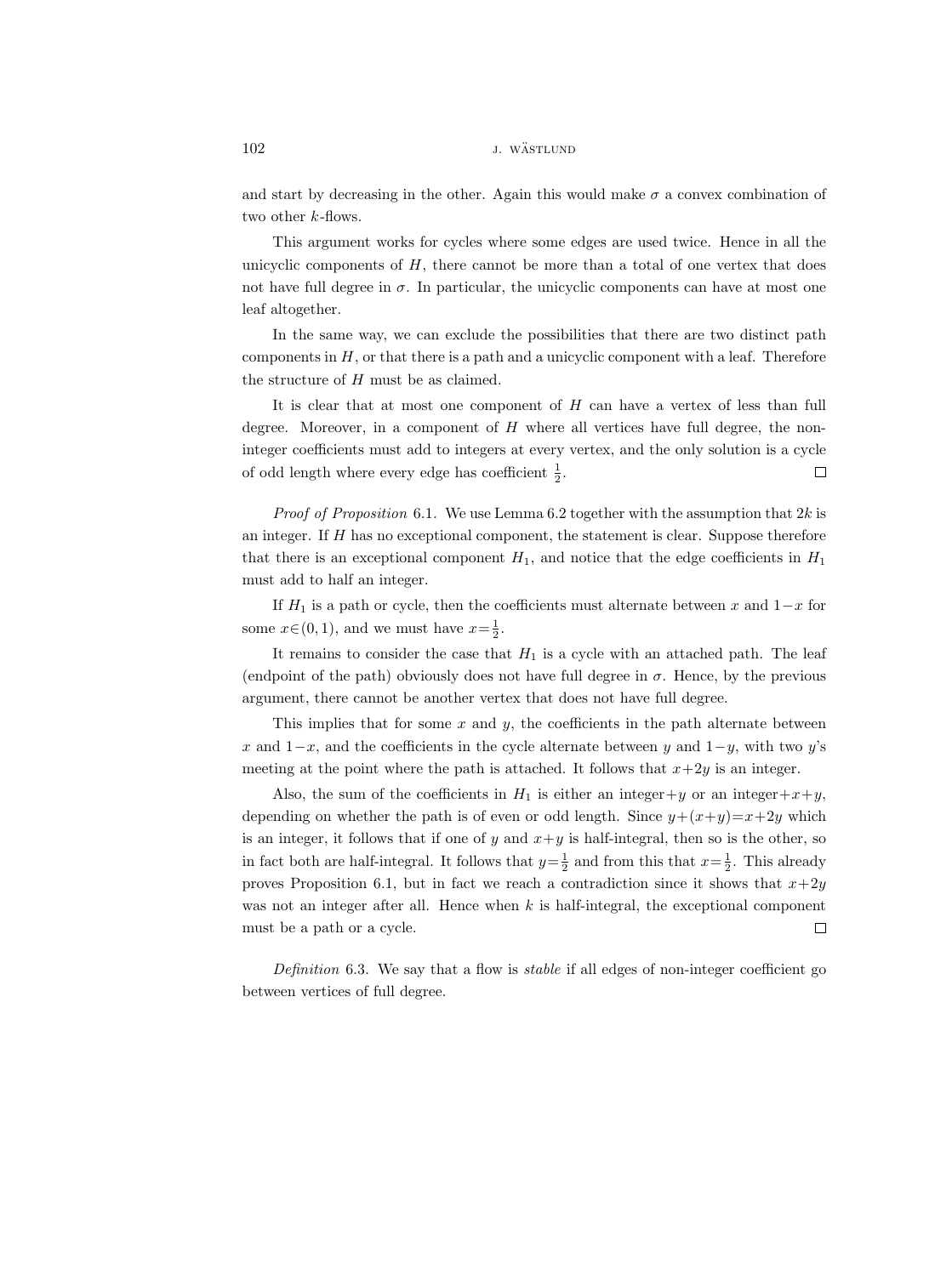PROPOSITION 6.4. Suppose that the edge costs are generic. If  $2k$  is an integer and the minimum k-flow  $\sigma^{(k)}$  is not stable, then

$$
\sigma^{(k+1/2)} = 2\sigma^{(k)} - \sigma^{(k-1/2)}.
$$
\n(11)

*Proof.* Suppose that  $\sigma^{(k)}$  has an edge e of coefficient  $\frac{1}{2}$  incident to a vertex v which is not of full degree. Then  $e$  and  $v$  are in the exceptional component  $H_1$ , which is either a path or a cycle of odd length. If it is a path, then  $v$  has to be an endpoint, and the other endpoint  $u$  does not have full degree either (since it has non-integer degree). In any case, by alternating between increasing and decreasing the coefficients of the edges in  $H_1$  by  $\frac{1}{2}$  in the two possible ways, we obtain a  $(k-\frac{1}{2})$ -flow  $\sigma'$  and a  $(k+\frac{1}{2})$ -flow  $\sigma''$ such that

$$
\sigma = \frac{1}{2}(\sigma' + \sigma'').
$$

Since the mean value of a  $(k-\frac{1}{2})$ -flow and a  $(k+\frac{1}{2})$ -flow is always a k-flow, this actually shows that  $\sigma'$  is the minimum  $(k-\frac{1}{2})$ -flow and  $\sigma''$  is the minimum  $(k+\frac{1}{2})$ -flow. Consequently,

$$
\sigma^{(k)} = \tfrac{1}{2} \big( \sigma^{(k-1/2)} + \sigma^{(k+1/2)} \big),
$$

which is equivalent to  $(11)$ .

# 6.1. The nesting lemma

Finally we establish an analogue of the nesting lemma of [14].

LEMMA 6.5. If the capacities and the edge costs are fixed, then the degree  $\delta_i^{(k)}$  of a given vertex  $v_i$  is a non-decreasing function of k. Moreover, for half-integral k, if  $\delta_i^{(k)}$  is an integer for every i, then  $\delta^{(k+1/2)}$  is obtained from  $\delta^{(k)}$  by either increasing the value by  $\frac{1}{2}$  at two vertices, or increasing by 1 at one vertex. If  $\delta_i^{(k)}$  is not an integer for every i, then there are precisely two vertices for which it is half-integral. In this case  $\delta^{(k+1/2)}$  is obtained from  $\delta^{(k)}$  by rounding up to the nearest integer at these two vertices.

*Proof.* Suppose that 2k is not an integer and that  $\sigma$  is the minimum k-flow. Then there must be an exceptional component  $H_1$  of  $H$ . Let  $k'$  and  $k''$  be obtained by rounding k down and up, respectively, to the nearest half-integers. If  $H_1$  is a path or a cycle, then plainly  $\sigma$  is a convex combination of a k'-flow  $\sigma'$  and a k''-flow  $\sigma''$  obtained by switching in the two ways.

The corresponding holds also when  $H_1$  is a cycle with an attached path. In the notation of the proof of Proposition 6.1,  $\sigma'$  and  $\sigma''$  are then obtained by rounding y to the two nearest half-integer values, and setting  $x$  accordingly either to  $0$  or  $1$ , so that the only vertex that changes its degree is the leaf.

 $\Box$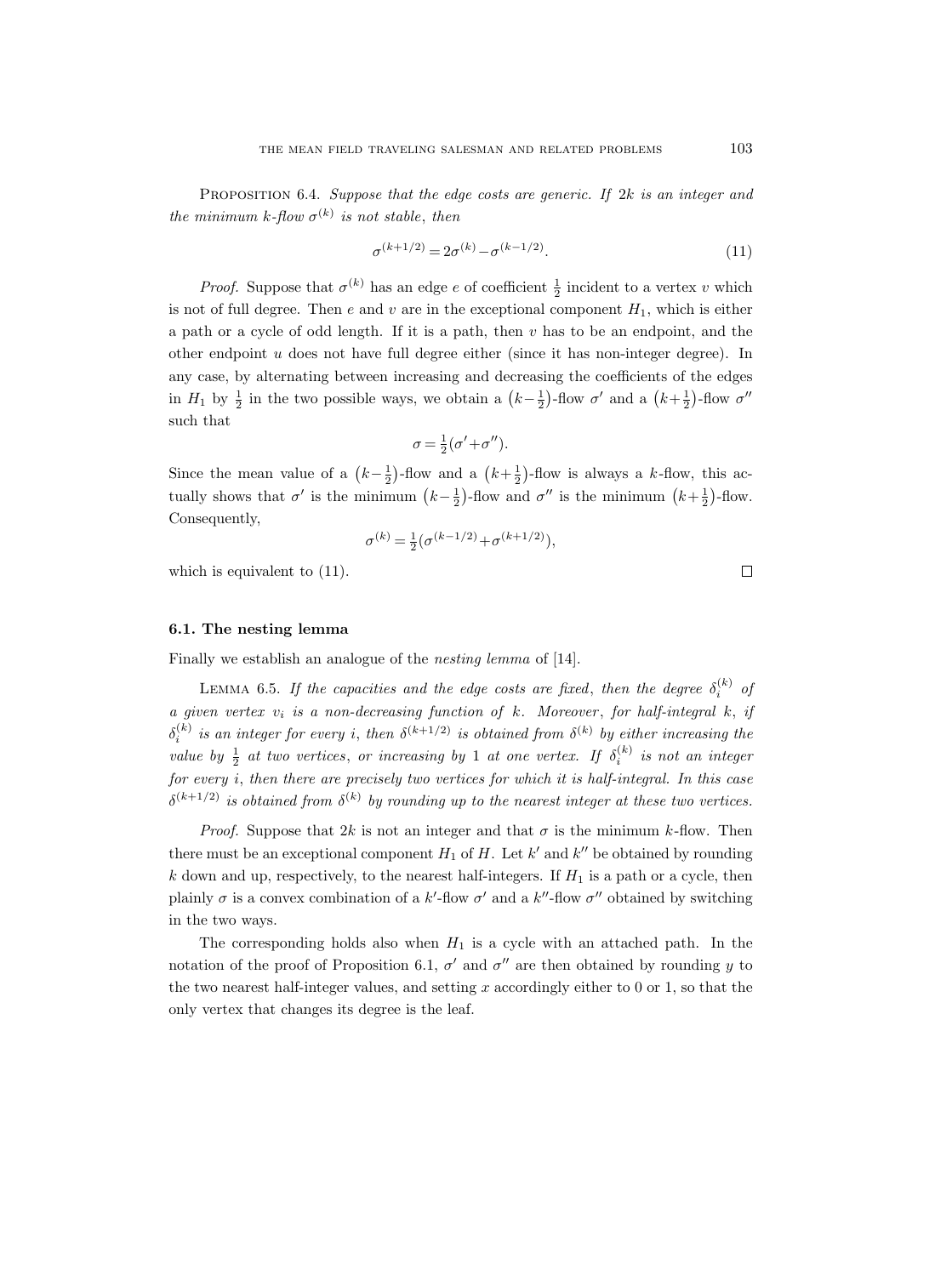# 104 *j. wästlund*

Again, since every convex combination of flows is a flow, it follows that  $\sigma'$  and  $\sigma''$ are minimal, and the statement of the lemma follows.  $\Box$ 

### 7. Expected value of the minimum flow

In this section we establish the connection between the random flow problem and the 2-dimensional urn process. Several of the ideas go back to the paper [14] by Buck, Chan and Robbins. In particular, Proposition 7.1 is a generalization of their Lemma 5.

Here we consider the linear flow problem. Bounds on the expected cost of integer flow problems are obtained in §10.

#### 7.1. The oracle process

It follows from the results of  $\S6$  that it suffices to consider minimum k-flows for halfintegral  $k$ . From now on we therefore let  $k$  denote a number such that  $2k$  is an integer. We think of an "oracle" who knows all the edge costs. At the beginning, these costs are unknown to us, but we get knowledge about them by asking questions to the oracle. The trick is to choose the questions so that we get knowledge about the location of the minimum flow while at the same time retaining control of the joint distribution of all the edge costs conditioning on the information we get.

We describe a generic step of the process, and we assume that for a certain  $k$  the minimum k-flow  $\sigma^{(k)}$  is stable. In particular this implies that every vertex has integer degree. Moreover, we assume that the following information is known to us:

O1. The costs of all edges for which both endpoints have full degree in  $\sigma^{(k)}$ .

O2. The edges of non-zero coefficient in  $\sigma^{(k)}$ , and their costs (by the stability assumption, these edges have coefficient 1 unless they were included under O1).

O3. The minimum cost of the remaining edges between vertices that do not have full degree (but not the location of the edge that has this minimum cost).

O4. For each vertex  $v$  of full degree, the minimum cost of the remaining edges that connect  $v$  to a vertex that does not have full degree (but again not the location of this edge).

Using this information only, we can essentially compute the minimum  $(k+\frac{1}{2})$ -flow  $\sigma^{(k+1/2)}$ . We know from §6.1 that  $\sigma^{(k+1/2)}$  is obtained from  $\sigma^{(k)}$  by an operation that we refer to as *switching* of an alternating path that connects two vertices not of full degree, that is, the coefficients of the edges in the path are alternatingly increased and decreased by  $\frac{1}{2}$ . The path can be degenerate in a number of ways, and in particular the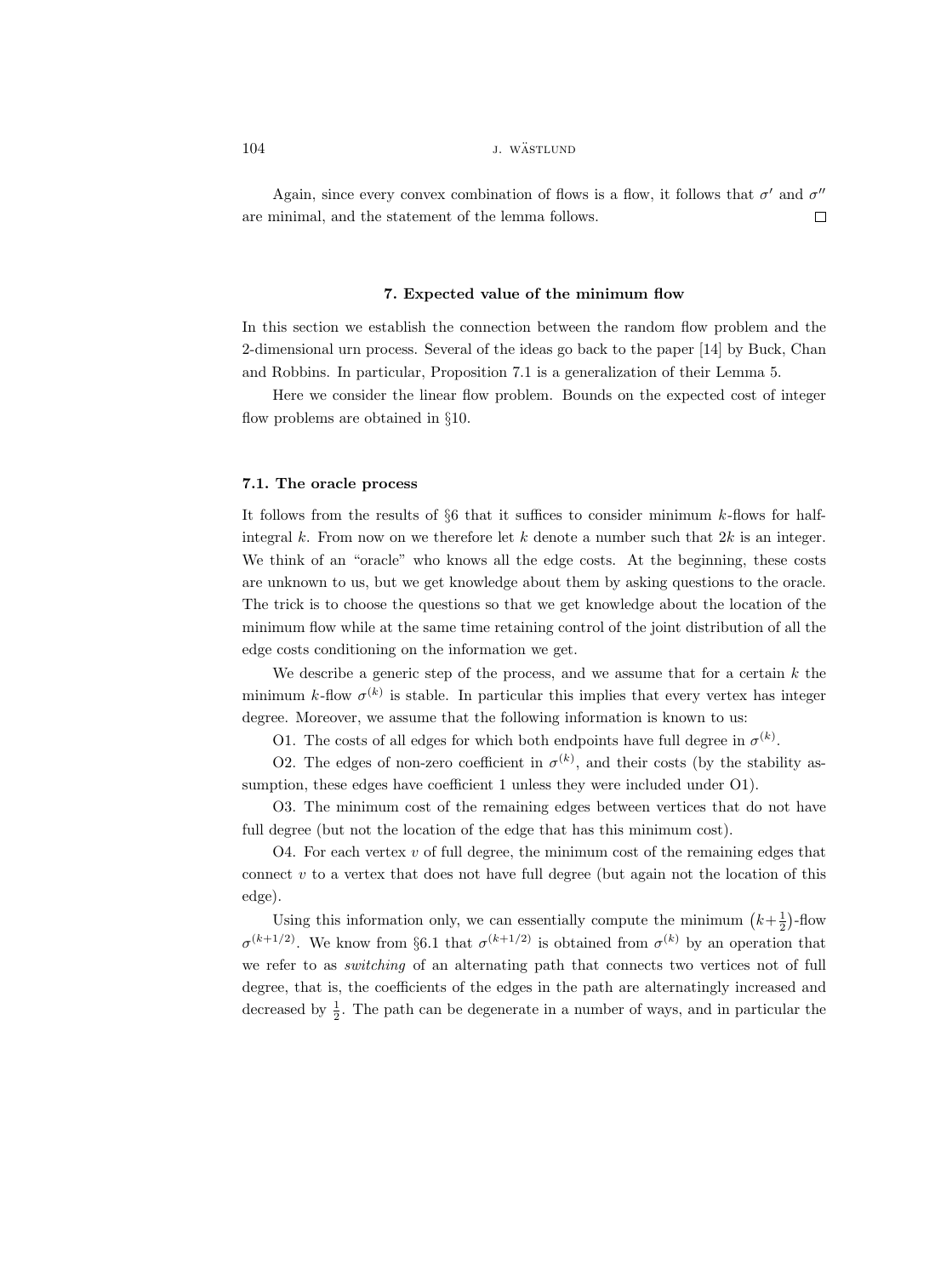two endpoints need not be distinct. The information in O1–O4 allows us to compute everything except the location of the endpoints of this path.

By the memorylessness property of the Poisson process, the unknown endpoints (whether one or two) are chosen independently among the vertices not of full degree in  $\sigma^{(k)}$ , with probabilities proportional to the weights  $\gamma_i$ . Notice that this holds also if the path consists of only one edge (and that this edge can turn out to be a loop).

After "essentially" computing  $\sigma^{(k+1/2)}$ , we ask the oracle for the information that will be needed according to  $O1-O4$  in the next round of the process. We begin by asking for the locations of the endpoints of the alternating path. There are essentially three possibilities.

(1) If there are two distinct endpoints  $v_i$  and  $v_j$ , then their degrees increase by  $\frac{1}{2}$ , that is,  $\delta_i^{(k+1/2)} = \delta_i^{(k)} + \frac{1}{2}$  and  $\delta_j^{(k+1/2)} = \delta_j^{(k)} + \frac{1}{2}$ . In this case  $\sigma^{(k+1/2)}$  is not stable, and 2 and  $v_j$   $-v_j$   $2$ by Proposition 6.4,  $\sigma^{(k+1)}$  is determined by (11) once  $\sigma^{(k+1/2)}$  is known. The same two vertices will again increase their degrees by  $\frac{1}{2}$ , so that  $\delta_i^{(k+1)} = \delta_i^{(k)} + 1$  and  $\delta_j^{(k+1)} = \delta_j^{(k)} + 1$ . Since  $\sigma_e^{(k+1)} - \sigma_e^{(k)}$  is an integer for every e, the flow  $\sigma^{(k+1)}$  is stable.

(2) Even if the alternating path starts and ends in two distinct edges, these edges can turn out to go to the same vertex  $v_i$ . Then  $\delta_i^{(k+1/2)} = \delta_i^{(k)} + 1$ . If  $v_i$  gets full degree in  $\sigma^{(k+1/2)}$ , then  $\sigma^{(k+1/2)}$  is stable. Otherwise Proposition 6.4 applies again, and  $\delta_i^{(k+1)}$  =  $\delta_i^{(k)}$  +2. In this case,  $\sigma^{(k+1)}$  is stable.

(3) The third possibility is that the alternating path starts and ends with the same edge. It is then clear that the endpoints of the path will coincide. This endpoint  $v_i$  is again chosen among the vertices not of full degree, with probabilities proportional to the weights. In this case  $\delta_i^{(k+1/2)} = \delta_i^{(k)} + 1$ , and  $\sigma^{(k+1/2)}$  is stable.

### 7.2. The average degree of a vertex in the minimum k-flow

In this section we show how to compute the expected degree of a given vertex in the linear flow problem in the friendly model. Suppose that the weights and capacities are given, and recall that for

$$
0 \leqslant k \leqslant \frac{1}{2} \sum_{i=1}^{n} c_i,
$$

 $\delta^{(k)}$  is the degree vector for the minimum flow  $\sigma^{(k)}$ . Here we define another random process which is also based on the weights and capacities of the vertices. This process was introduced (for the bipartite assignment problem) by Buck, Chan and Robbins [14], and we refer to it as the Buck–Chan–Robbins urn process. It turns out that several quantities associated with the random flow problem have counterparts in the urn process. Here we introduce the 1-dimensional version of the urn process and show how  $E\delta_i^{(k)}$  can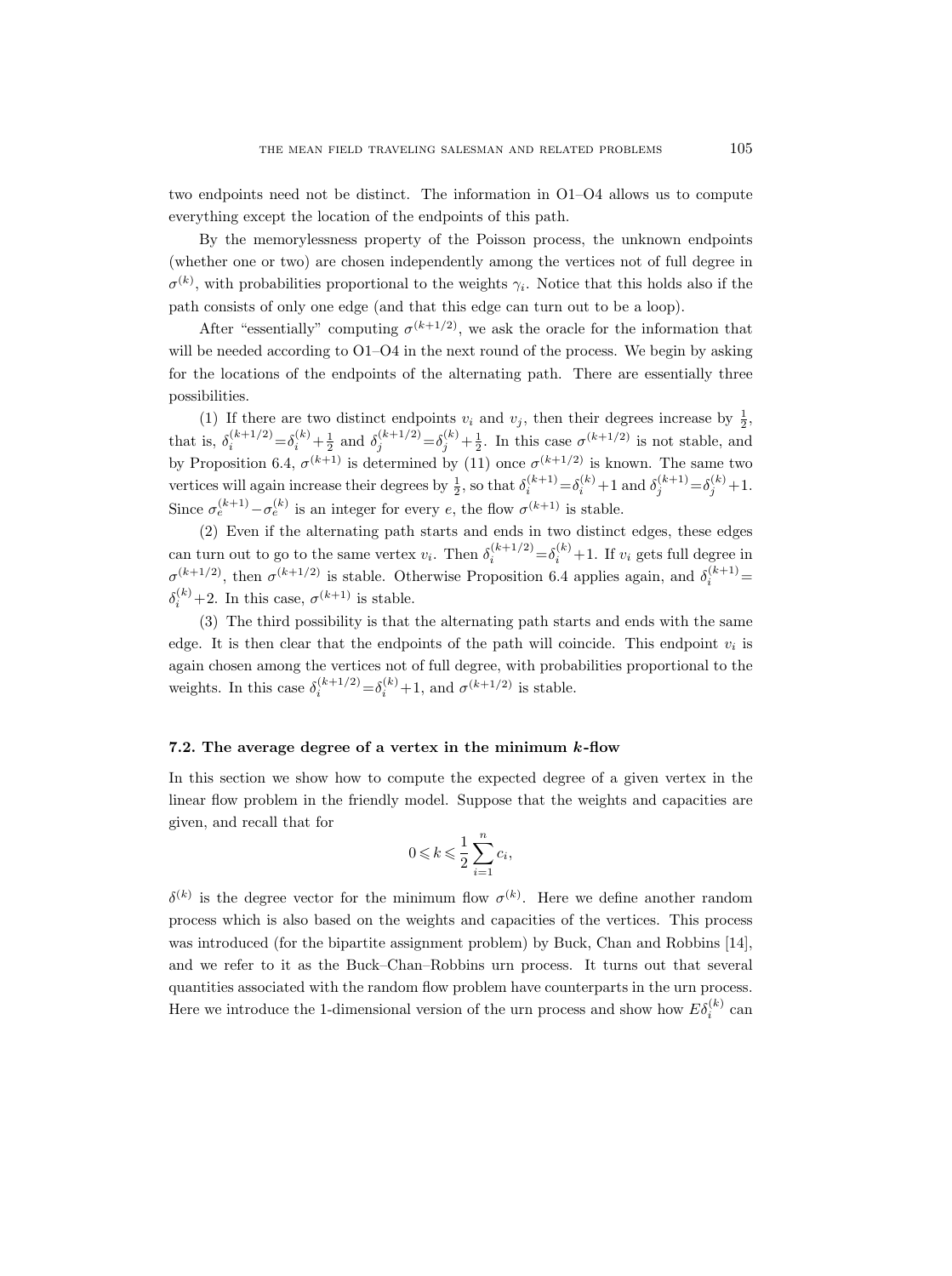be interpreted in terms of this process.

An urn contains the vertices  $v_1, ..., v_n$ . Vertices are drawn one at a time from the urn, and each time, the vertex to be drawn is chosen with probabilities proportional to the weights  $\gamma_1, ..., \gamma_n$ . The capacities  $c_1, ..., c_n$  serve as a replacement protocol: The vertices that are drawn from the urn are put back into the urn as long as they have not yet been drawn a number of times equal to their capacity. When  $v_i$  has been drawn  $c_i$ times, it is removed.

The results in this section can be stated for a discrete time version of the process, where vertices are just drawn one at a time, but it is convenient to introduce an equivalent continuous time version, in which the vertices are drawn at random times independently of each other. This is achieved by letting the vertex  $v_i$  be drawn from the urn at times determined by a rate- $\gamma_i$  Poisson process (and independently of all other vertices). After  $c_i$  events of the Poisson process,  $v_i$  is removed from the urn.

We record the outcome of the urn process by letting  $D_i^{(h)}$  be the number of times that  $v_i$  occurs among the first h times that a vertex is drawn from the urn. Notice that the distribution of  $D_i^{(h)}$  depends on the weights as well as on the capacities, but that it is independent of whether we regard time as discrete or continuous. The crucial result is the following.

PROPOSITION 7.1. For every integer h such that  $0 \le h \le \sum_i c_i$ ,

$$
E\delta_i^{(h/2)} = ED_i^{(h)}
$$

.

Proof. It follows from the results of §6 that the only way a vertex can have noninteger degree in the minimum  $(h/2)$ -flow is if for  $i \neq j$ , we have  $\delta_i^{((h+1)/2)} = \delta_i^{((h-1)/2)} + 1$ ,  $\delta_j^{((h+1)/2)} = \delta_j^{((h-1)/2)} + 1$  and  $\delta^{(h/2)} = \frac{1}{2} (\delta^{((h-1)/2)} + \delta^{((h+1)/2)})$ . In this case,  $\sigma^{((h-1)/2)}$  and  $\sigma^{((h+1)/2)}$  are both stable. We define a new random variable  $\varepsilon^{(h/2)}$  which is equal to  $\delta^{(h/2)}$ except that in the case of non-integer degrees above, we either choose  $\varepsilon_i^{(h/2)} = \delta_i^{(h/2)} - \frac{1}{2}$ and  $\varepsilon_j^{(h/2)} = \delta_j^{(h/2)} + \frac{1}{2}$  or vice versa, by tossing a coin. Then  $\varepsilon^{(h/2)}$  takes only integer values. Whenever  $\sigma^{(h/2)}$  is stable,  $\varepsilon^{(h/2)} = \delta^{(h/2)}$ , and for every h and i,  $E \varepsilon_i^{(h/2)} = E \delta_i^{(h/2)}$ . We claim that  $\varepsilon^{(h/2)}$  has the same distribution as  $D^{(h)}$ . In the oracle process, suppose that we take into account only the answers given by the oracle about which vertices that are endpoints of the alternating path. Suppose further that when two endpoints are to be revealed, a coin is flipped to decide which one is revealed first. Then, if we condition on  $\varepsilon_i^{((h-1)/2)}$  for every i, then  $\varepsilon^{(h/2)}$  is obtained by choosing j among the vertices for i which  $\varepsilon_j^{((h-1)/2)} < c_j$ , with probabilities proportional to the weights, and then letting  $\varepsilon_j^{(h/2)} = \varepsilon_j^{((h-1)/2)} + 1$ , and  $\varepsilon_i^{(h/2)} = \varepsilon_i^{((h-1)/2)}$  for  $i \neq j$ . It is clear from the definition of the urn process that  $D^{(h)}$  satisfies the same recursion. Hence  $E\delta_i^{(h/2)} = E\varepsilon_i^{(h/2)} = ED_i^{(h)}$ .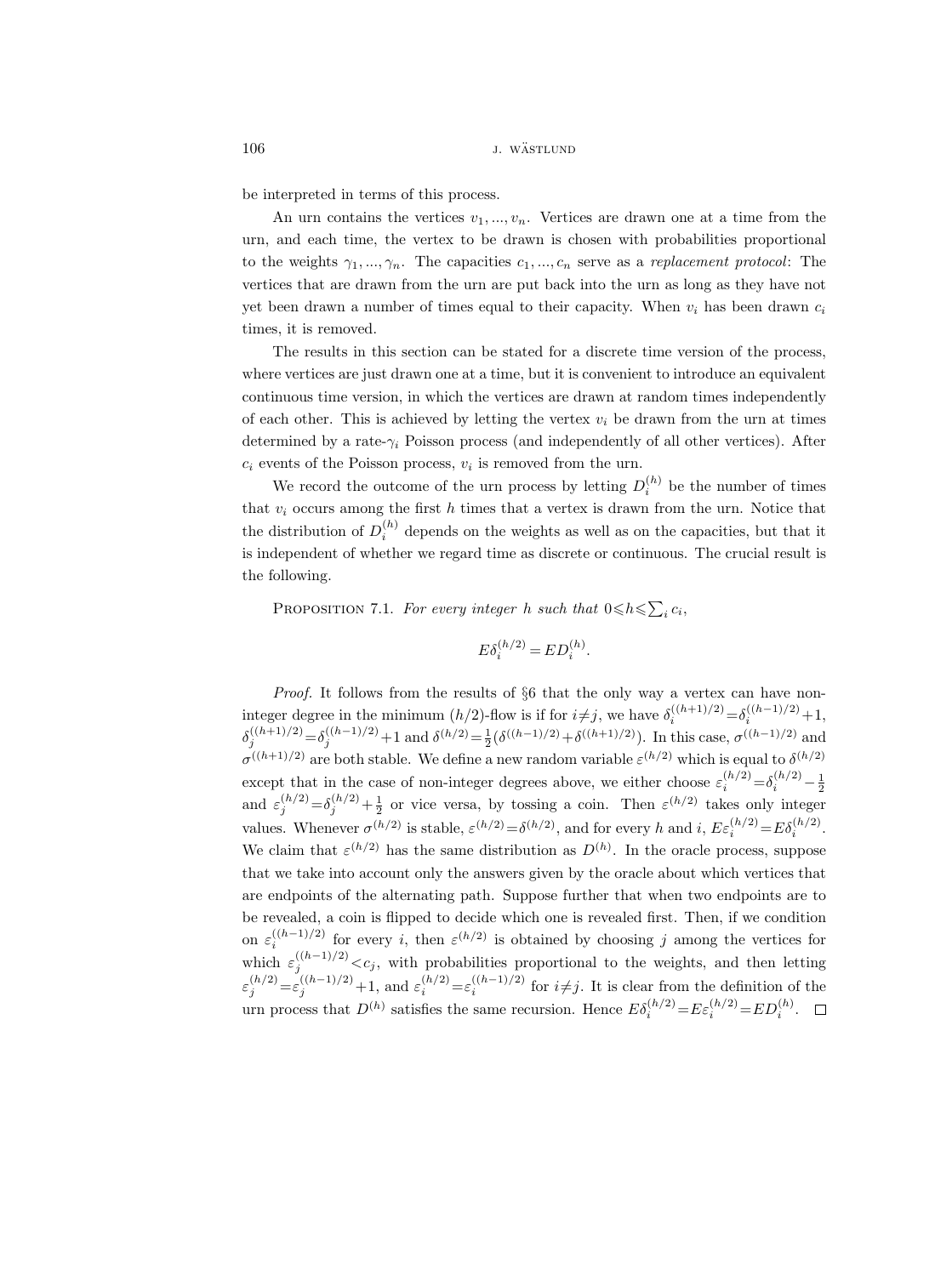Let  $T^{(h)}$  be the hth time at which a vertex is drawn in the continuous time urn process.

Lemma 7.2.

$$
\lim_{\gamma_{n+1}\to 0} \frac{E[\delta_{n+1}^{(h/2)}(\mathbf{c}+\mathbf{1}_{n+1})]}{\gamma_{n+1}} = ET^{(h)}(\mathbf{c}).
$$

Proof. By Proposition 7.1,

$$
E[\delta_{n+1}^{(h/2)}(\mathbf{c}+\mathbf{1}_{n+1})] = ED_{n+1}^{(h)}(\mathbf{c}+\mathbf{1}_{n+1}).
$$

We therefore have to prove the identity

$$
\lim_{\gamma_{n+1}\to 0} \frac{ED_{n+1}^{(h)}(\mathbf{c}+\mathbf{1}_{n+1})}{\gamma_{n+1}} = ET^{(h)}(\mathbf{c}).
$$
\n(12)

This identity concerns the urn process only. We have

$$
ED_{n+1}^{(h)}(\mathbf{c}+\mathbf{1}_{n+1}) = P[t < T^{(h)}(\mathbf{c})],
$$

where t is the time at which  $v_{n+1}$  is drawn for the first time. This is equal to

$$
E[1 - e^{-\gamma_{n+1}T^{(h)}(c)}].
$$
\n(13)

The left-hand side of (12) is the (right) derivative of (13) as  $\gamma_{n+1} \rightarrow 0^+$ . By differentiating, this is equal to

$$
T^{(h)}(\mathbf{c})e^{-\gamma_{n+1}T^{(h)}(\mathbf{c})},
$$

which tends to the limit  $T^{(h)}(\mathbf{c})$  as  $\gamma_{n+1} \to 0^+$ .

### 7.3. The 2-dimensional urn process

Suppose that the number n of vertices, the weights  $\gamma_i$  and the capacities  $c_i$  are given. The results of  $\S5$  and  $\S7.2$  lead to a "formula" for  $EC_k$ . This formula is expressed in terms of a 2-dimensional version of the urn process. In this version, there are two independent urn processes on the set of vertices. The processes take place in independent directions that we label the x- and z-axes, in a 2-dimensional time plane. For each vertex  $v_i$ , we let  $P_i(x)$  be the number of times that the vertex  $v_i$  has been drawn in the first process up to time x. Similarly,  $Q_i(z)$  is the number of times that  $v_i$  has been drawn in the second urn process up to time z. We define the rank of the process for the single vertex  $v_i$  at time  $(x, z)$  by

$$
Rank_i(x, z) = \min\{P_i(x), c_i\} + \min\{P_i(x) + Q_i(z), c_i\}.
$$

 $\Box$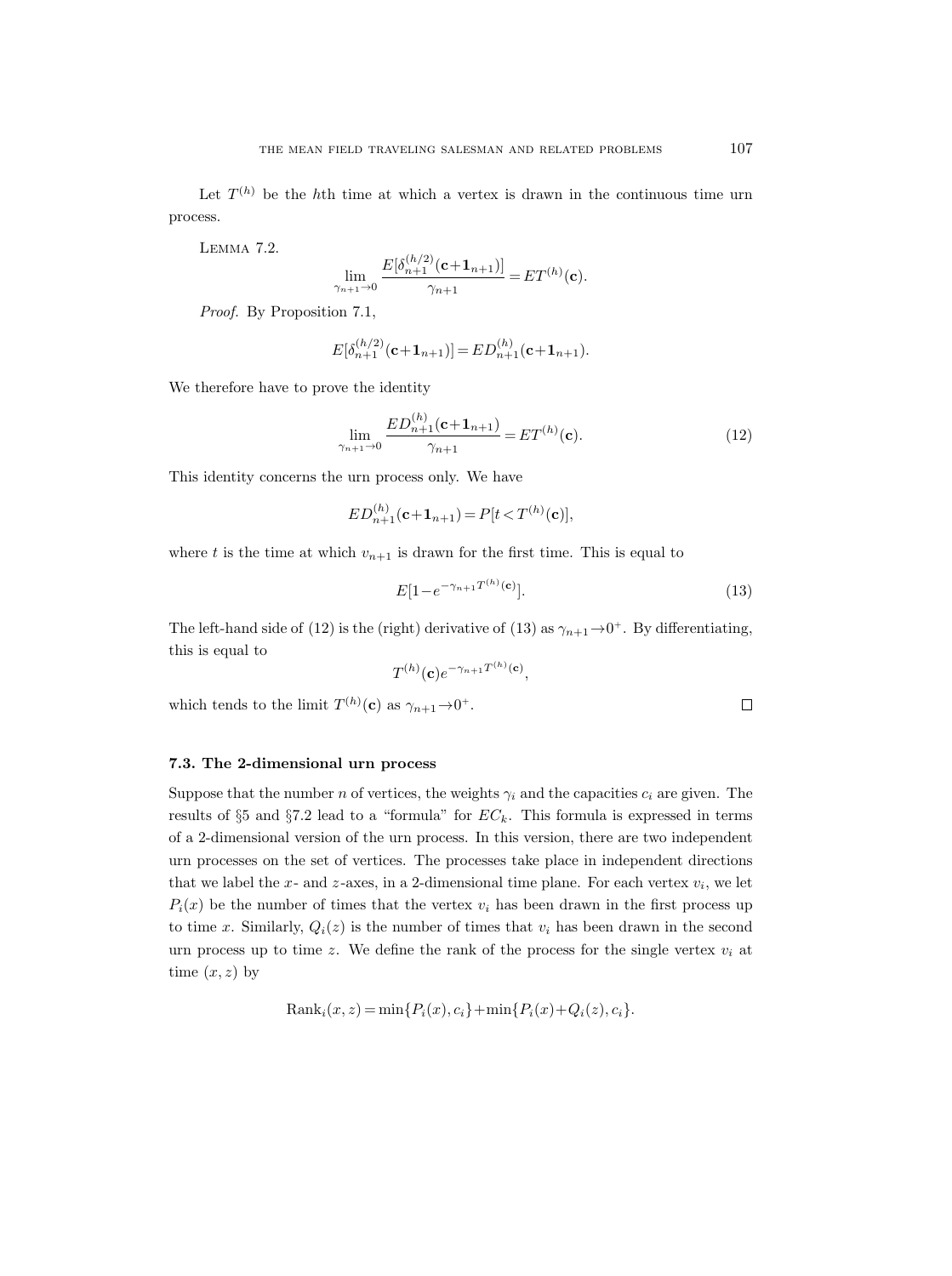108 *j. wästlund* 



Figure 4. The typical shape of the region  $R_h(\mathbf{c})$ .

The total rank of the process is defined by

$$
Rank(x,z) = \sum_{i=1}^{n} Rank_i(x,z).
$$

We let  $R_h=R_h(c)$  be the region in the positive quadrant of the xz-plane for which Rank $(x, z) < h$ , see Figure 4.

The following theorem gives an exact characterization of  $EC_k$  for half-integral  $k = \frac{1}{2}h$ .

THEOREM 7.3.

$$
EC_{h/2} = E \left[ \operatorname{area}(R_h) \right].
$$

Proof. This follows inductively from (10) and Proposition 7.1. Suppose by induction that  $EC_{(h-1)/2}(\mathbf{c}-\mathbf{1}_i) = E[\text{area}(R_{h-1}(\mathbf{c}-\mathbf{1}_i))]$  for  $1 \leq i \leq n$ . Then by (10) and Lemma 7.2,

$$
EC_{h/2} = \frac{1}{\gamma_1 + \dots + \gamma_n} ET^{(h)} + E[\text{area}(R_{h-1}(\mathbf{c} - \mathbf{1}_i))].
$$
\n(14)

We have to show that the right-hand side of (14) is equal to  $E[\text{area}(R_h)]$ . In the first of the two urn processes (the x-process), let  $x_0$  be the first time at which a vertex is drawn. The expected area of the part of  $R_h$  that lies in the strip  $0 < x < x_0$  is

$$
\frac{ET^{(h)}}{\gamma_1 + \dots + \gamma_n},
$$

which is the first term in the right-hand side of (14).

The probability that  $v_i$  is the first vertex to be drawn in the x-process is

$$
\frac{\gamma_i}{\gamma_1 + \dots + \gamma_n}.
$$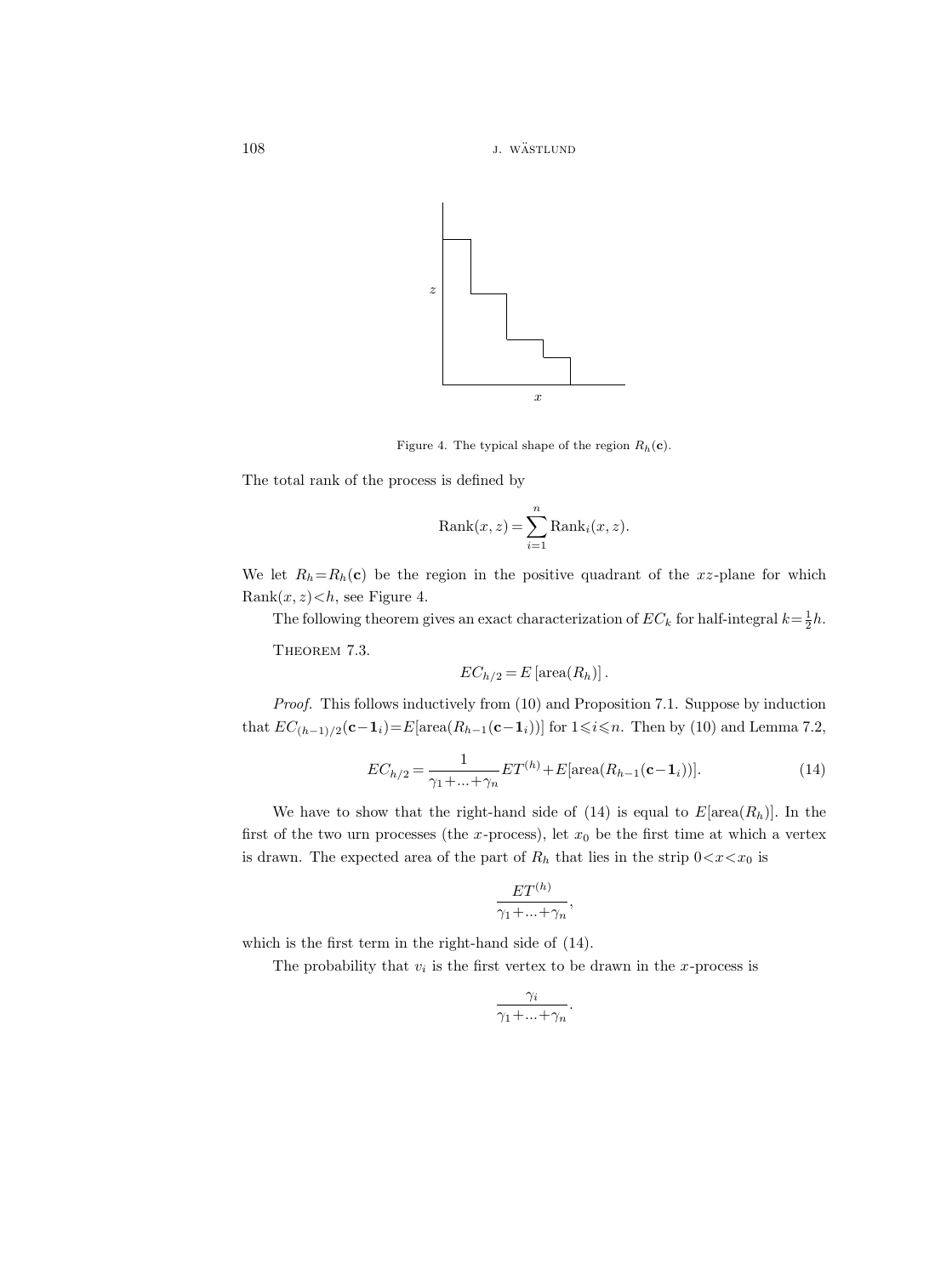

Figure 5. The urn process.

If this happens, then the expected area of the remaining part of  $R_h$  (for which  $x > x_0$ ) is equal to

$$
E[\operatorname{area}(R_{h-1}(\mathbf{c}-\mathbf{1}_i))],
$$

which is the second term of (14).

# 7.4. Example

We continue the discussion of the example of §4.3. By symmetry, we may assume that in the z-process, the vertices are drawn in the order  $v_1$ ,  $v_2$ ,  $v_3$ . The region  $R_3$  consists of four or five "boxes", depending on whether or not the first vertex to be drawn in the x-process is  $v_1$ , see Figure 5.

The expected areas of the boxes are indicated in Figure 6. In this example, the areas of the boxes are independent of whether or not they belong to  $R_3$ . Since the box of expected area  $\frac{1}{4}$  belongs to  $R_3$  with probability  $\frac{1}{3}$ , the expected cost of the minimum solution is equal to

$$
\frac{1}{9} + \frac{1}{6} + \frac{1}{3} + \frac{1}{6} + \frac{1}{3} \cdot \frac{1}{4} = \frac{31}{36}.
$$

### 8. Estimates of the expected cost of the minimum flow

In this section, we obtain estimates of the expected area of  $R_h$ , and thereby of  $EC_k$ . We are going to apply these results to the random TSP with edge costs satisfying (1). Therefore we assume that each vertex has weight 1 and capacity at most 2. In principle,

 $\Box$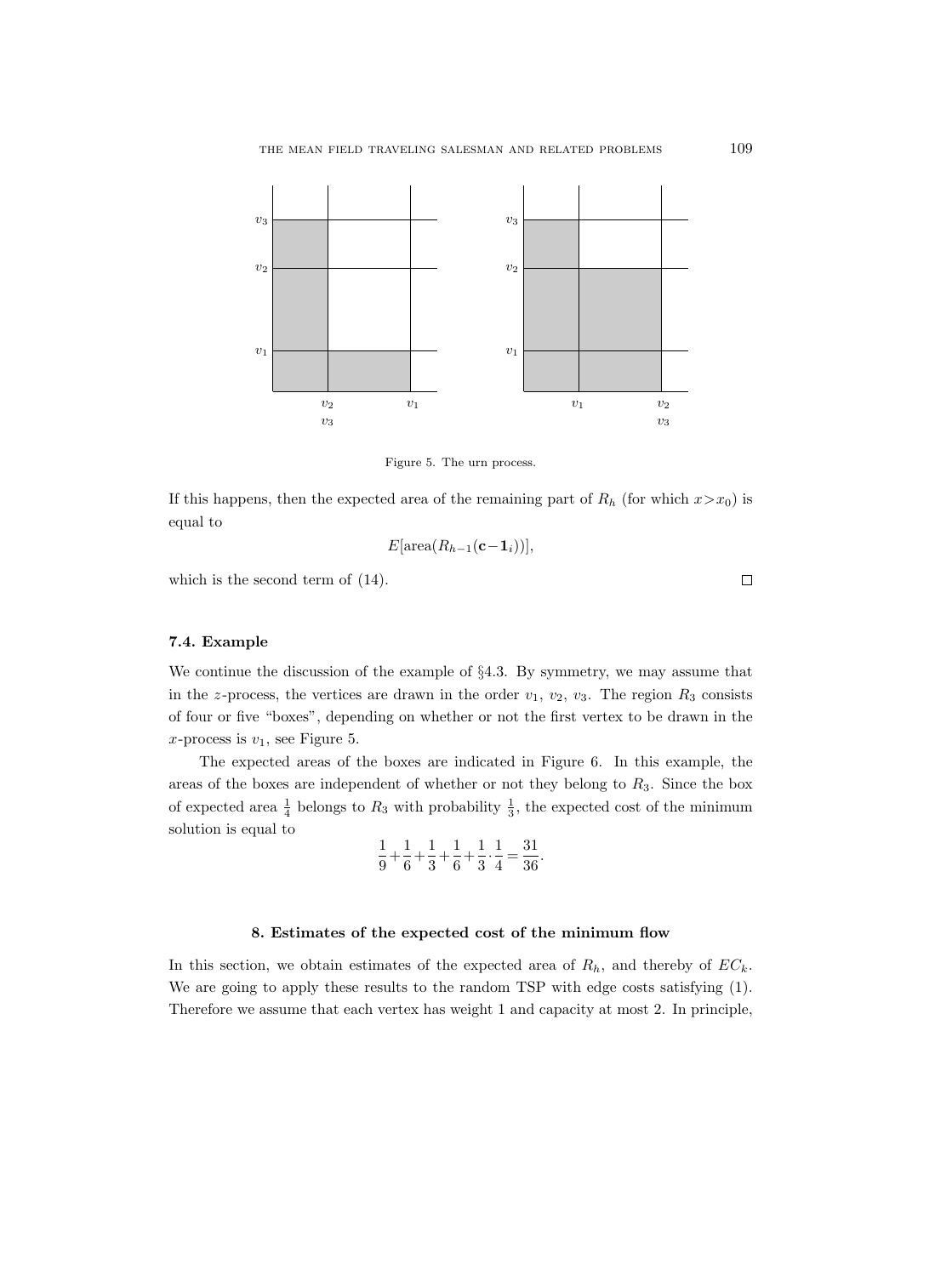110 **j**. wästlund



Figure 6. Expected areas of boxes.

Theorem 8.1 below is valid for an arbitrary upper bound on the capacities, but the implied constant will depend on this upper bound.

# 8.1. The area of the region  $R_h$

Suppose that the positive integers n and  $h=2k$  are given. For  $i=1, 2$ , let  $n_i$  be the number of vertices of capacity at least i. We assume that  $n=n_1$ , in other words, there is no vertex of zero capacity. We wish to estimate the expected area of the random region  $R=R_h(n_1, n_2)$  given by the points  $(x, z)$  for which

$$
Rank(x,z) < h.
$$

Recall that the rank is defined by

$$
Rank(x,z) = \sum_{i=1}^{n} Rank_i(x,z),
$$

where

Rank<sub>i</sub>(x, z) = min{
$$
P_i(x), c_i
$$
} + min{ $P_i(x)$ + $Q_i(z), c_i$  }.

We must assume that  $h \le n_1+n_2$ , since otherwise the flow problem has no feasible solution, and the region  $R$  has infinite area.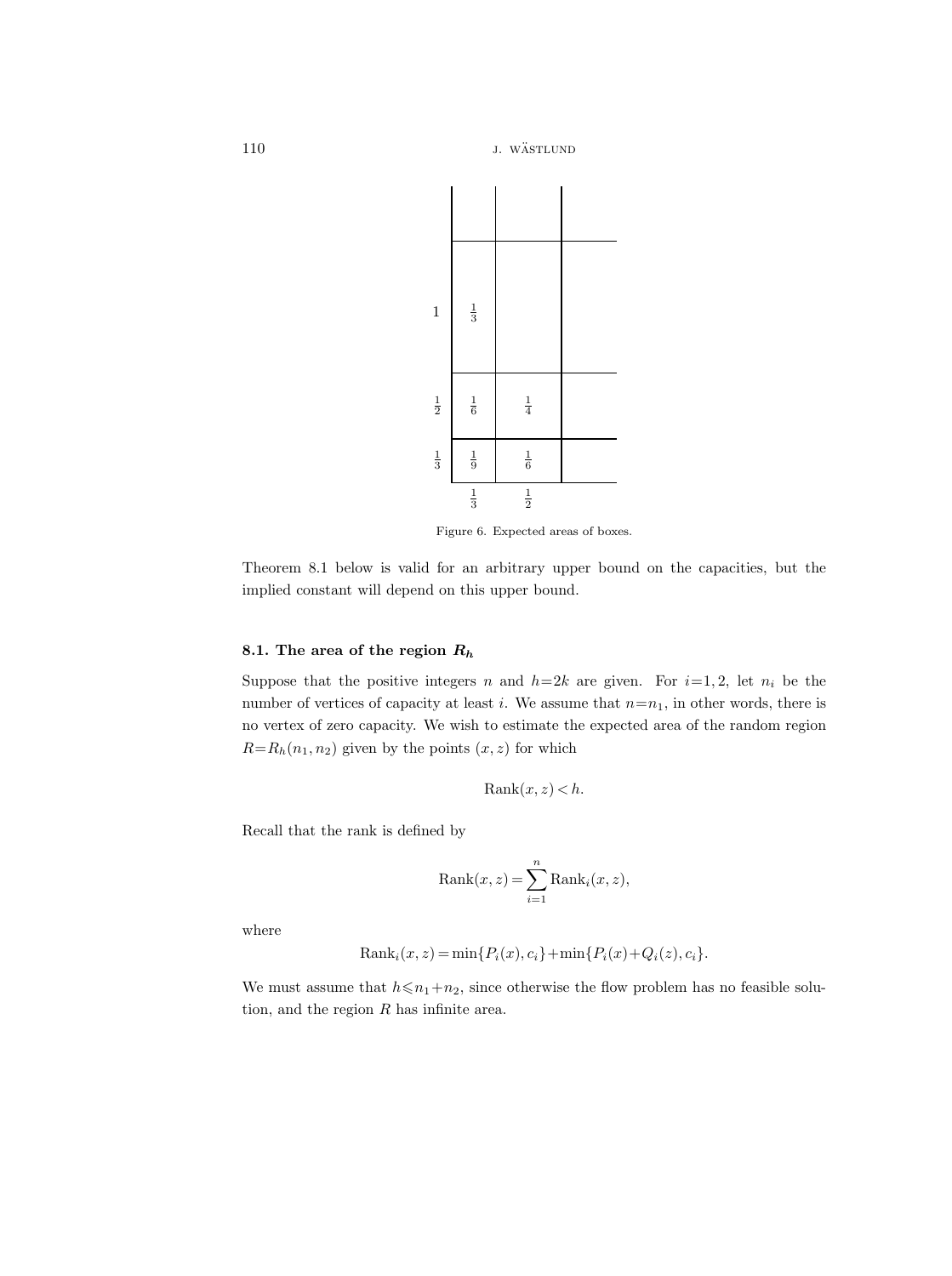We let  $R^* = R_h^*(n_1, n_2)$  be the non-random region in the xz-plane given by

$$
E(\operatorname{Rank}(x,z)) \le h.
$$

Our goal is to obtain the following upper bound on the difference between the area of  $R^*$  and the expected area of R.

THEOREM 8.1. If  $\gamma_i=1$  and  $c_i \leq 2$  for every i, then

$$
|E(\operatorname{area}(R)) - \operatorname{area}(R^\star)| = O\bigg(\frac{(\log n)^{3/2}}{n^{1/2}}\bigg).
$$

This section is mainly devoted to the proof of Theorem 8.1. The following lemma shows that when estimating the expected area of  $R$ , it suffices to consider the area of  $R \cap B$  for a sufficiently large rectangular box  $B$ .

LEMMA 8.2. Let  $x, y>0$  and let B be the rectangular box with sides  $[0, x]$  and  $[0, y]$ . Then

$$
E(\text{area}(R \cap B)) \leqslant E(\text{area}(R)) \leqslant \frac{E(\text{area}(R \cap B))}{P(R \subseteq B)}.
$$

*Proof.* The first inequality is trivial. To prove the second inequality, let  $B'$  be the strip  $[0, x] \times [0, \infty]$ . We have

$$
E[\operatorname{area}(R)] \leq E[\operatorname{area}(R \cap B')] + P((x, 0) \in R)E[\operatorname{area}(R \setminus B') | (x, 0) \in R]
$$
  

$$
\leq E[\operatorname{area}(R \cap B')] + P((x, 0) \in R)E[\operatorname{area}(R)],
$$

which can be rearranged as

$$
E[\operatorname{area}(R)] \leqslant \frac{E[\operatorname{area}(R \cap B')]}{P((x,0) \notin R)}.
$$

A similar argument shows that

$$
E[\operatorname{area}(R \cap B')] \leqslant \frac{E[\operatorname{area}(R \cap B)]}{P((0, y) \notin R)}.
$$

Consequently,

$$
E[\operatorname{area}(R)] \leqslant \frac{E[\operatorname{area}(R \cap B)]}{P((x, 0) \notin R)P((0, y) \notin R)} = \frac{E(\operatorname{area}(R \cap B))}{P(R \subseteq B)}.
$$

In the following, we specifically choose B to be the box with sides  $[0, 2]$  and  $[0, 2 \log n]$ . To motivate this choice, we show that, with high probability,  $R\subseteq B$ . We shall use the following Chernoff-type bound, whose proof we omit.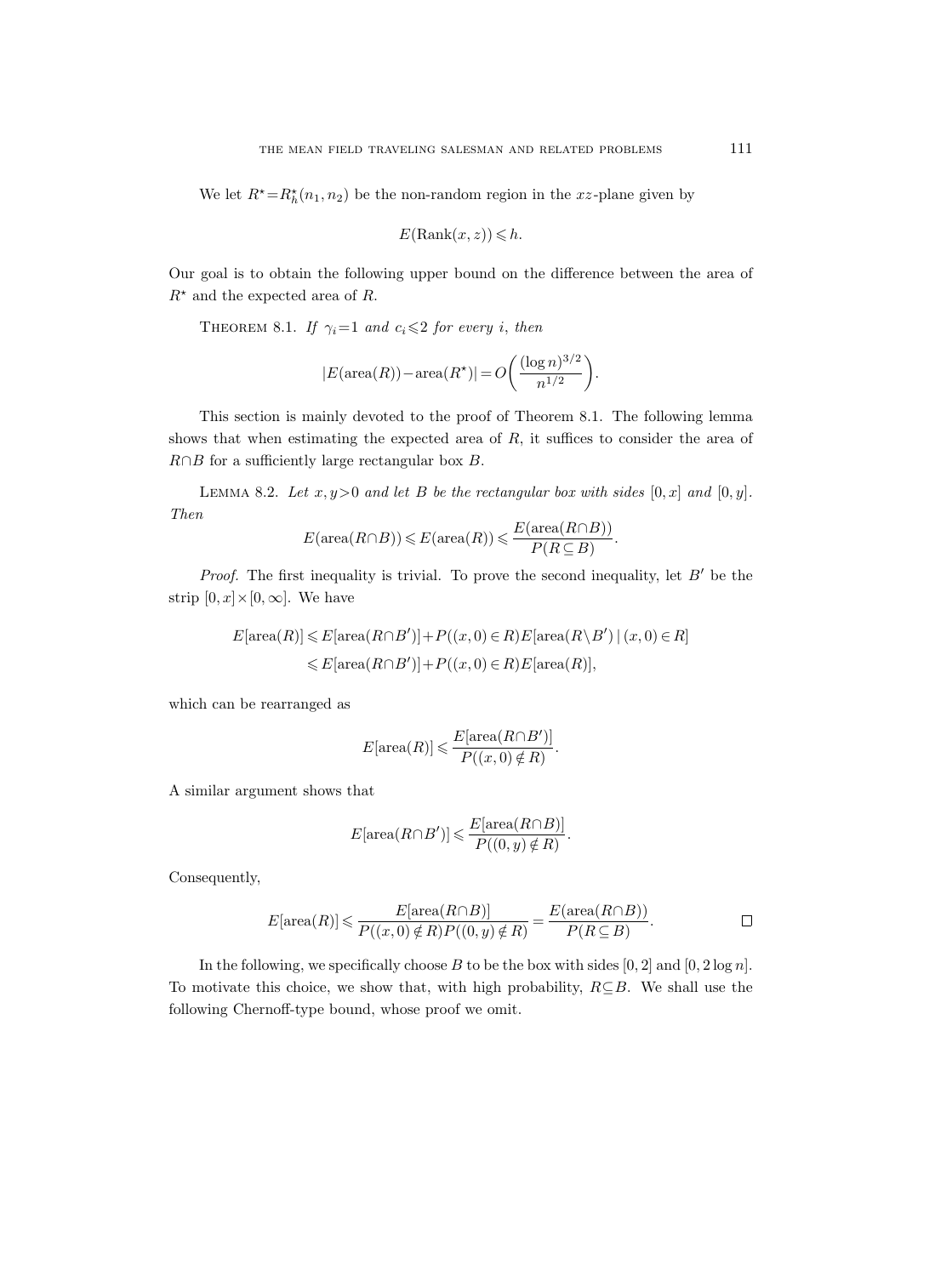LEMMA 8.3. Suppose that  $X = X_1 + ... + X_n$  is a sum of n independent variables that take the values 0 or 1. Let  $\delta > 0$ . Then

$$
P(X - EX \ge \delta) \le e^{-\delta^2/2n}.
$$

For non-negative x and z, and  $l=1, 2, 3, 4$ , let  $\theta_l(x, z)$  be the number of i for which Rank<sub>i</sub> $(x, z) \ge l$ . Then

Rank
$$
(x, z) = \theta_1(x, z) + \theta_2(x, z) + \theta_3(x, z) + \theta_4(x, z)
$$
.

The point is that each  $\theta_l$  is a sum of n independent 0, 1-variables.

Lemma 8.4.

$$
P((2,0) \in R) \leq 2e^{-n/512}.
$$

*Proof.* We have  $h \leq \sum_{i=1}^{n} c_i$ , and therefore

$$
P((2,0) \in R) = P(\text{Rank}(2,0) < h) \leq P\left(\text{Rank}(2,0) < \sum_{i=1}^{n} c_i\right).
$$

Since  $Q_i(0)=0$ ,

Rank(2,0) = 
$$
2 \sum_{i=1}^{n} \min\{P_i(2), c_i\} = 2(\theta_2(2,0) + \theta_4(2,0)).
$$

We claim that

$$
E[\min\{P_i(2), c_i\}] \geq (1 - e^{-1})c_i > \frac{5}{8}c_i.
$$

This is seen by dividing the interval  $[0, 2]$  into  $c_i$  subintervals of length at least 1, and then counting the intervals that contain some event where  $v_i$  is drawn in the urn process. Consequently

$$
E(\text{Rank}(2,0)) \ge \frac{5}{4}n \ge h + \frac{1}{4}n. \tag{15}
$$

If  $\theta_2(2,0)+\theta_4(2,0) < \frac{1}{2}h$ , then either  $\theta_2(2,0)$  or  $\theta_4(2,0)$  must be smaller by at least  $\frac{1}{16}n$ than their expected value. Since each  $\theta_l(2,0)$  is a sum of n independent 0, 1-variables, Lemma 8.3 shows that

$$
P[\theta_2(2,0) + \theta_4(2,0) < \frac{1}{2}h] \leqslant 2e^{-n/512}.
$$

Lemma 8.5.

$$
P((0, 2\log n) \in R) = O\left(\frac{\log n}{n}\right).
$$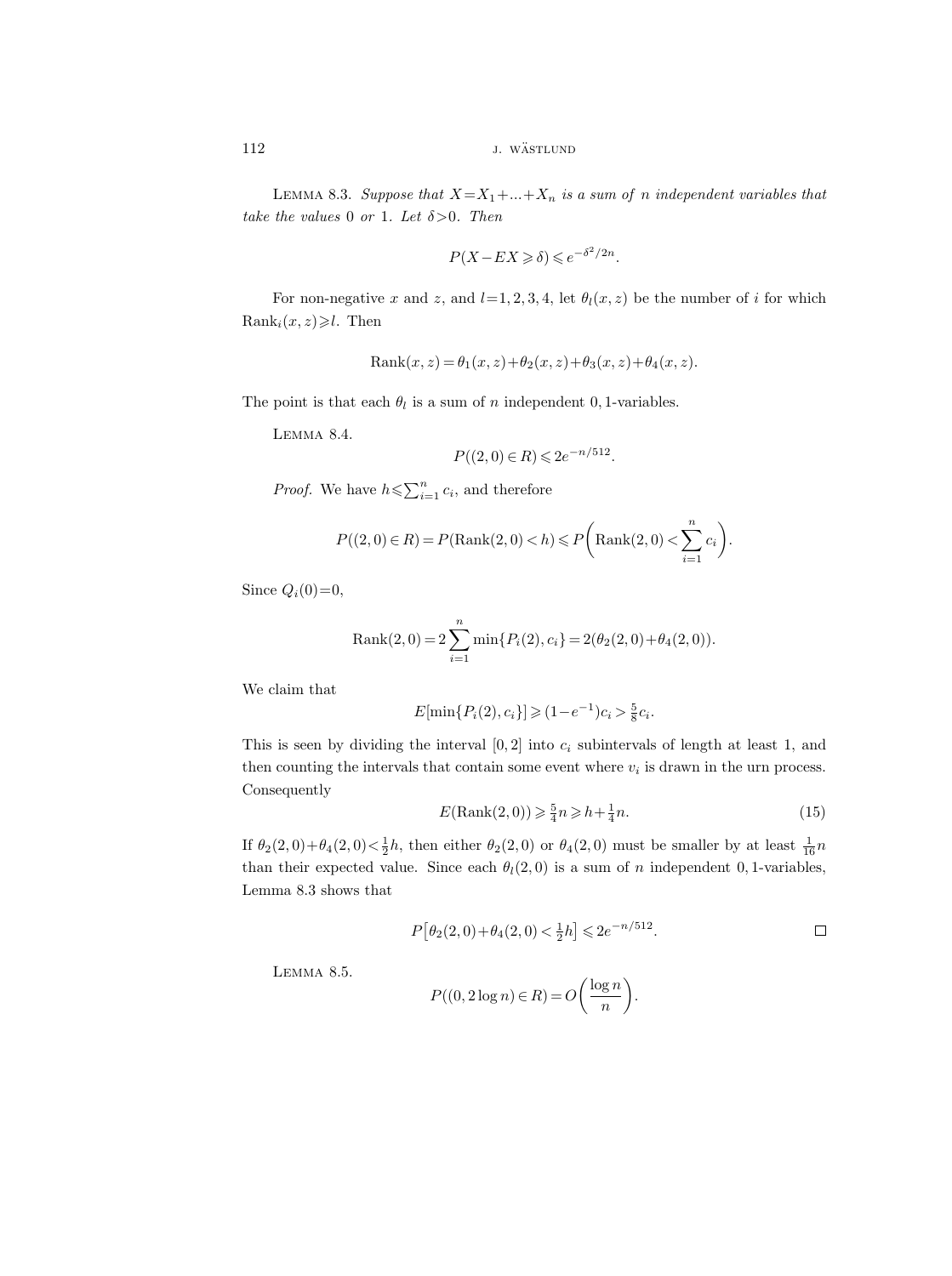Proof. The probability that there is some vertex that is not drawn at least two times up to time  $z$  is at most

$$
n(1+z)e^{-z},
$$

and if  $z=2 \log n$  then this is equal to

$$
\frac{1+2\log n}{n}.
$$

Lemmas 8.2, 8.4 and 8.5 together imply the following result.

Corollary 8.6.

$$
E(\operatorname{area}(R)) = E(\operatorname{area}(R \cap B)) \left( 1 + O\left(\frac{\log n}{n}\right) \right) = E(\operatorname{area}(R \cap B)) + O\left(\frac{(\log n)^2}{n}\right).
$$

The last equation comes from the fact that  $area(R \cap B) \leq area(B) = O(log n)$ .

LEMMA 8.7. For non-negative x and z, and  $\varepsilon > 0$ , the probability that Rank $(x, z)$ deviates by at least εn from its expected value is at most

$$
4e^{-\varepsilon^2 n/32}.
$$

*Proof.* If Rank $(x, z)$  deviates by at least  $\varepsilon n$  from its expected value, then one of  $\theta_l(x, z)$  for  $l = 1, ..., 4$  must deviate by at least  $\frac{1}{4}\varepsilon n$  from its expected value. Since each  $\theta_l(x, z)$  is a sum of n independent 0, 1-variables, it follows from Lemma 8.3 that the probability for such a deviation is at most  $4e^{-\varepsilon^2 n/32}$ .  $\Box$ 

We make the specific choice of  $\varepsilon$  so that

$$
e^{-\varepsilon^2 n/32} = \frac{1}{n^2},
$$

in other words we put

$$
\varepsilon = \frac{8(\log n)^{1/2}}{n^{1/2}}.
$$

We divide B into three regions  $B_1$ ,  $B_2$  and  $B_3$  according to whether (for a point  $(x, z)$ )  $E(\text{Rank}(x, z))$  is smaller than  $h-\varepsilon n$ , between  $h-\varepsilon n$  and  $h+\varepsilon n$ , or greater than  $h+\varepsilon n$ , see Figure 7.

Lemma 8.8.

area
$$
(B_2) = O\left(\frac{(\log n)^{3/2}}{n^{1/2}}\right).
$$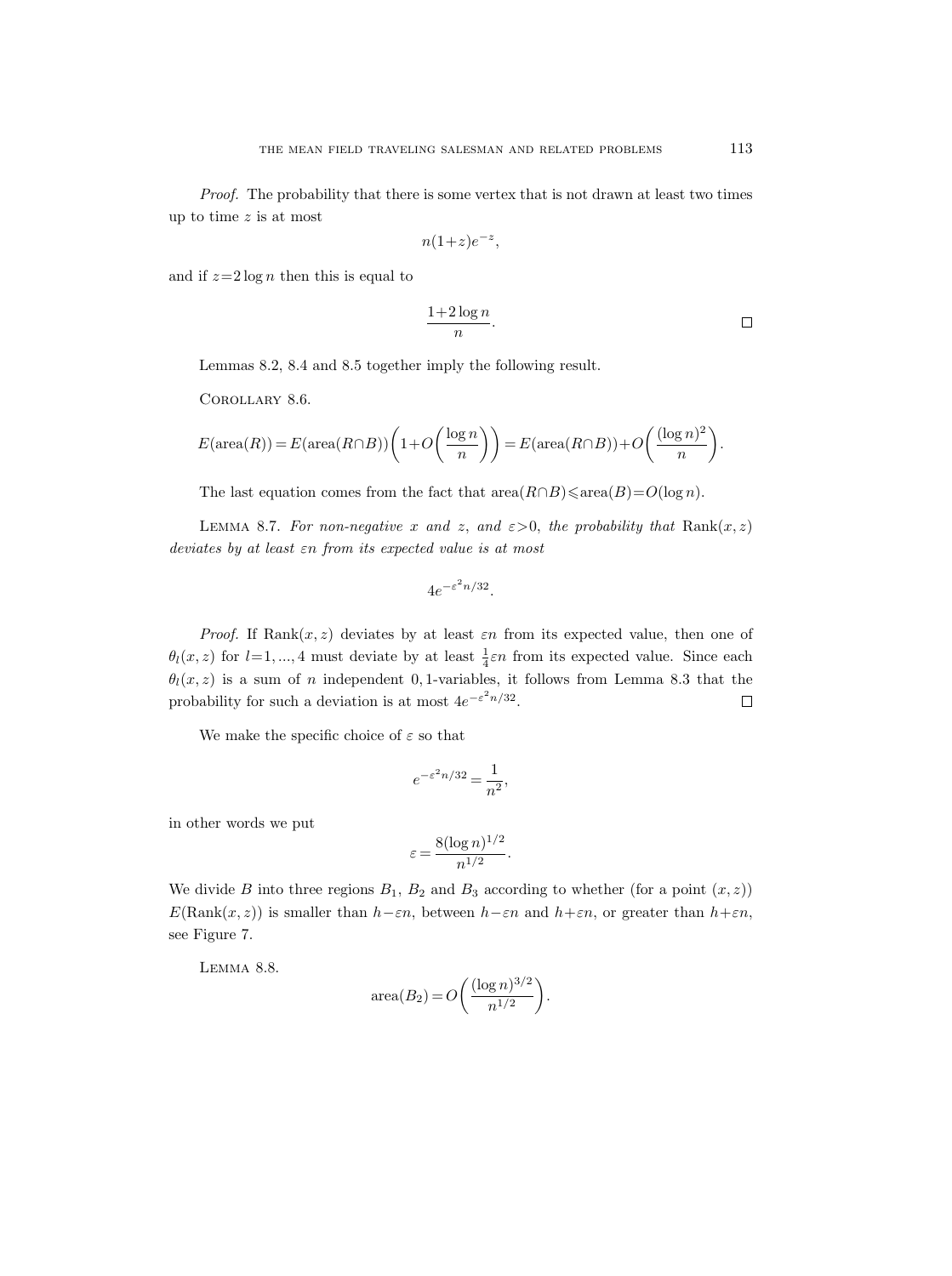114 J. WÄSTLUND



Figure 7. The box  $B$  and the regions  $B_1$ ,  $B_2$  and  $B_3$ .

*Proof.* We show that at a given height  $z$ , the expected rank cannot stay between  $h-\varepsilon n$  and  $h+\varepsilon n$  for too long. We have

$$
\frac{d}{dx}E(\text{Rank}(x,z)) \geq \frac{d}{dx}\sum_{i=1}^{n}E\min\{P_i(x),c_i\}.
$$

For each i,

$$
\frac{d}{dx}E\min\{P_i(x),c_i\} = \begin{cases} e^{-x}, & \text{if } c_i = 1, \\ (1+x)e^{-x}, & \text{if } c_i = 2, \end{cases}
$$

is decreasing in x, so that the minimum value occurs for  $x=2$  and  $c_i=1$ . Therefore, inside  $B$ , we have

$$
\frac{d}{dx}E\min\{P_i(x),c_i\} \ge e^{-2},\tag{16}
$$

.

and

$$
\frac{d}{dx}E(\text{Rank}(x,z)) \ge n e^{-2}.
$$

It follows that, for a fixed  $z$ , the width of  $B_2$  at height  $z$  is at most

$$
\frac{2n\varepsilon}{ne^{-2}} = 2e^2\varepsilon = \frac{16e^2(\log n)^{1/2}}{n^{1/2}}
$$

Since the height of  $B$  is  $2 \log n$ , the statement follows.

 $\Box$ 

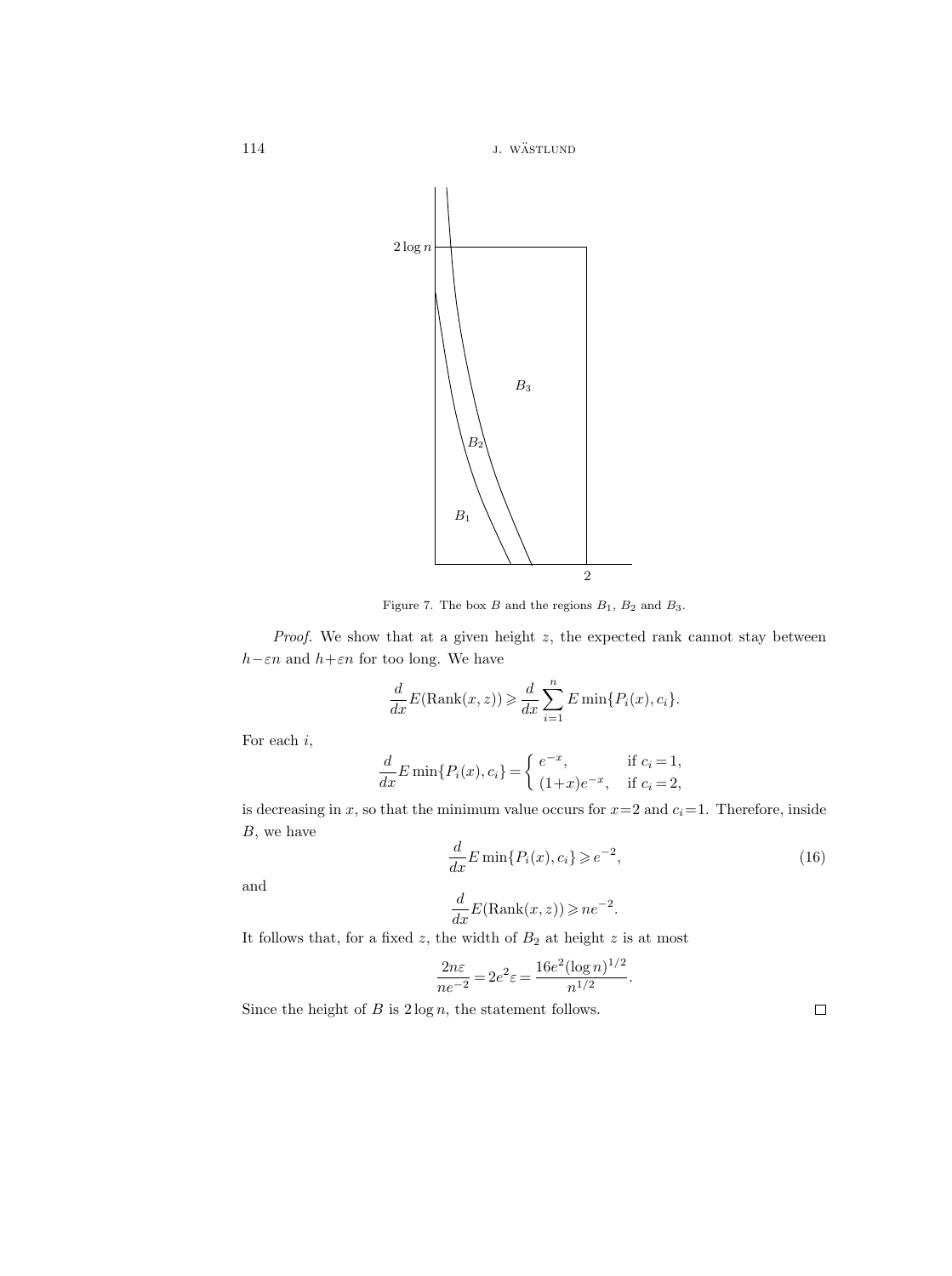Lemma 8.9.

$$
E[\operatorname{area}(R \cap B)] = \operatorname{area}(R^* \cap B) + O\left(\frac{(\log n)^{3/2}}{n^{1/2}}\right).
$$

*Proof.* In  $B_1$ , the probability that a point belongs to R is at least  $1-4/n^2$ , while in  $B_3$  this probability is at most  $4/n^2$ . We conclude that the expected area of  $R \cap B$ deviates from the area of  $R^{\star}\!\cap\!B$  by at most

area
$$
(B_2)
$$
 +  $\frac{4}{n^2}$ area $(B)$  =  $O\left(\frac{(\log n)^{3/2}}{n^{1/2}}\right)$  +  $O\left(\frac{\log n}{n^2}\right)$  =  $O\left(\frac{(\log n)^{3/2}}{n^{1/2}}\right)$ .

Lemma 8.10.

$$
\operatorname{area}(R^{\star} \backslash B) = O\bigg(\frac{\log n}{n^2}\bigg).
$$

*Proof.* It follows from (15) that  $R^*$  lies entirely in the region  $x < 2$ . For a single vertex  $v_i$ , the remaining capacity at time z, that is,  $c_i - Q_i(z)$ , is larger when the capacity is larger. To prove the lemma, we may therefore assume that  $c_i=2$  for every i.

The average rank  $E(\text{Rank}_i(0, z))$  for a single vertex at time z is

$$
\int_0^z (1+t)e^{-t} dt,
$$

since the rank increases the first and the second time the vertex is drawn. Therefore the expected remaining capacity at time z is

$$
E[c_i - Q_i(z)] = \int_z^{\infty} (1+t)e^{-t} dt = (2+z)e^{-z}.
$$

By (16), the area of  $R^* \backslash B$  is at most

$$
e^{2} \int_{2 \log n}^{\infty} (2+z)e^{-z} dz = e^{2} \frac{3+2 \log n}{n^{2}}.
$$

Proof of Theorem 8.1. We have

$$
|E(\text{area}(R)) - \text{area}(R^*)| \le |E(\text{area}(R)) - \text{area}(R \cap B)| + |E(\text{area}(R \cap B)) - \text{area}(R^* \cap B)|
$$
  
+|E(\text{area}(R^\* \cap B)) - \text{area}(R^\*)|.

From Corollary 8.6 and Lemmas 8.9 and 8.10 it follows that this is

$$
O\left(\frac{(\log n)^2}{n}\right) + O\left(\frac{(\log n)^{3/2}}{n^{1/2}}\right) + O\left(\frac{\log n}{n^2}\right) = O\left(\frac{(\log n)^{3/2}}{n^{1/2}}\right).
$$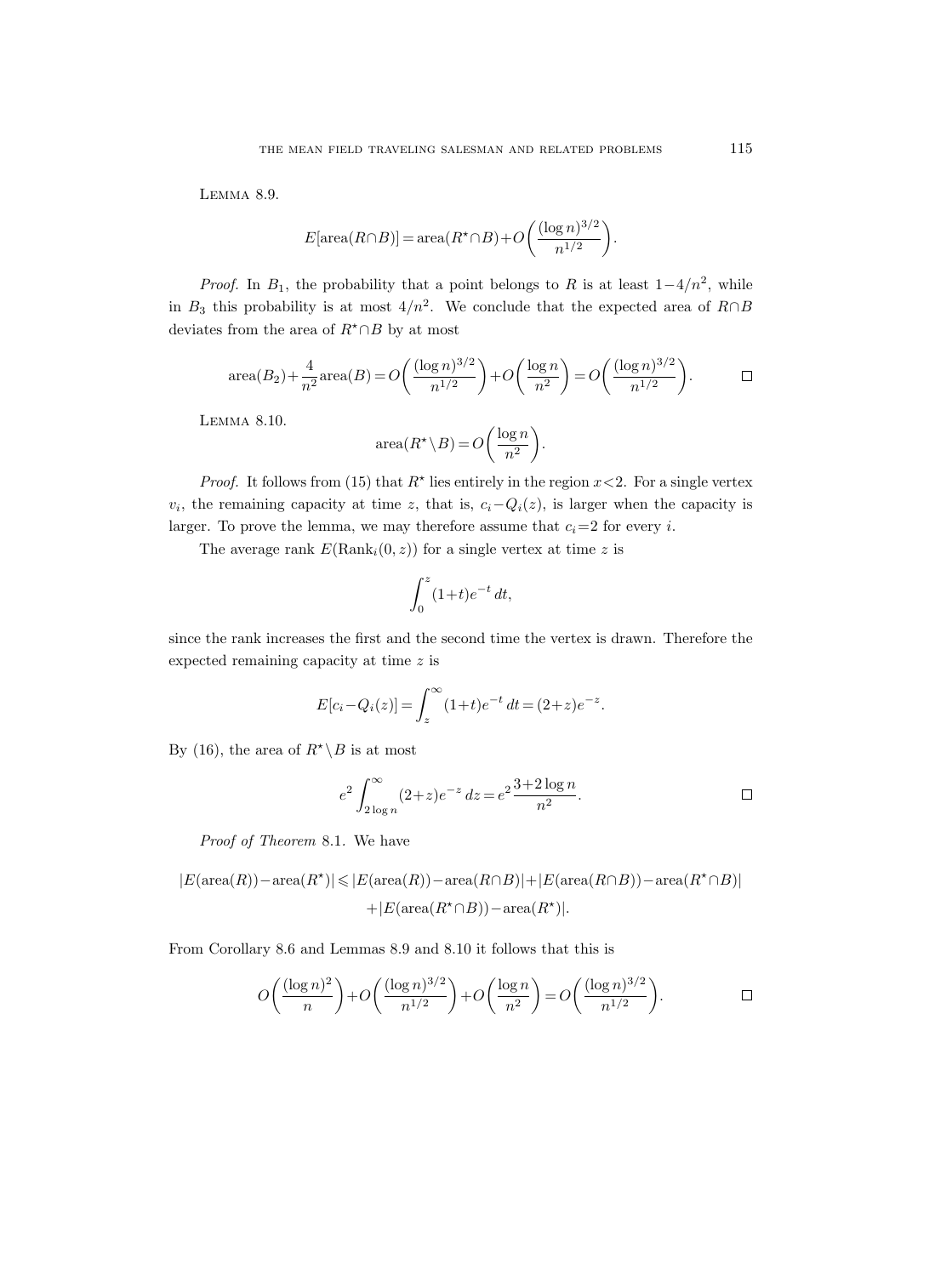116 *j. wästlund j. wästlund* 

# 8.2. Asymptotic estimates

For problems like relaxed matching and 2-factor that scale with  $n$  under fixed local constraints, the region  $R^*$  is independent of n. Therefore  $R^*$  is a natural limit of  $R_n$ , and by the results of §8.1, the expected cost of the optimization problem converges to the area of  $R^*$ .

For the relaxed matching problem, we obtain  $EC_{n/2} \rightarrow \frac{1}{12}\pi^2$ , but this can also be established by an explicit calculation, as is shown by  $(54)$  in §13. Another consequence is that the expected cost of the relaxed 2-factor problem converges to the number  $L^*$ defined in the introduction.

THEOREM 8.11. If  $\gamma_i=1$  and  $c_i=2$  for every i, then the area of the region  $R^*$  is the number  $L^*$  defined by (2) and (3). Hence, if  $C_n$  is the cost of the minimum relaxed 2-factor, then, as  $n \rightarrow \infty$ ,  $EC_n \rightarrow L^*$ .

*Proof.* Let x and z be non-negative real numbers. The region  $R^*$  is defined by the inequality

$$
E[\min\{P_i(x), 2\} + \min\{P_i(x) + Q_i(z), 2\}] \le 2.
$$
 (17)

 $P_i(x)$  and  $Q_i(z)$  are the number of events in two independent rate-1 Poisson processes. This means that  $P_i(x)$  is 0, 1 or at least 2, with probabilities  $e^{-x}$ ,  $xe^{-x}$  and  $1-e^{-x}-xe^{-x}$ , respectively, and that the distribution of  $Q_i(z)$  is given in the same way by z.

Since the two Poisson processes are independent,  $P_i(x)+Q_i(z)$  has the same distribution as  $Q_i(x+z)$ . By the variable substitution  $y=x+z$  and linearity of expectation, it follows that (17) is equivalent to

$$
E\min\{P_i(x), 2\} + E\min\{Q_i(y), 2\} \le 2.
$$

Here

$$
E\min\{P_i(x),2\} = 0 \cdot e^{-x} + 1 \cdot xe^{-x} + 2 \cdot (1 - e^{-x} - xe^{-x}) = 2 - 2e^{-x} - xe^{-x},
$$

and similarly for  $Q_i(y)$ . Therefore (17) can be written

$$
4-2e^{-x} - xe^{-x} - 2e^{-y} - ye^{-y} \leqslant 2.
$$

Equality holds when

$$
\left(1+\frac{x}{2}\right)e^{-x} + \left(1+\frac{y}{2}\right)e^{-y} = 1,\tag{18}
$$

and the region  $R^*$  is therefore defined by this equation together with the boundaries  $x=0$  and  $z=0$ , the latter being equivalent to  $x=y$ . The change of variables from  $(x, z)$  to  $(x, y)$  is area-preserving. Since in the xy-plane  $R^*$  lies above the line  $x=y$ , its area is by symmetry half of the total area in the positive quadrant of the  $xy$ -plane under the curve given by (18). This means that the area of  $R^*$  is equal to the right-hand side of (2).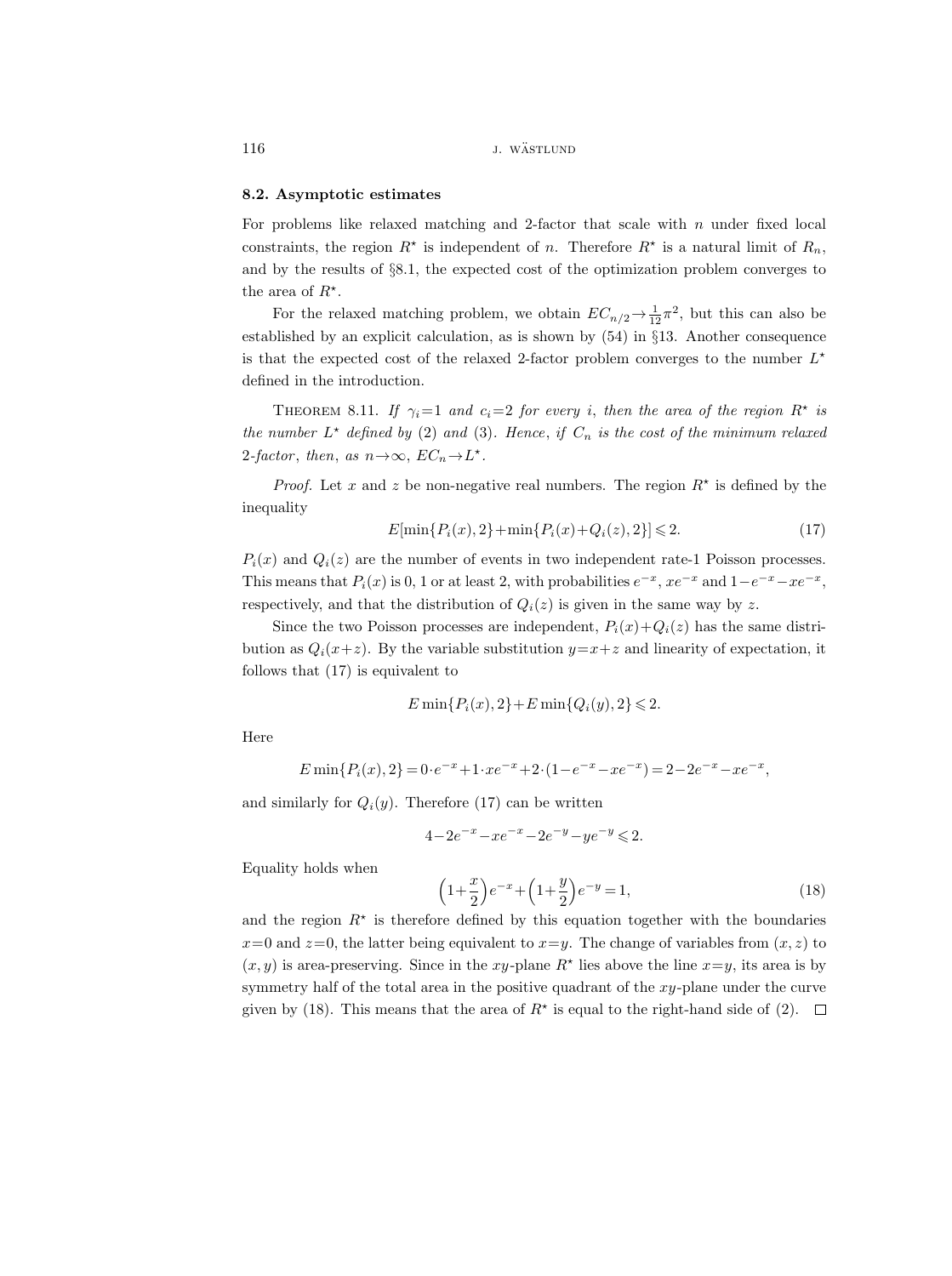Since the relaxed 2-factor problem is a relaxation of the TSP, Theorem 8.11 already provides a lower bound on the expected cost of the TSP as a first step towards proving Theorem 1.1. Other problems for which the region  $R^*$  is essentially independent of n include incomplete matching and 2-factor problems, if  $k$  scales with n like pn for some constant  $p$ . A calculation similar to the one above shows that for matching, the expected cost converges to the area under the curve

$$
e^{-x} + e^{-(x+z)} = 2 - 2p, \quad 0 \le p \le \frac{1}{2},
$$

while for the incomplete 2-factor problem, the region is given by

$$
\left(1+\frac{x}{2}\right)e^{-x} + \left(1+\frac{x+z}{2}\right)e^{-(x+z)} = 2-p, \quad 0 \le p \le 1.
$$
 (19)

Notice that for the incomplete problems, the limit region is bounded.

PROPOSITION 8.12. The area of the region given by  $(19)$  is continuous as a function of p on the interval  $0 \leq p \leq 1$ .

The area jumps to infinity for  $p > 1$ , but the fact that it tends to  $L^*$  as p approaches 1 from the left has the following consequence for the cost of an incomplete 2-factor.

COROLLARY 8.13. Consider the incomplete relaxed 2-factor problem. If  $k < n$  but k scales with n in such a way that  $k/n \rightarrow 1$  as  $n \rightarrow \infty$ , then

$$
EC_k \to L^*.
$$

### 9. Concentration

In this section we derive a concentration inequality for flow problems by a straightforward application of the Talagrand inequality [42]. As in §8, we assume that  $\gamma_i=1$  and  $c_i\leq 2$  for every i. We consider the linear flow problem. In principle, Talagrand's method applies also to integer flow problems, but they lead to some additional technical difficulties. A consequence of the results of §10 is that the concentration inequality for linear problems partly carries over to integer problems, and we thereby avoid these difficulties.

We are primarily interested in showing that the variance of the cost of certain flow problems tends to zero as  $n \rightarrow \infty$ . Throughout this section,  $A_1, A_2, A_3, ...$  will denote positive constants for which numerical values could in principle be substituted, but whose actual values are not important.

THEOREM 9.1. If  $\gamma_i=1$  and  $c_i\leq 2$  for every i, then for the linear flow problem, and for every k that allows a solution,

$$
\text{var}(C_k) = O\left(\frac{(\log n)^5}{n}\right). \tag{20}
$$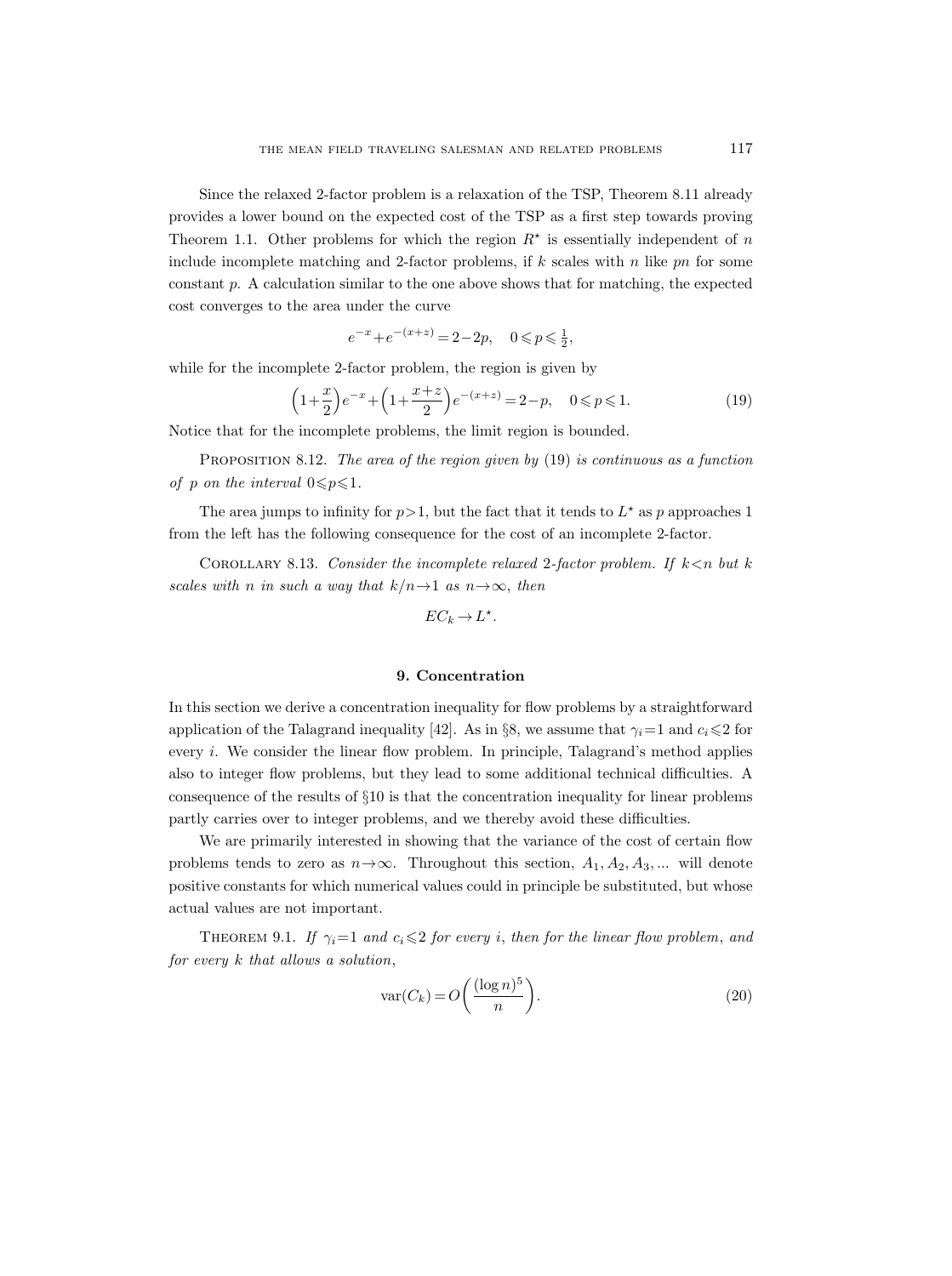# 118 *j. wästlund j. wästlund*

By using the sharpest bounds available, one could probably obtain an  $O((\log n)^2/n)$ bound, but we try to keep the argument simple without bothering about the exponent of the logarithm. We conjecture that the right-hand side of (20) can in reality be replaced by  $O(1/n)$ .

To apply Talagrand's method, we need a bound on the probability that the minimum flow uses some extremely expensive edge. Let  $X_{\text{max}}$  be the cost of the most expensive edge that has non-zero coefficient in  $\sigma^{(k)}$ . Our first objective is to prove the following.

PROPOSITION 9.2. If both n and z are sufficiently large, then

$$
P\left(X_{\max} > \frac{z(\log n)^2}{n}\right) \leqslant n^{-A_1 z}.
$$

The expectation of  $X_{\text{max}}$  is at most

$$
2E(C_k - C_{k-1/2}),
$$

which is bounded by  $O(\log n/n)$ , but we need a stronger bound on large deviations of  $X_{\text{max}}$  than what follows from the expectation only.

To establish Proposition 9.2, we need some preliminary results. For  $z > 0$ , let  $D_z \subseteq E$ be the set of edges of cost at most  $z \log n/n$ . When necessary, we shall assume that z is sufficiently large. We begin by showing that with high probability,  $D_z$  has a certain expander property.

For  $S \subseteq V$ , let S' denote the set of  $D_z$ -neighbors of S, that is, the set of vertices that are connected to S by an edge in  $D_z$ .

LEMMA 9.3. Let  $S$  be a set of vertices chosen independently of the edge costs. If

$$
|S| \leqslant \frac{3n}{z \log n},\tag{21}
$$

then

$$
|S'| \geqslant 0.3z(\log n)|S|,\tag{22}
$$

with probability at least  $1-n^{-A_2z|S|}$ .

Here the numbers 3 and 0.3 are chosen sufficiently large so that  $1-e^{-3} > 3.0.3 > \frac{4}{5}$ . It will become clear later why this is necessary. If the upper bound on  $c_i$  was larger, then 3 and 0.3 would have to be replaced by larger numbers.

*Proof.* Let  $s=|S|$ . For each vertex v we have

$$
P(v \in S') = 1 - P(v \notin S') = 1 - e^{-sz(\log n)/n}.
$$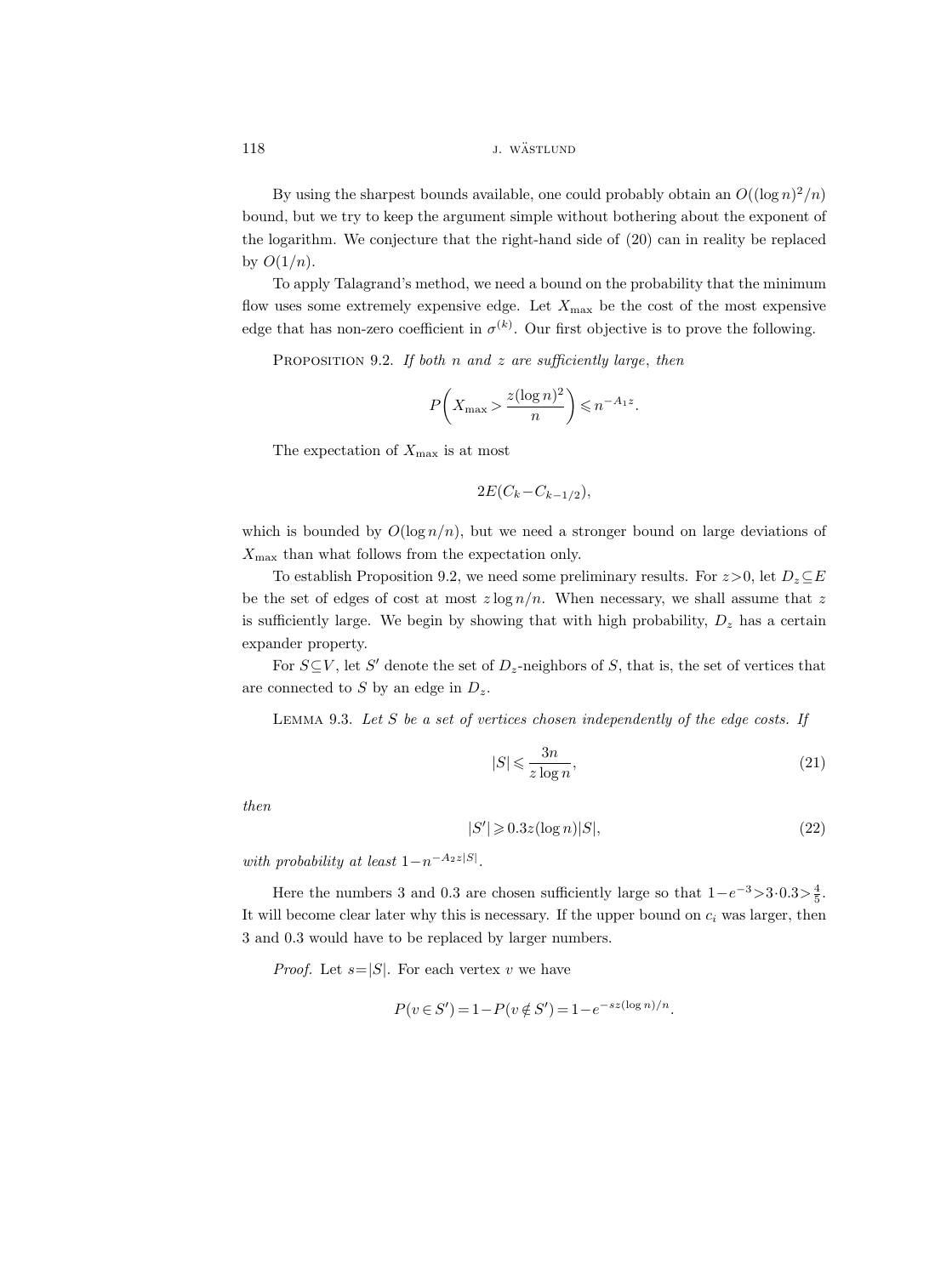From (21) it follows that  $s\bar{z}(\log n)/n \leqslant 3$ , and therefore

$$
P(v \in S') \geqslant \frac{1 - e^{-3}}{3} \frac{\operatorname{sz} \log n}{n}.
$$

Let  $p = P(v \in S')$ . We have, for every  $\lambda > 0$ ,

$$
E[e^{-\lambda|S'|}] = (pe^{-\lambda} + 1 - p)^n \leq e^{-np(1 - e^{-\lambda})}.
$$

By the Chebyshev inequality, and using the fact that  $0.3 \cdot 3/(1-e^{-3})$  < 0.95, we find that

$$
P(|S'| < 0.3sz \log n) \le P\left(|S'| < \frac{0.3 \cdot 3}{1 - e^{-3}}pn\right)
$$
  
\n
$$
\le P(|S'| < 0.95pn)
$$
  
\n
$$
= P(e^{-\lambda|S'|} > e^{-0.95\lambda pn})
$$
  
\n
$$
\le \frac{e^{-np(1 - e^{-\lambda})}}{e^{-0.95\lambda pn}}
$$
  
\n
$$
= e^{-pn(1 - e^{-\lambda} - 0.95\lambda)}
$$
  
\n
$$
\le \exp\left(-\frac{1 - e^{-3}}{3} sz(\log n)(1 - e^{-\lambda} - 0.95\lambda)\right).
$$

We now put  $\lambda=1-0.95=0.05$ . This gives

$$
\frac{1-e^{-3}}{3}(1-e^{-\lambda}-0.95\lambda)>0.0004.
$$

Hence Lemma 9.3 holds with  $A_2\hspace{-0.08cm}=\hspace{-0.08cm}0.0004.$ 

LEMMA 9.4. If z is sufficiently large, then with probability at least  $1-n^{-A_3 \cdot z}$ , every set  $S \subseteq V$  of vertices satisfies

$$
|S'| \ge \min\{0.9n, 0.3z(\log n)|S|\}. \tag{23}
$$

*Proof.* It is sufficient to consider only sets of cardinality at most  $|S| \leq 3n/z \log n$ , and to show that with the desired probability, each of these sets satisfies (22). For larger sets, we can choose a subset of size  $3n/z \log n$ , rounded down. The number of sets S of size s is at most  $n^s$ . Therefore the probability that there is some set S of size s that does not satisfy (22) is at most

 $n^s e^{-A_2sz \log n} = e^{-A_2sz \log n + s \log n} \leqslant e^{-A_4sz \log n},$ 

if  $z$  is sufficiently large. Moreover,

$$
\sum_{s=1}^{\infty} e^{-A_4 sz \log n} \leqslant e^{-A_3 z \log n} = n^{-A_3 z}.
$$

 $\Box$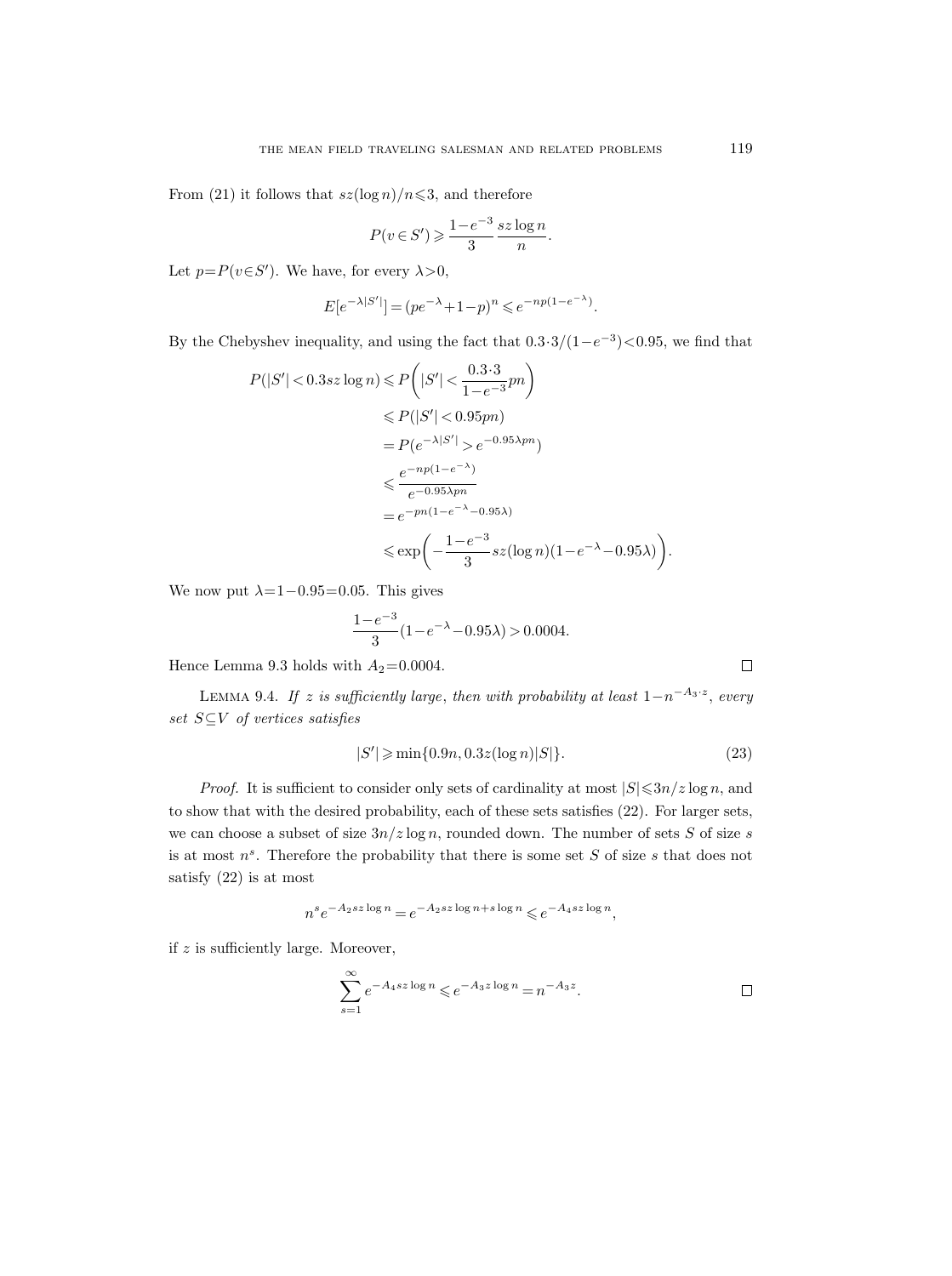120 *j. wästlund j. wästlund* 

*Proof of Proposition* 9.2. Fix *n* and *z*. Since we allow a failure probability of  $n^{-A_1z}$ , we may assume that  $D_z$  has the desired expander property, that is, that every set S of vertices satisfies (23). Under this assumption we want to show that the maximum edge cost  $X_{\text{max}}$  in the minimum k-flow is at most  $z(\log n)^2/n$ .

Let  $\sigma$  be the minimum k-flow. All coefficients of  $\sigma$  are 0,  $\frac{1}{2}$  or 1. Since  $c_i \leq 2$ , this implies that each vertex is incident to at most four edges of non-zero coefficient in  $\sigma$ (actually at most three by the results of §6, but any uniform bound will do).

Let e be an edge of non-zero coefficient in  $\sigma$  and let  $v_i$  and  $v_j$  be the endpoints of e (possibly,  $i=j$ ). We want to construct a sequence of vertices  $x_0, y_0, x_1, y_1, ..., x_m, y_m$ which constitutes an alternating path with respect to  $\sigma$  and  $D_z$ , and such that  $x_0$  and  $y_m$  either belong to the set  $\{v_i, v_j\}$  or do not have full degree in  $\sigma$ . We require that  $(x_i, y_i) \in D_z$  for  $0 \le i \le m$ , and that  $(x_i, y_{i+1})$  has non-zero coefficient in  $\sigma$  for  $0 \le i \le m$ .

We let  $S_0 \subseteq V$  consist of  $v_i$ ,  $v_j$  and all vertices that do not have full degree in  $\sigma$ . Then let  $S_i$  and  $T_i$  be the sets of vertices that can be reached by a path as the one above of length at most i. More precisely, supposing that  $S_i$  has been defined, let  $T_i$  be the set of  $v \in V$  such that for some  $u \in S_i$ , there is an edge between u and v that belongs to  $D_z$ . Then supposing that  $T_i$  has been defined, let  $S_{i+1}$  be the set of  $v \in V$  such that either  $v \in S_0$  or there is a  $u \in T_i$  and an edge between u and v that has non-zero coefficient in  $\sigma$ .

Suppose that  $T_i$  contains only vertices of full degree in  $\sigma$ . Then each  $u \in T_i$  is incident to at least one edge in  $\sigma$ . Since on the other hand each vertex is incident to at most four edges in  $\sigma$ , we have

$$
|S_{i+1}| \geqslant \frac{1}{4}|T_i|.
$$

A consequence of this is that if

$$
|T_i| > \frac{4}{5}n,
$$

then  $T_i$  intersects  $S_{i+1}$ , and we can construct a path as above with  $m=2i+1$ . In view of (23), this will clearly happen for some  $m=O(\log n)$ .

Even if there are repetitions of the same vertex or edge in this sequence, there will be an  $\varepsilon > 0$  such that by "switching" (increasing and decreasing) the coefficients of the edges in the sequence by  $\varepsilon$ , we obtain a new flow. In particular, if the edge e has cost larger than the sum of the costs of the  $m+1$  edges in  $D_z$ , then  $\sigma$  is not the minimum  $k$ -flow. If such a sequence can be found for every flow and every edge  $e$ , then

$$
X_{\max} \leqslant \frac{(m+1)z \log n}{n} = O\left(\frac{z(\log n)^2}{n}\right).
$$

This shows that there are constants  $A_5$  and  $A_6$  such that

$$
P\left(X_{\max} > \frac{A_5 z (\log n)^2}{n}\right) \leqslant n^{-A_6 z}.
$$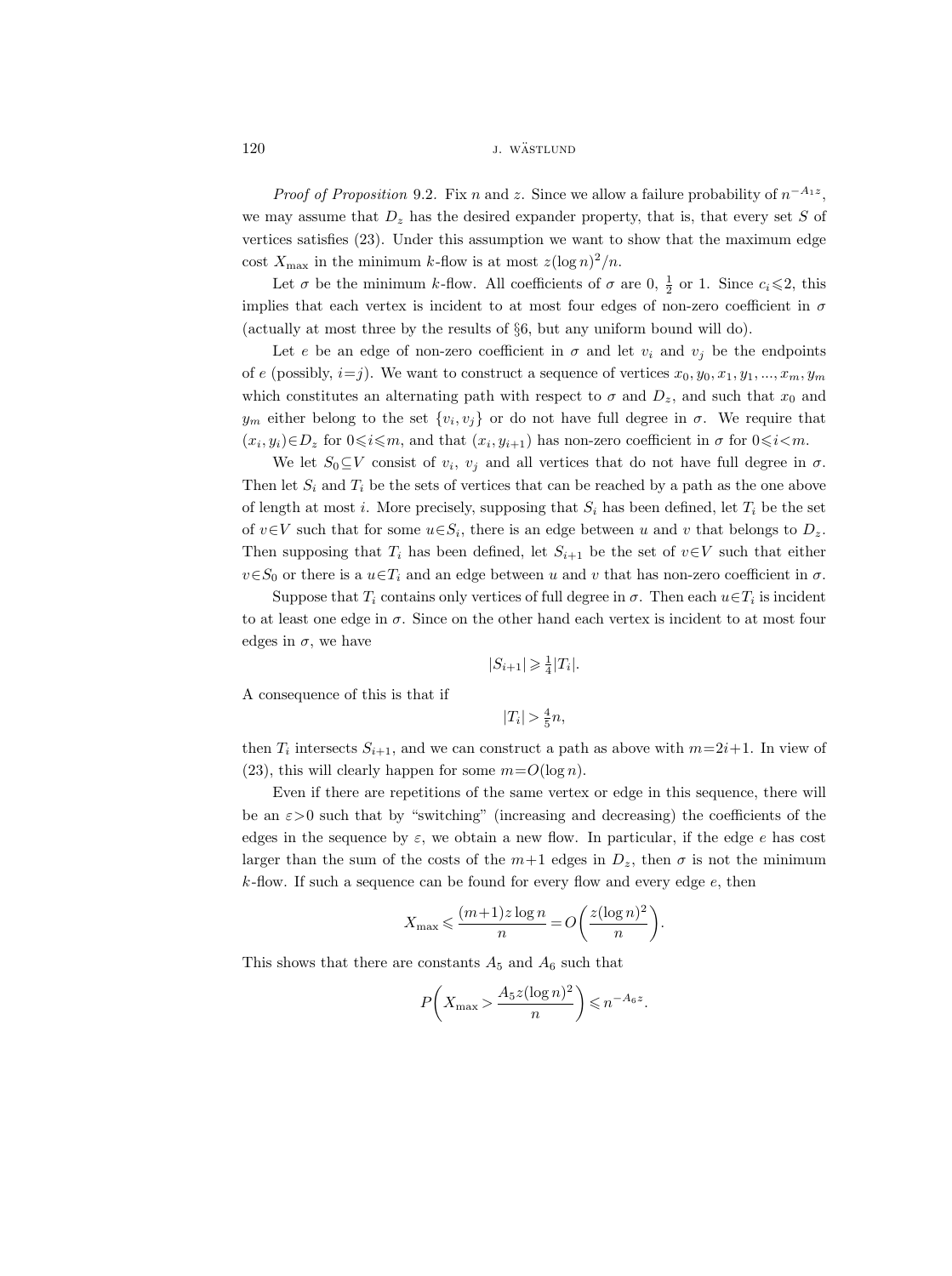By rescaling, this is clearly equivalent to Proposition 9.2.

We now turn to the proof of Theorem 9.1. We quote [42, Theorem 8.1.1], or rather the special case used in [42, §10] on the assignment problem. Let  $v>0$  and let  $Y_1, ..., Y_m$ be independent random variables with arbitrary distribution on the interval  $[0, v]$ . Let

$$
Z = \min_{\lambda \in \mathcal{F}} \sum_{i \leqslant m} \lambda_i Y_i,
$$

where  $\mathcal F$  is a family of vectors in  $\mathbb R^m$  (in our case the  $\lambda_i$ 's are non-negative, but Talagrand's theorem holds without this assumption). Let

$$
\varrho\!=\!\max_{\lambda\in\mathcal{F}}\sum_{i\leqslant m}\lambda_i^2.
$$

Moreover, let M be a median for the random variable Z.

THEOREM 9.5. (Talagrand [42]) For every  $w > 0$ ,

$$
P(|Z - M| \geq w) \leq 4e^{-w^2/4\varrho v^2}.
$$

When we apply this theorem to the random k-flow problem, the  $\lambda_i$ 's will be at most 2, where the coefficients that are equal to 2 come from the possibility of using multiple edges or loops. Since the capacities are at most  $2$ , a flow contains at most  $n$ edges. Although the coefficients  $\lambda_i$  cannot all be equal to 2, for simplicity we use the bound  $\rho \leq 4n$ .

If we take  $v=1$ , the resulting bound will be too weak to be interesting. We therefore modify the problem by replacing the edge costs Y by  $\min\{Y, \zeta(\log n)^2/n\}$ . Let  $M_{\zeta}$  be a median of the cost  $Z_{\zeta}$  in the modified problem. It follows from Theorem 9.5 with  $v = \zeta (\log n)^2/n$  that, for all  $w > 0$ ,

$$
P(|Z_{\zeta} - M_{\zeta}| \geqslant w) \leqslant 4e^{-w^2 n/16\zeta^2(\log n)^4},
$$

and consequently, by Proposition 9.2, for all sufficiently large  $\zeta$ ,

$$
P(|Z - M_{\zeta}| \geq w) \leq 4e^{-w^{2}n/16\zeta^{2}(\log n)^{4}} + n^{-A_{7}\zeta}.
$$

By taking

$$
\zeta = \frac{w^{2/3} n^{1/3}}{(\log n)^{5/3}},
$$

we obtain

$$
P(|Z - M_{\zeta}| \ge w) \le 4 \exp\left(-\frac{w^{2/3}n^{1/3}}{16(\log n)^{2/3}}\right) + \exp\left(-\frac{A_7 w^{2/3} n^{1/3}}{(\log n)^{2/3}}\right)
$$
  

$$
\le 5 \exp\left(-\frac{A_8 w^{2/3} n^{1/3}}{(\log n)^{2/3}}\right).
$$

 $\Box$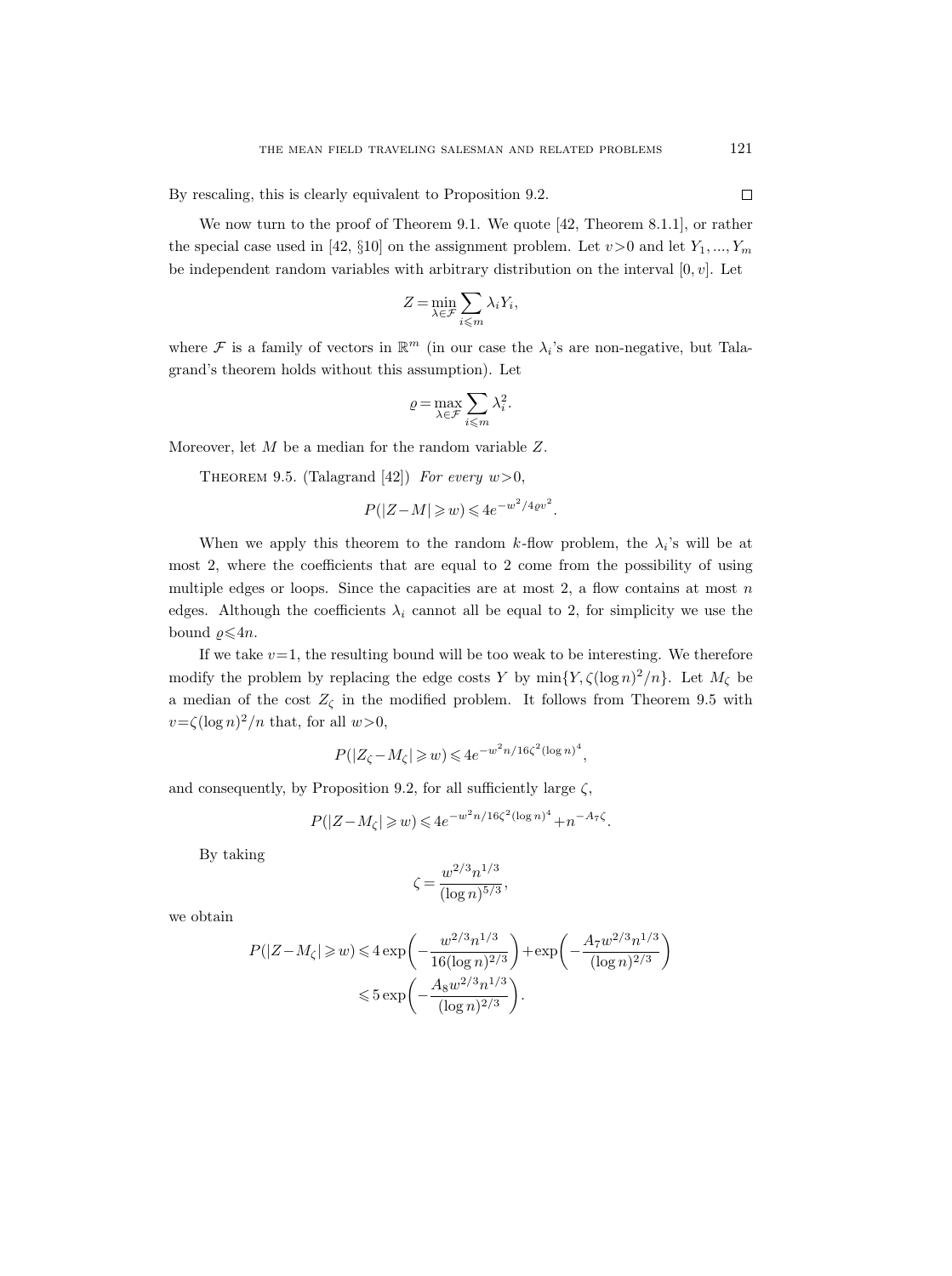122 *j. wästlund* 

The requirement that  $\zeta$  should be sufficiently large is equivalent to assuming that w is at least a certain constant times  $n^{-1/2}(\log n)^{5/2}$ . We therefore introduce yet another parameter t and put

$$
w = \frac{t(\log n)^{5/2}}{n^{1/2}}
$$

We then conclude that, for all sufficiently large  $t$ ,

$$
P\left(|Z - M_{\zeta}| \geqslant \frac{t(\log n)^{5/2}}{n^{1/2}}\right) \leqslant 5e^{-A_8 t^{2/3} \log n}.\tag{24}
$$

.

A small remaining problem is that  $M_{\zeta}$  depends on t. Equation (24) therefore only says that for every  $t$ , there is some interval of length

$$
\frac{2t(\log n)^{5/2}}{n^{1/2}}
$$

that contains Z with probability at least

$$
1 - 5e^{-A_8 t^{2/3} \log n}.
$$

Since  $t$  has to be larger than some absolute constant, we may assume that

$$
5e^{-A_8t^{2/3}\log n} < \frac{1}{2}.
$$

Then the interval must also contain the median  $M$  of  $Z$ . We therefore conclude that, for sufficiently large  $t$ ,

$$
P\bigg( |Z-M| \geqslant \frac{2t(\log n)^{5/2}}{n^{1/2}} \bigg) \leqslant 5 e^{-A_8 t^{2/3} \log n}.
$$

Here it is clear that the right-hand side tends to zero rapidly enough to give an  $O((\log n)^{5/2}/n^{1/2})$  bound on the standard deviation of Z. This completes the proof of Theorem 9.1.

### 10. Integer flow problems

In this section we treat the integer flow problem in the friendly model. Unfortunately we are unable to obtain exact formulas for the expected cost of the solution, but we establish bounds that are good enough for determining limit costs as  $n \rightarrow \infty$ . The expected cost of the linear flow problem has already been established in Theorem 7.3, and this clearly gives a lower bound on the cost of the corresponding integer flow problem. Letting  $\tilde{C}_k$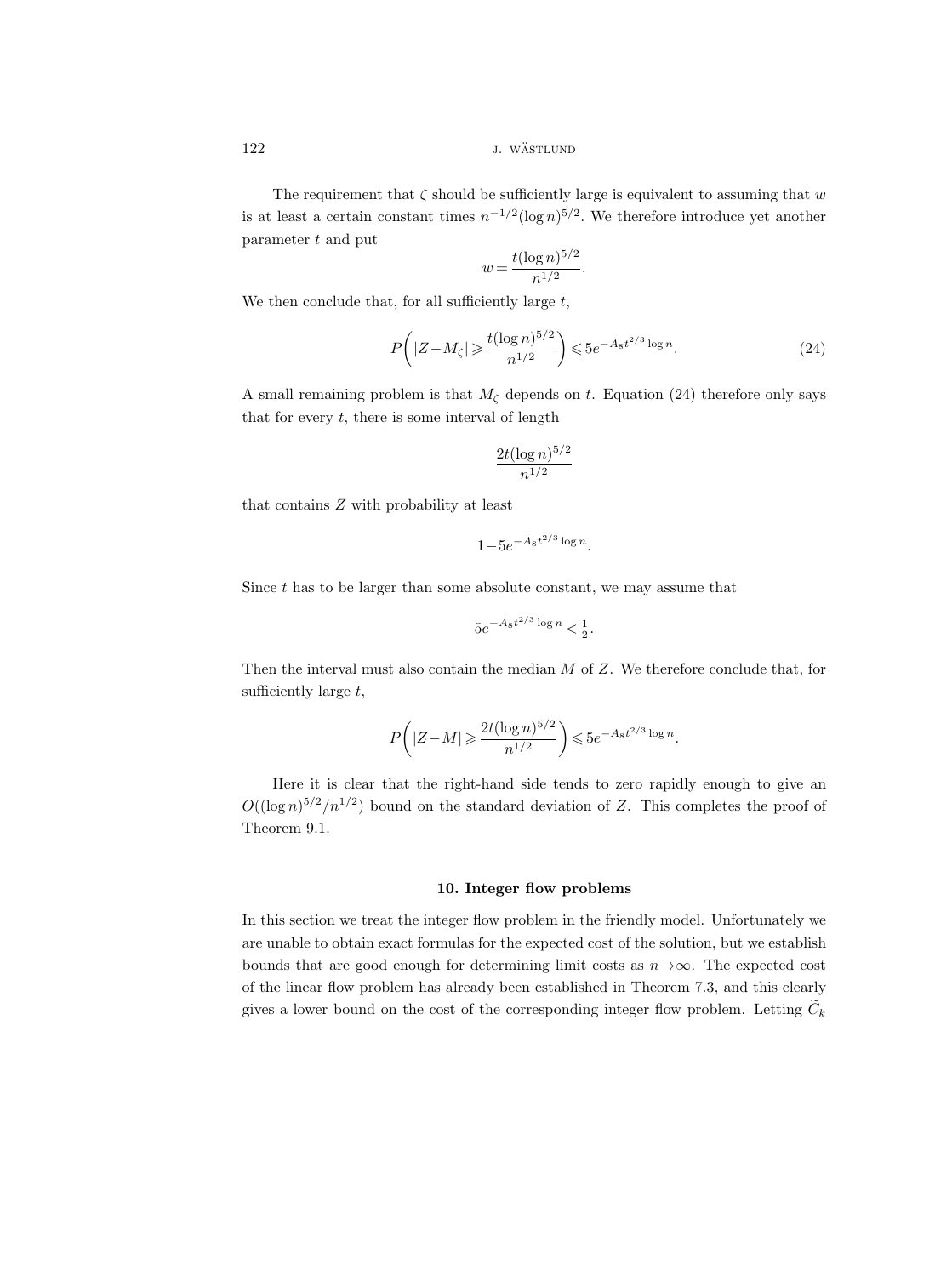here denote the cost of the integer flow problem, we have, in terms of the 2-dimensional urn process, the lower bound

$$
E\widetilde{C}_k \geqslant E[\operatorname{area}(R_{2k})].
$$

Therefore it only remains to obtain a reasonably good upper bound. We do this by bounding the probability that the extra vertex  $v_{n+1}$  participates in the minimum flow with respect to  $c+1_{n+1}$ . In order to apply the same methods as for the linear problem, we need to establish a *nesting lemma* valid for integer flow problems. This is easier, since a solution is just a set of edges and all vertex degrees are integers.

LEMMA 10.1. Consider the integer flow problem. For every k for which there exists a  $(k+1)$ -flow, each vertex is incident to at least as many edges in  $\sigma^{(k+1)}$  as in  $\sigma^{(k)}$ . In other words,  $\delta_i^{(k)} \leq \delta_i^{(k+1)}$ .

*Proof.* Let  $H = \sigma^{(k)} \Delta \sigma^{(k+1)}$  be the symmetric difference of the minimum k- and  $(k+1)$ -flows, that is, the set of edges that belong to one of them but not to the other. We decompose  $H$  into paths and cycles in the following way: At each vertex  $v$ , if  $v$  has full degree in one of the two flows  $\sigma^{(k)}$  and  $\sigma^{(k+1)}$ , then we pair up the edges (incident to  $v$ ) of the other flow with these edges. Thus  $H$  is decomposed into paths and cycles in such a way that the symmetric difference of any of  $\sigma^{(k)}$  and  $\sigma^{(k+1)}$  with the union of a number of such paths and cycles is a flow.

By minimality and genericity, no such component can be balanced in the sense of containing equally many edges from  $\sigma^{(k)}$  as from  $\sigma^{(k+1)}$ , since this would imply that either  $\sigma^{(k)}$  or  $\sigma^{(k+1)}$  could be improved by switching. For the same reason, there cannot be two components of H that together are balanced. The only remaining possibility is that H is a single path whose ends both belong to  $\sigma^{(k+1)}$ , and this proves the statement.

When we derive the upper bound, we modify the protocol for the oracle process.

### 10.1. The protocol

As in §7.1, we ask questions to the oracle in order to successively find the minimum r-flow for  $r=1, ..., k$ . Recall that  $\sigma^{(r)}$  denotes the minimum r-flow, and that we can now regard  $\sigma^{(r)}$  as a set of edges. We let  $\Gamma_r$  be the set of vertices of full degree in  $\sigma^{(r)}$ . At each stage (for  $r=0, ..., k-1$ ), the following information is available to us:

O1'. The edges of  $\sigma^{(r)}$  and their costs.

O2'. The costs of all edges between vertices in  $\Gamma_r$ . (Strictly speaking, this includes infinitely many edges, but only finitely many are relevant in each problem instance.)

O3'. The costs of a further set of edges arising from collisions (see below). These are edges either from a vertex in  $\Gamma_r$  to a vertex of remaining capacity 1 (whose degree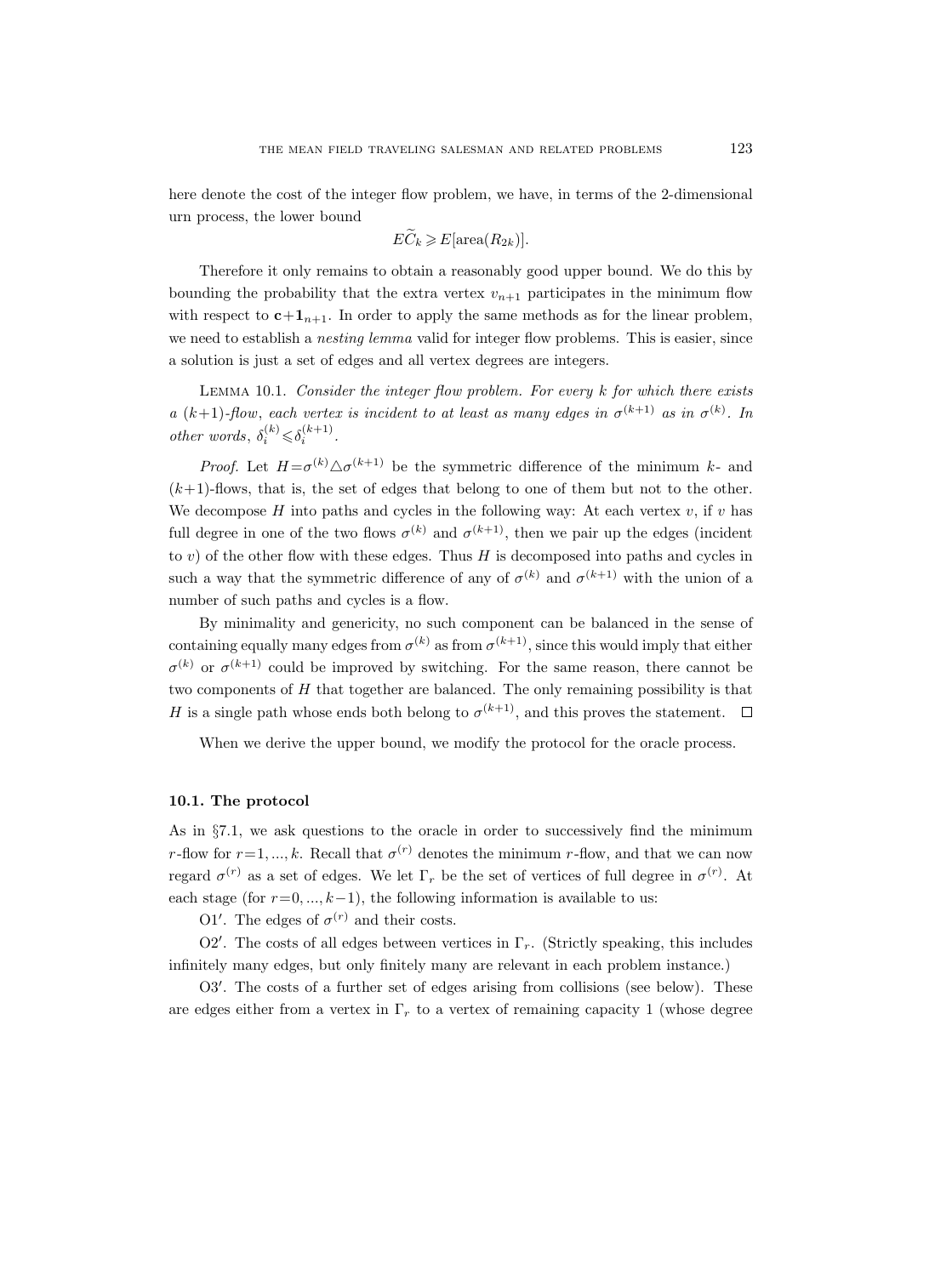in  $\sigma^{(r)}$  is one less than its capacity), or a loop at a vertex of remaining capacity 1. Each such edge is the cheapest edge not in  $\sigma^{(r)}$  from its endpoint in  $\Gamma_r$  to a vertex outside  $\Gamma_r$ . In particular, from each vertex in  $\Gamma_r$  there is at most one such edge. If it is a loop, it must be the cheapest edge connecting vertices outside  $\Gamma_r$ .

O4'. For each  $v \in \Gamma_r$ , the cost of the cheapest edge from v other than the edges already specified in O1<sup> $\prime$ </sup>-O3<sup> $\prime$ </sup> (in particular, this edge goes to a vertex outside  $\Gamma_r$ ). Also notice that, since  $r \lt k$ , by assumption there must be at least one vertex outside  $\Gamma_r$ , otherwise a  $k$ -flow would be impossible for the given capacities.

O5'. The cost of the cheapest edge not included under O1' or O3' between two vertices not in  $\Gamma_r$ . In other words, the cost of the cheapest edge that does not fall under any of  $O1'$ - $O4'$ .

Notice that in  $O4'$  and  $O5'$ , it is only the costs that are known, not the locations of the edges of these costs.

Just as in §7 we now compute, using this information, the minimum cost of an  $(r+1)$ -flow under the assumption that there is no collision between unknown edges. By Lemma 10.1,  $\sigma^{(r+1)}$  is obtained from  $\sigma^{(r)}$  by switching an alternating path starting and ending at vertices (possibly the same) outside  $\Gamma_r$ .

If one or two of the ends of the alternating path fall under  $O4'$  or  $O5'$ , so that the endpoints are unknown, then we ask the oracle to reveal these endpoints to us. The only reason our proposed flow may not be the minimum  $(r+1)$ -flow is that these two endpoints may be the same, and this vertex may already have degree in  $\sigma^{(r)}$  only one less than its capacity.

If the oracle tells us that this is the case, then the ends of the alternating path are "colliding" edges that now fall under  $O3'$  above. (The colliding edges must then be the minimum edges not in  $\sigma^{(r)}$  from their endpoints in  $\Gamma_r$  to vertices outside  $\Gamma_r$ .) We further ask the oracle about the minimum cost of the remaining edges from these two vertices (if the collision consisted in a loop, we ask for the minimum cost of the remaining edges not in  $\sigma^{(r)}$  connecting vertices not in  $\Gamma_r$ ). Then we compute a new proposed minimum  $(r+1)$ -flow, and repeat until the oracle tells us that no collision takes place.

# 10.2. Estimate of the probability that  $v_{n+1}$  participates

When the oracle tells us that the proposed  $(r+1)$ -flow is valid, there are essentially three possibilities: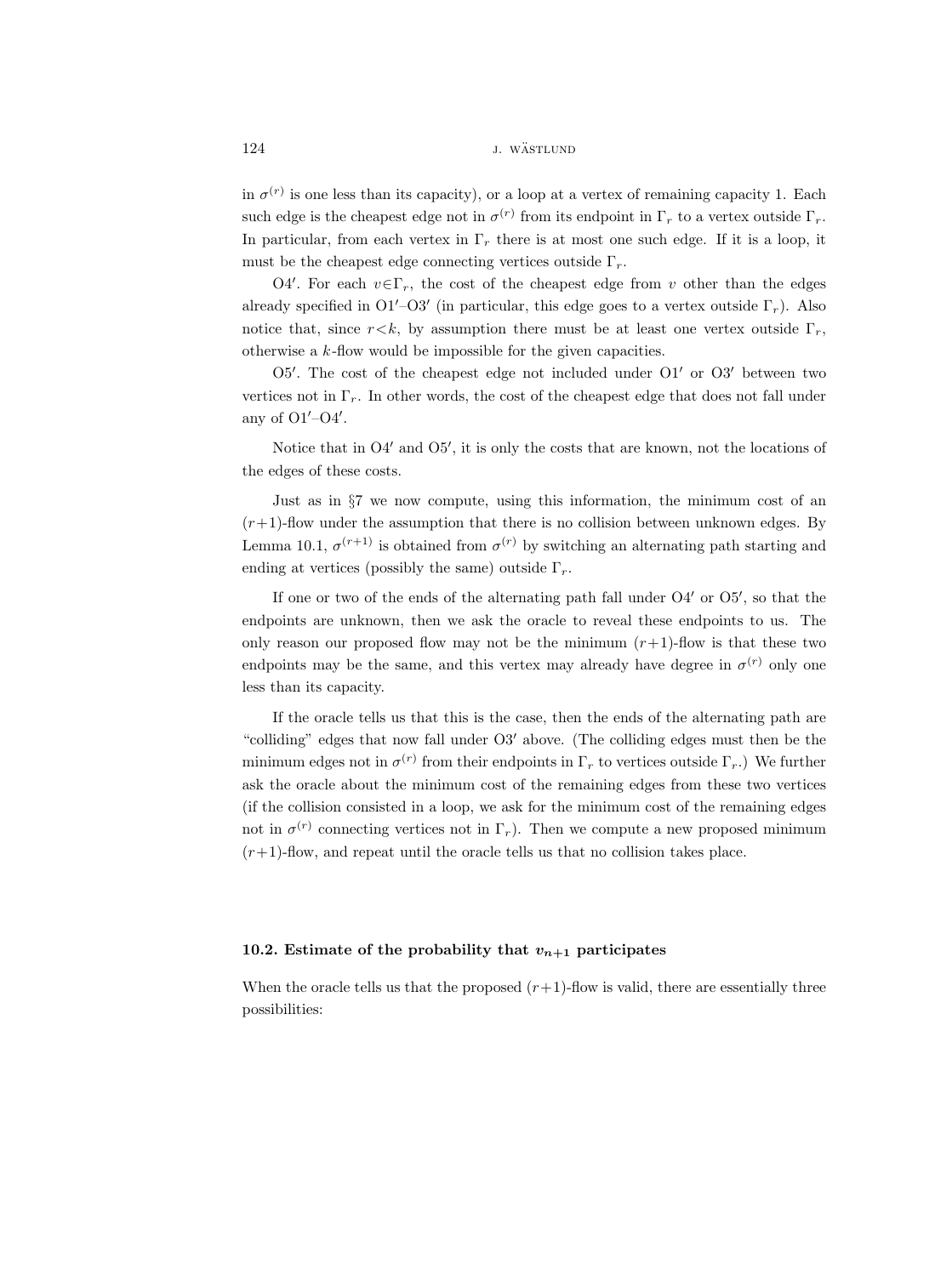(1) The alternating path ends in two unknown vertices. Then we are conditioning on the event that there is no collision, that is, the two endpoints are chosen independently according to weights and conditioning on not both of them being equal to 1 and the same vertex of remaining capacity 1. Notice that this includes the case that  $\sigma^{(r+1)}$  is obtained from  $\sigma^{(r)}$  by adding the cheapest edge not in  $\sigma^{(r)}$  between two vertices not in  $\Gamma_r$ , and that if the cheapest such edge is a loop of remaining capacity 1, this is treated like an ordinary collision.

(2) The alternating path has one end consisting of an edge whose cost is known according to O3'. Then we are conditioning on the event that the other endpoint is another vertex.

(3) The alternating path ends in two known edges. These edges must then end in vertices having remaining capacity 1.

Suppose that there is an adversary who can choose between these three options. The adversary tries to maximize the probability of  $v_{n+1}$  participating in the minimum flow. This can again be modeled by an urn process. Vertices are drawn from an urn two at a time, but with replacement. When some vertices reach remaining capacity 1, that is, they have been drawn a number of times equal to their capacity minus 1, the adversary can choose between three options every time a pair of vertices is drawn:

(1) To condition on the event that the two vertices that are drawn are not one and the same vertex of remaining capacity 1.

(2) To choose a vertex (other than  $v_{n+1}$ ) of remaining capacity 1 and condition on the other vertex in the pair being different from this one.

(3) To choose two distinct vertices (other than  $v_{n+1}$ ) of remaining capacity 1.

The procedure of drawing two vertices is repeated k times. The extra vertex  $v_{n+1}$ is thought of as having infinitesimal weight  $\gamma = \gamma_{n+1}$ . We can therefore disregard the possibility that  $v_{n+1}$  is drawn twice.

We derive an upper bound on the normalized probability of drawing  $v_{n+1}$ , which is valid under the conditions we need in our study of the traveling salesman problem. With similar methods it is certainly possible to derive bounds valid under more general conditions.

Suppose therefore that all vertices except  $v_{n+1}$  have weight 1. Further, let  $n_i$  denote the number of vertices of capacity at least  $i$ , and suppose that there is no vertex of capacity 3 or more. In other words, there are  $n_1$  vertices of capacity 1 or 2, of which  $n_2$ have capacity 2.

An upper bound on the probability of drawing  $v_{n+1}$  can be computed as follows: inductively define  $I(k, n_1, n_2)$  for integers  $0 \le n_2 \le n_1$  and  $0 \le k \le \frac{1}{2}(n_1+n_2)$  by

$$
I(0, n_1, n_2) = 0
$$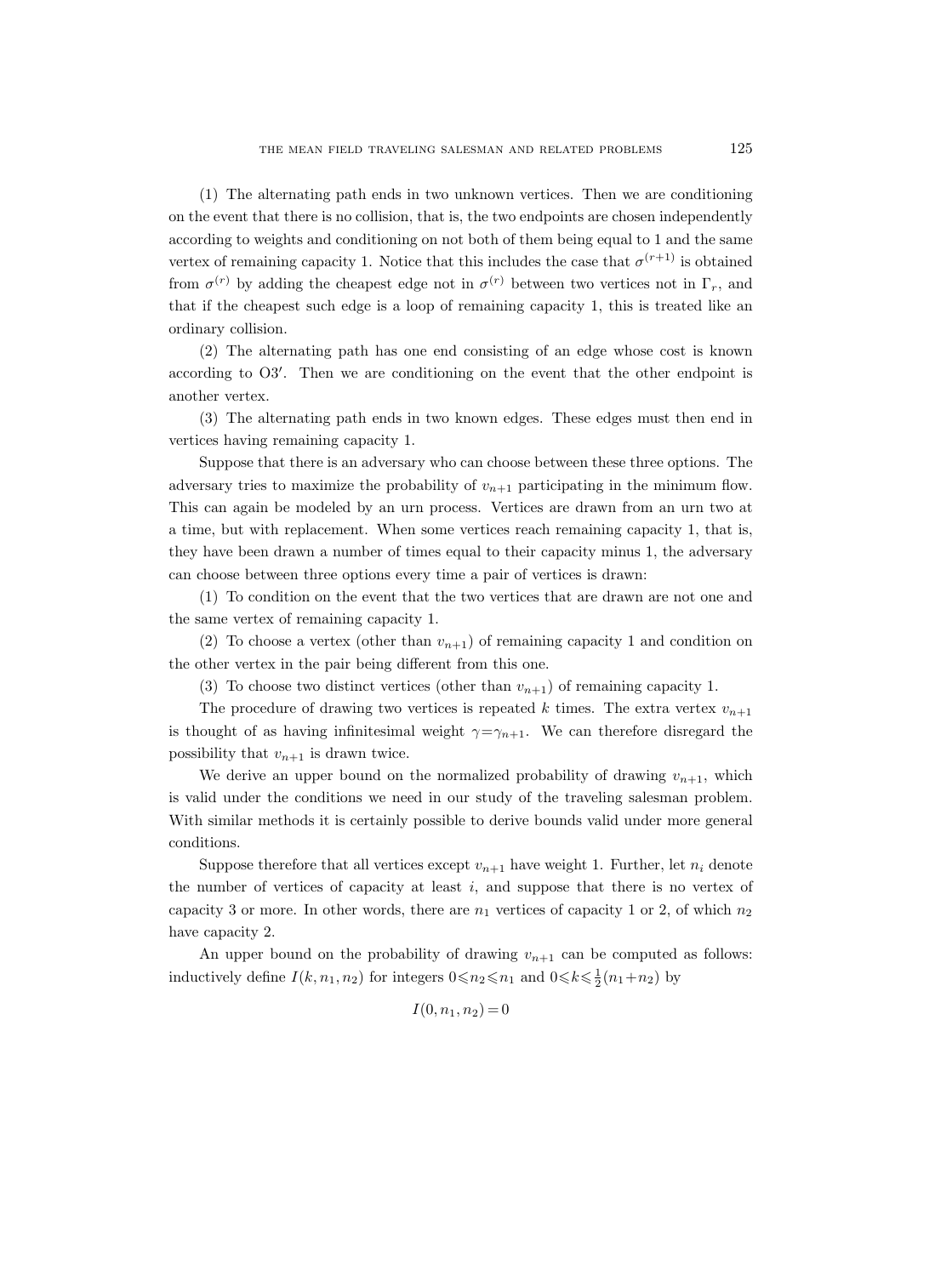126 *j. wästlund j. wästlund* 

and, for  $k>0$ ,

$$
I(k, n_1, n_2) = \max \left\{ \frac{1}{n_1^2 - n_1 + n_2} (2n_1 + (n_1 - n_2)(n_1 - n_2 - 1)I(k - 1, n_1 - 2, n_2) + (2n_1 - 2n_2 + 1)n_2 I(k - 1, n_1 - 1, n_2 - 1) + n_2(n_2 - 1)I(k - 1, n_1, n_2 - 2)), \right\}
$$
  

$$
\frac{1}{n_1 - 1} (1 + (n_1 - n_2 - 1)I(k - 1, n_1 - 2, n_2) + n_2 I(k - 1, n_1 - 1, n_2 - 1)),
$$
  

$$
I(k - 1, n_1 - 2, n_2) \left\}.
$$
 (25)

Here the first expression in the right-hand side corresponds to option (1). There are  $n_1^2$  ways of choosing two vertices independently, and  $n_1-n_2$  of them consist in choosing the same vertex of capacity 1 twice. The normalized probability of choosing  $v_{n+1}$  as one of the two vertices is  $2n_1$ , and if this does not happen, the remaining terms give (an upper bound on) the probability of choosing  $v_{n+1}$  at a later stage. Similarly, the second and third arguments correspond to options (2) and (3).

The second argument should be taken into account only if  $n_1 \ge n_2+1$ , and the third argument only if  $n_1 \ge n_2+2$ . Under these conditions the right-hand side of (25) makes sense, because terms that are not well defined have coefficient zero. For instance, the term  $I(k-1, n_1, n_2-2)$  is well defined only if  $n_2\geq 2$ , but if  $n_2<2$  then the coefficient  $n_2(n_2-1)$  is zero.

Hence, the normalized probability that  $v_{n+1}$  participates in the minimum integer kflow is at most  $I(k, n_1, n_2)$ . This is compared with the recursive equation for the expected time, here denoted  $J(2k, n_1, n_2)$ , until  $2k$  vertices have been drawn in the original urn process. We have

$$
J(2k, n_1, n_2) = \frac{1 + (n_1 - n_2)J(2k - 1, n_1 - 1, n_2) + n_2 J(2k - 1, n_1, n_2 - 1)}{n_1}.
$$
 (26)

If we recursively expand equation (26) one more step, we get

$$
J(2k, n_1, n_2) = \frac{1}{n_1} + \frac{n_1 - n_2}{n_1(n_1 - 1)} + \frac{n_2}{n_1^2} + \frac{(n_1 - n_2)(n_1 - n_2 - 1)}{n_1(n_1 - 1)} J(2k - 2, n_1 - 2, n_2)
$$

$$
+ \left(\frac{n_2(n_1 - n_2)}{n_1(n_1 - 1)} + \frac{n_2(n_1 - n_2 + 1)}{n_1^2}\right) J(2k - 2, n_1 - 1, n_2 - 1) \tag{27}
$$

$$
+ \frac{n_2(n_2 - 1)}{n_1^2} J(2k - 2, n_1, n_2 - 2).
$$

We wish to establish an upper bound on the quantity

$$
\Delta(k, n_1, n_2) = I(k, n_1, n_2) - J(2k, n_1, n_2).
$$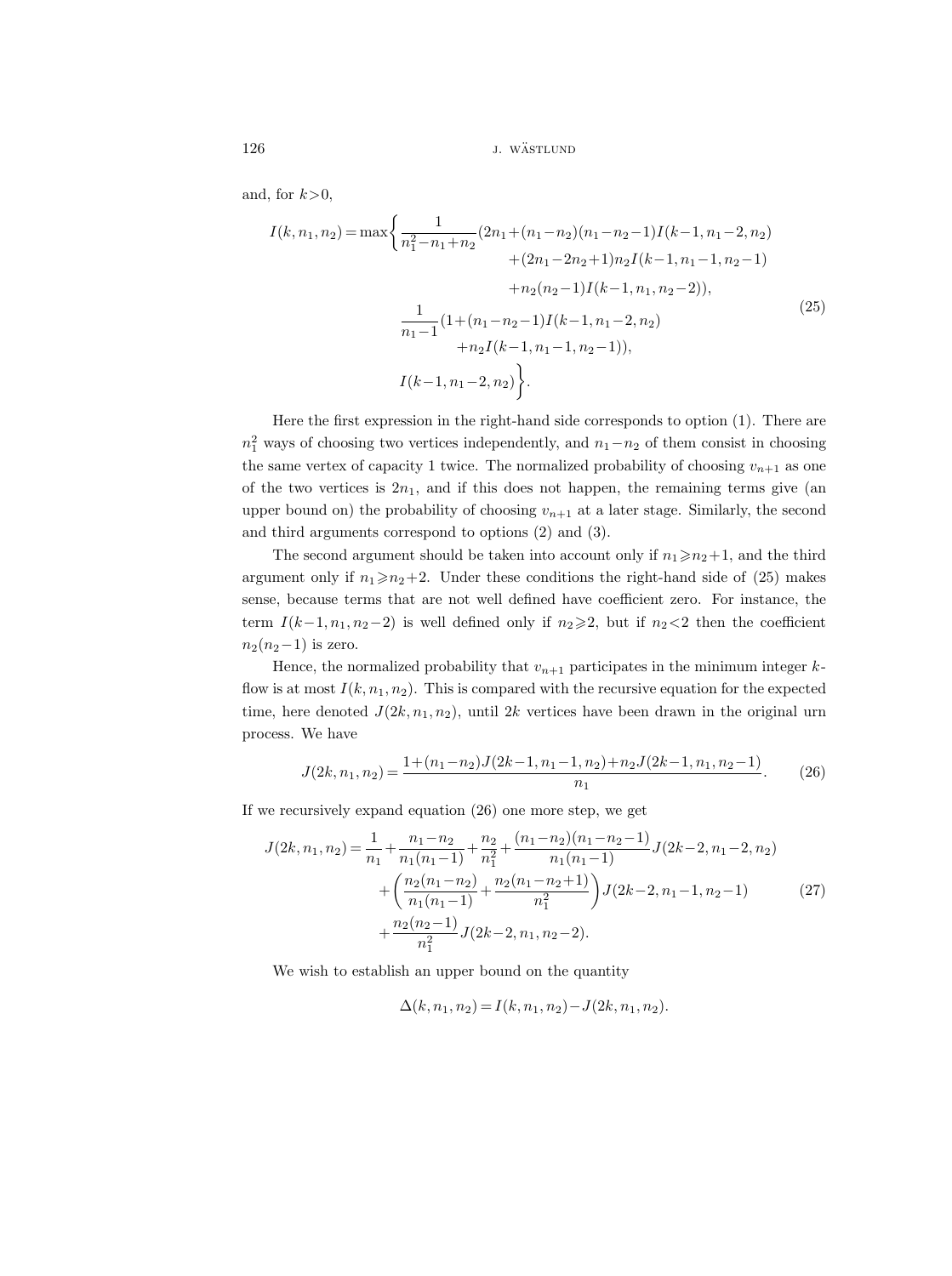PROPOSITION 10.2.

$$
\Delta(k, n_1, n_2) \leqslant \frac{2}{n_1 + n_2 - 2k + 1}.
$$

To prove this, we show inductively that

$$
\Delta(k, n_1, n_2) \leqslant \frac{2}{n_1 + n_2 - 2k + 1} - \frac{2}{n_1 + n_2 + 1}.
$$
\n(28)

If  $k=0$ , which is the base of the induction, then  $\Delta(k, n_1, n_2)=0$ , and so is the right-hand side of (28). For the inductive step, we need two lemmas.

LEMMA 10.3. For all  $k>0$  and  $n_1>n_2$ , we have

$$
J(k-1, n_1-1, n_2) \leq J(k, n_1, n_2).
$$

*Proof.* The right-hand side can be interpreted as the expected time until  $k$  vertices have been drawn given the capacities that correspond to  $(n_1, n_2)$ , conditioning on the event that a certain vertex of capacity 1 is drawn at time zero. The fact that a certain vertex is drawn at time zero cannot increase the time until k vertices have been drawn.  $\Box$ 

Lemma 10.4.

$$
J(k, n_1 - 1, n_2) \geqslant J(k, n_1, n_2 - 1).
$$

*Proof.* We prove this inductively using equation (26).  $J(k-1, n_1-1, n_2)$  is equal to  $1/(n_1-1)$  plus a convex combination of  $J(k-1, n_1-2, n_2)$  and  $J(k-1, n_1-1, n_2-1)$ , while  $J(k-1, n_1, n_2-1)$  is  $1/n_1$  plus a convex combination of  $J(k-1, n_1-1, n_2-1)$  and  $J(k-1, n_1, n_2-2)$ . If any of these terms is undefined because  $n_1-2 < n_2$  or  $n_2-2 < 0$ , then the corresponding coefficient will be zero and the argument still holds. By induction,

$$
J(k-1,n_1-2,n_2)\geqslant J(k-1,n_1-1,n_2-1)\geqslant J(k-1,n_1,n_2-2).
$$

Hence

$$
J(k, n_1-1, n_2) \ge \frac{1}{n_1-1} + J(k-1, n_1-1, n_2) \ge \frac{1}{n_1} + J(k-1, n_1-1, n_2) \ge J(k, n_1, n_2-1).
$$

The induction step of the proof of Proposition 10.2 has three cases depending on which of the three values in the right-hand side of (25) is the largest.

Case 1. Suppose first that

$$
I(k, n_1, n_2) = \frac{2n_1}{n_1^2 - n_1 + n_2} + \frac{(n_1 - n_2)(n_1 - n_2 - 1)}{n_1^2 - n_1 + n_2} I(k - 1, n_1 - 2, n_2) + \frac{(2n_1 - 2n_2 + 1)n_2}{n_1^2 - n_1 + n_2} I(k - 1, n_1 - 1, n_2 - 1) + \frac{n_2(n_2 - 1)}{n_1^2 - n_1 + n_2} I(k - 1, n_1, n_2 - 2).
$$
 (29)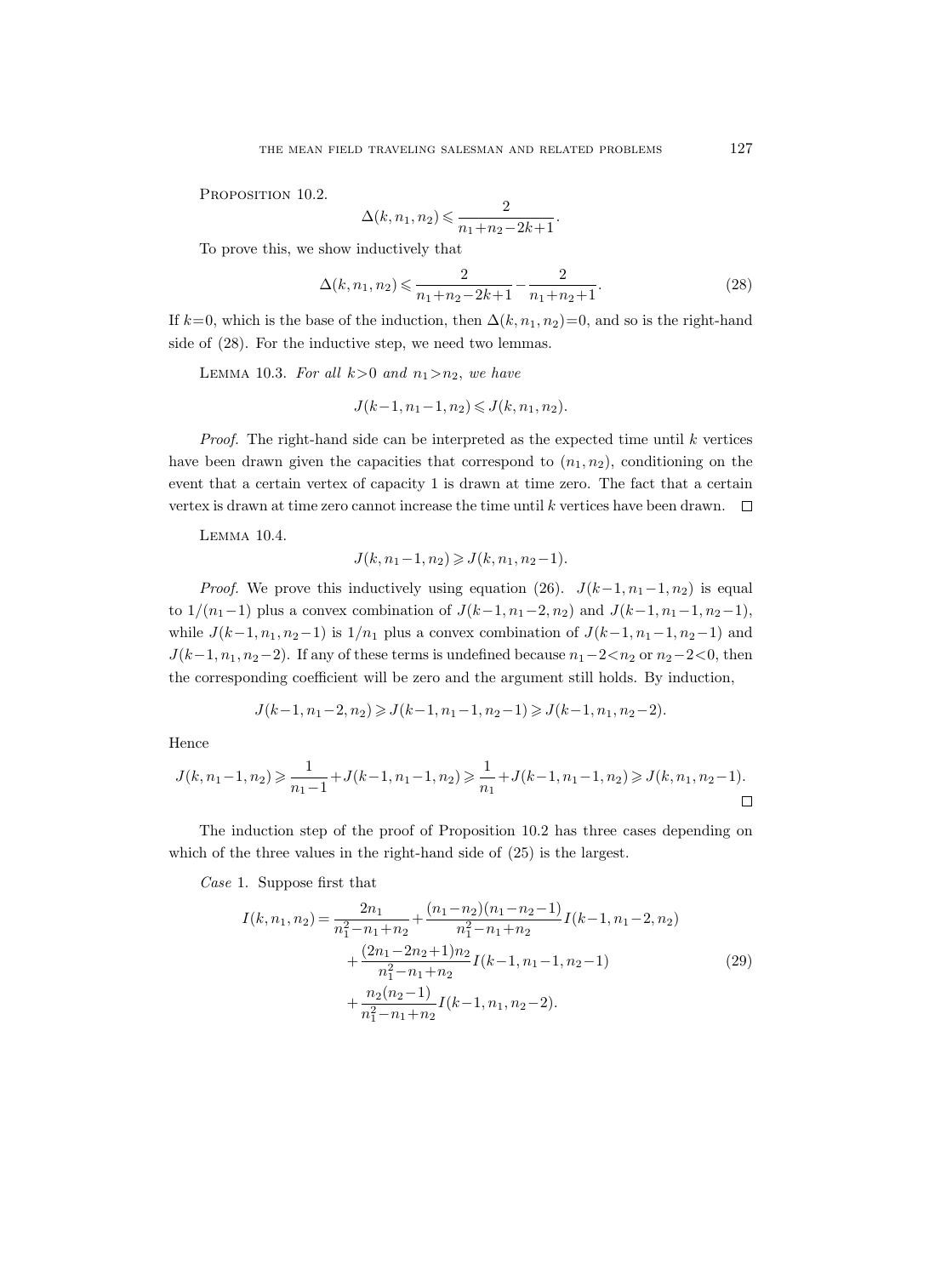128 *j. wästlund j. wästlund* 

Comparing the first terms of the right-hand sides of (27) and (29), we find that

$$
\frac{2n_1}{n_1^2 - n_1 + n_2} - \left(\frac{1}{n_1} + \frac{n_1 - n_2}{n_1(n_1 - 1)} + \frac{n_2}{n_1^2}\right) = \frac{n_1^2(n_1 - 1) - n_1^2 n_2 + n_2^2}{(n_1^2 - n_1 + n_2)n_1^2(n_1 - 1)}
$$

$$
\leqslant \frac{n_1^2(n_1 - 1)}{(n_1^2 - n_1 + n_2)n_1^2(n_1 - 1)} = \frac{1}{n_1^2 - n_1 + n_2}.
$$

Since

$$
\frac{(n_1 - n_2)(n_1 - n_2 - 1)}{n_1^2 - n_1 + n_2} \leqslant \frac{(n_1 - n_2)(n_1 - n_2 - 1)}{n_1(n_1 - 1)}
$$

and

$$
\frac{n_2(n_2-1)}{n_1^2 - n_1 + n_2} \geqslant \frac{n_2(n_2-1)}{n_1^2},
$$

it follows from Lemma 10.4 that

$$
J(2k, n_1, n_2) \geq \frac{1}{n_1} + \frac{n_1 - n_2}{n_1(n_1 - 1)} + \frac{n_2}{n_1^2} + \frac{(n_1 - n_2)(n_1 - n_2 - 1)}{n_1^2 - n_1 + n_2} J(2k - 2, n_1 - 2, n_2) + \frac{(2n_1 - 2n_2 + 1)n_2}{n_1^2 - n_1 + n_2} J(2k - 2, n_1 - 1, n_2 - 1) + \frac{n_2(n_2 - 1)}{n_1^2 - n_1 + n_2} J(2k - 2, n_1, n_2 - 2).
$$

Therefore

$$
\Delta(k, n_1, n_2) \leq \frac{1}{n_1^2 - n_1 + n_2} + \frac{(n_1 - n_2)(n_1 - n_2 - 1)}{n_1^2 - n_1 + n_2} \Delta(k - 1, n_1 - 2, n_2) + \frac{(2n_1 - 2n_2 + 1)n_2}{n_1^2 - n_1 + n_2} \Delta(k - 1, n_1 - 1, n_2 - 1) + \frac{n_2(n_2 - 1)}{n_1^2 - n_1 + n_2} \Delta(k - 1, n_1, n_2 - 2).
$$

By the induction hypothesis, it follows that

$$
\Delta(k, n_1, n_2) \leq \frac{1}{n_1^2 - n_1 + n_2} + \frac{(n_1 - n_2)(n_1 - n_2 - 1)}{n_1^2 - n_1 + n_2} \left( \frac{2}{n_1 + n_2 - 2k + 1} - \frac{2}{n_1 + n_2 - 1} \right) \n+ \frac{(2n_1 - 2n_2 + 1)n_2}{n_1^2 - n_1 + n_2} \left( \frac{2}{n_1 + n_2 - 2k + 1} - \frac{2}{n_1 + n_2 - 1} \right) \n+ \frac{n_2(n_2 - 1)}{n_1^2 - n_1 + n_2} \left( \frac{2}{n_1 + n_2 - 2k + 1} - \frac{2}{n_1 + n_2 - 1} \right) \n= \frac{1}{n_1^2 - n_1 + n_2} + \frac{2}{n_1 + n_2 - 2k + 1} - \frac{2}{n_1 + n_2 - 1}.
$$

In order for the induction to work, we have to verify that

$$
\frac{1}{n_1^2-n_1+n_2}+\frac{2}{n_1+n_2-2k+1}-\frac{2}{n_1+n_2-1}\leqslant \frac{2}{n_1+n_2-2k+1}-\frac{2}{n_1+n_2+1},
$$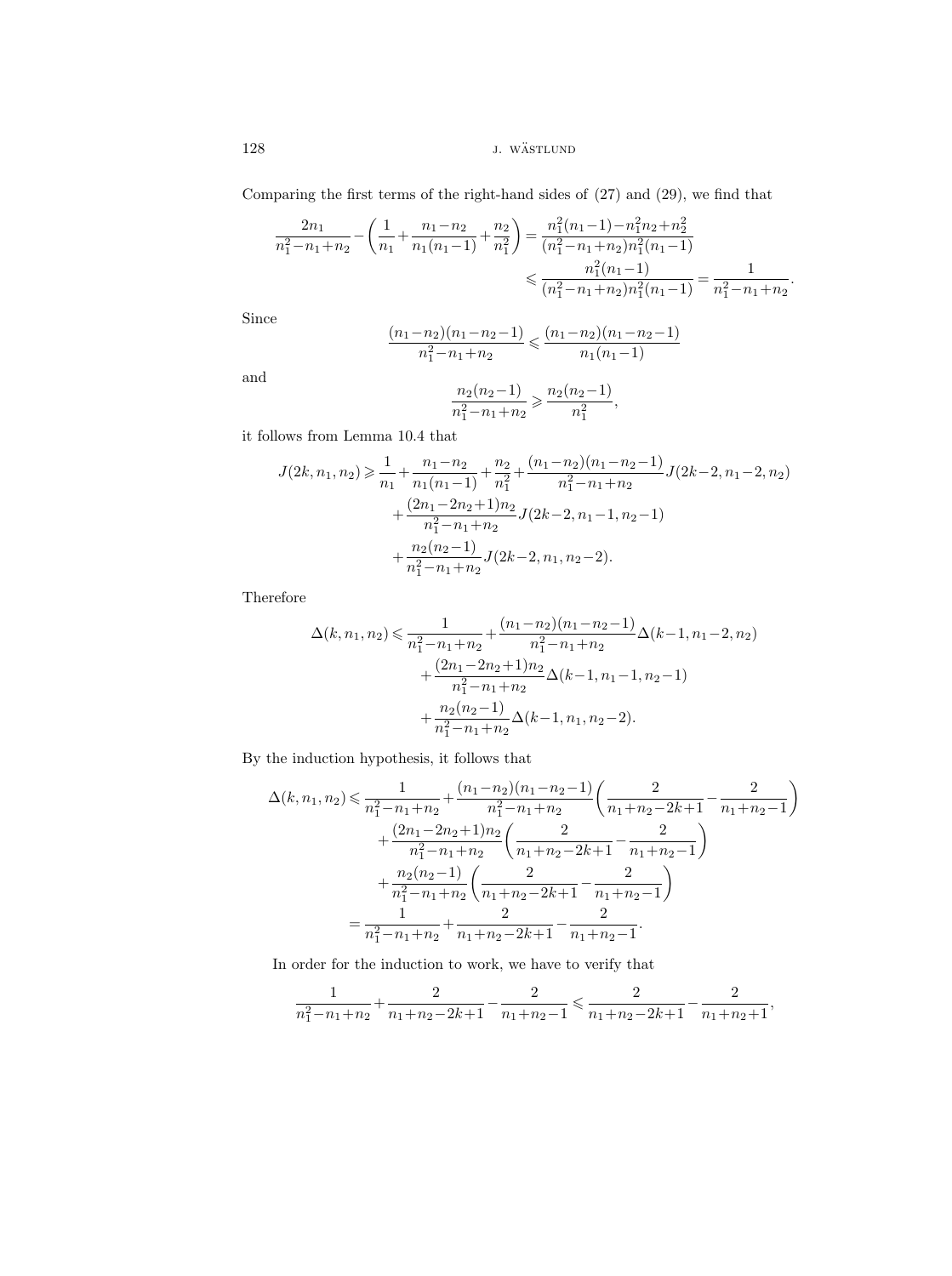or equivalently that

$$
\frac{4}{(n_1+n_2+1)(n_1+n_2-1)} \geq \frac{1}{n_1^2-n_1+n_2}.
$$

Since both denominators are positive, this reduces to showing that

$$
4(n_1^2 - n_1 + n_2) \ge (n_1 + n_2)^2 - 1.
$$
\n(30)

If we fix  $n_1$ , then plainly (30) holds in the two extreme cases  $n_2=0$  and  $n_2=n_1$ . Since, as a function of  $n_2$ , the left-hand side of  $(30)$  is linear while the right-hand side is convex, (30) holds in the other cases as well.

Case 2. Now consider the case that

$$
I(k, n_1, n_2) = \frac{1}{n_1 - 1} + \frac{n_1 - n_2 - 1}{n_1 - 1} I(k - 1, n_1 - 2, n_2) + \frac{n_2}{n_1 - 1} I(k - 1, n_1 - 1, n_2 - 1).
$$

Using the induction hypothesis, we have

$$
I(k, n_1, n_2) \leq \frac{1}{n_1 - 1} + \frac{n_1 - n_2 - 1}{n_1 - 1} \left( J(2k - 2, n_1 - 2, n_2) + \frac{2}{n_1 + n_2 - 2k + 1} - \frac{2}{n_1 + n_2 - 1} \right) + \frac{n_2}{n_1 - 1} \left( J(2k - 2, n_1 - 1, n_2 - 1) + \frac{2}{n_1 + n_2 - 2k + 1} - \frac{2}{n_1 + n_2 - 1} \right) = \frac{1}{n_1 - 1} + \frac{2}{n_1 + n_2 - 2k + 1} - \frac{2}{n_1 + n_2 - 1} + \frac{n_1 - n_2 - 1}{n_1 - 1} J(2k - 2, n_1 - 2, n_2) + \frac{n_2}{n_1 - 1} J(2k - 2, n_1 - 1, n_2 - 1) = J(2k - 1, n_1 - 1, n_2) + \frac{2}{n_1 + n_2 - 2k + 1} - \frac{2}{n_1 + n_2 - 1}.
$$

To verify the induction step, we wish to show that this is at most

$$
J(2k, n_1, n_2) + \frac{2}{n_1 + n_2 - 2k + 1} - \frac{2}{n_1 + n_2 + 1}.
$$

It suffices to note that, by Lemma 10.3,

$$
J(2k-1, n_1-1, n_2) \leqslant J(2k, n_1, n_2).
$$

Case 3. In the third case,

$$
I(k, n_1, n_2) = I(k-1, n_1-2, n_2).
$$

By induction,

$$
I(k-1, n_1-2, n_2) \leqslant J(2k-2, n_1-2, n_2) + \frac{2}{n_1+n_2-2k+1} - \frac{2}{n_1+n_2-1}.
$$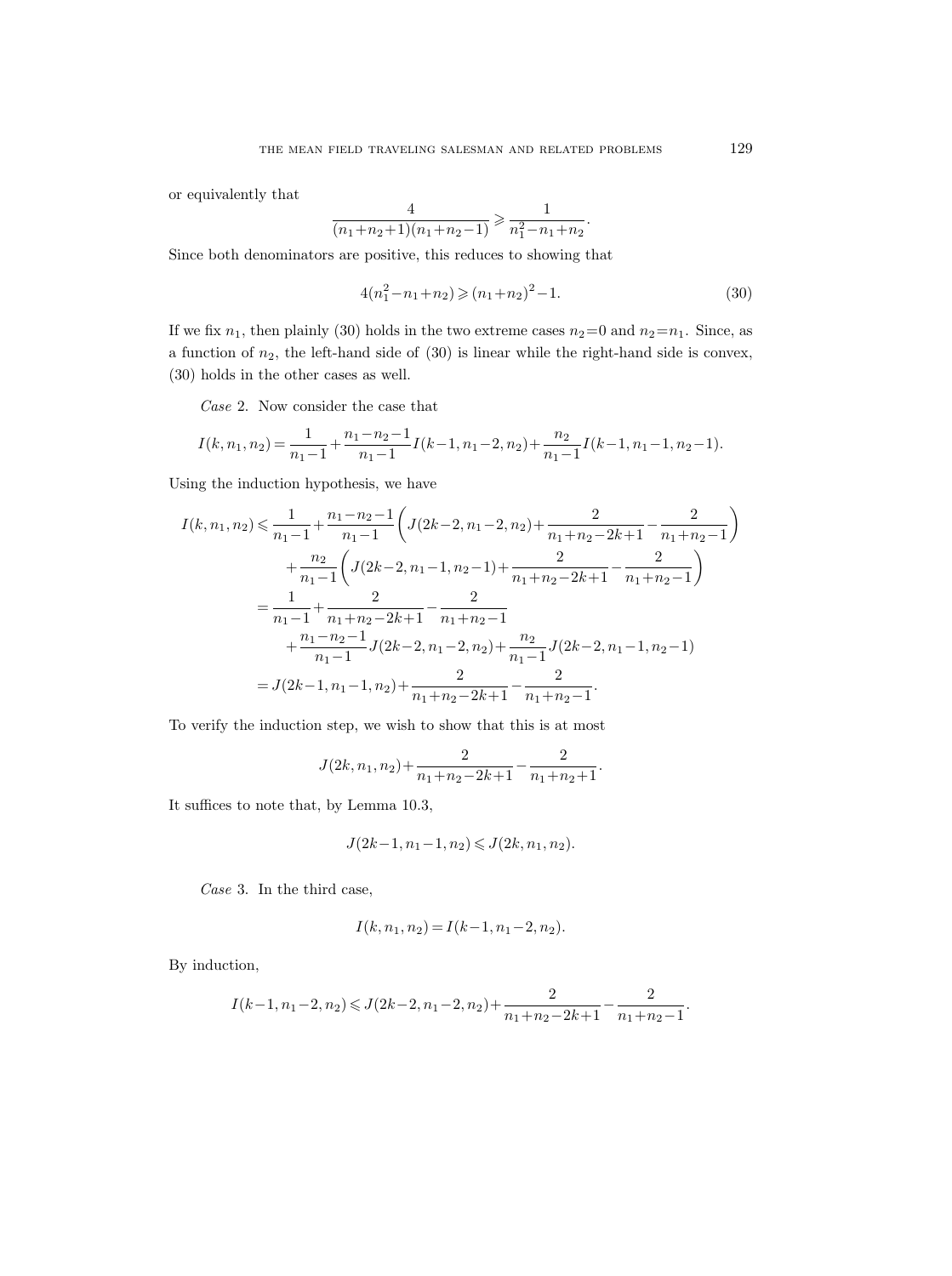Therefore, in order to show that

$$
\Delta(k, n_1, n_2) \leqslant \frac{2}{n_1 + n_2 - 2k + 1} - \frac{2}{n_1 + n_2 + 1},
$$

we only have to verify that

$$
J(2k-2,n_1-2,n_2)-J(2k,n_1,n_2)\leqslant \frac{2}{n_1+n_2-1}-\frac{2}{n_1+n_2+1}
$$

.

Again, by Lemma 10.3,  $J(2k-2, n_1-2, n_2)-J(2k, n_1, n_2) \leq 0$ . This completes the proof of Proposition 10.2.

10.3. Bound on the difference in cost of the integer and linear flow problems Equation (10), when specialized to the case of weights 1 and capacities at most 2, becomes

$$
EC_k(n_1, n_2) = \frac{1}{n_1} \lim_{\gamma_{n+1} \to 0} \frac{E[\delta_{n+1}^{(k)}(\mathbf{c} + \mathbf{1}_{n+1})]}{\gamma} + \frac{n_1 - n_2}{n_1} EC_{k-1}(n_1 - 1, n_2) + \frac{n_2}{n_1} EC_{k-1}(n_1, n_2 - 1).
$$
\n(31)

This equation holds for the integer as well as the linear flow problem, provided that  $\delta$ stands for the degree in the optimal solution to the corresponding optimization problem. Let  $C_k(n_1, n_2)$  and  $\widetilde{C}_k(n_1, n_2)$  denote, respectively, the cost of the linear and integer flow problems. Similarly, let  $\tilde{\delta}$  denote the degree with respect to the solution to the integer optimization problem. By Lemma 7.2 (with  $h=2k$ ), we know that

$$
\lim_{\gamma_{n+1}\to 0} \frac{E[\delta_{n+1}^{(k)}(\mathbf{c}+\mathbf{1}_{n+1})]}{\gamma_{n+1}} = ET^{(2k)}(\mathbf{c}) = J(2k, n_1, n_2),
$$

and, by Proposition 10.2, we therefore have

$$
\lim_{\gamma_{n+1}\to 0}\frac{E[\tilde{\delta}^{(k)}_{n+1}(\mathbf{c}+\mathbf{1}_{n+1})]}{\gamma_{n+1}} - \lim_{\gamma_{n+1}\to 0}\frac{E[\delta^{(k)}_{n+1}(\mathbf{c}+\mathbf{1}_{n+1})]}{\gamma_{n+1}} \leqslant \frac{2}{n_1+n_2-2k+1}.
$$

Hence, from (31) it follows that

$$
E(\widetilde{C}_k(n_1, n_2) - C_k(n_1, n_2)) \leq \frac{1}{n_1} \frac{2}{n_1 + n_2 - 2k + 1} + \max{\{\widetilde{C}_{k-1}(n_1 - 1, n_2) - C_{k-1}(n_1 - 1, n_2),\}} \widetilde{C}_{k-1}(n_1, n_2 - 1) - C_{k-1}(n_1, n_2 - 1)\}.
$$
\n
$$
(32)
$$

This allows us to establish the following bound.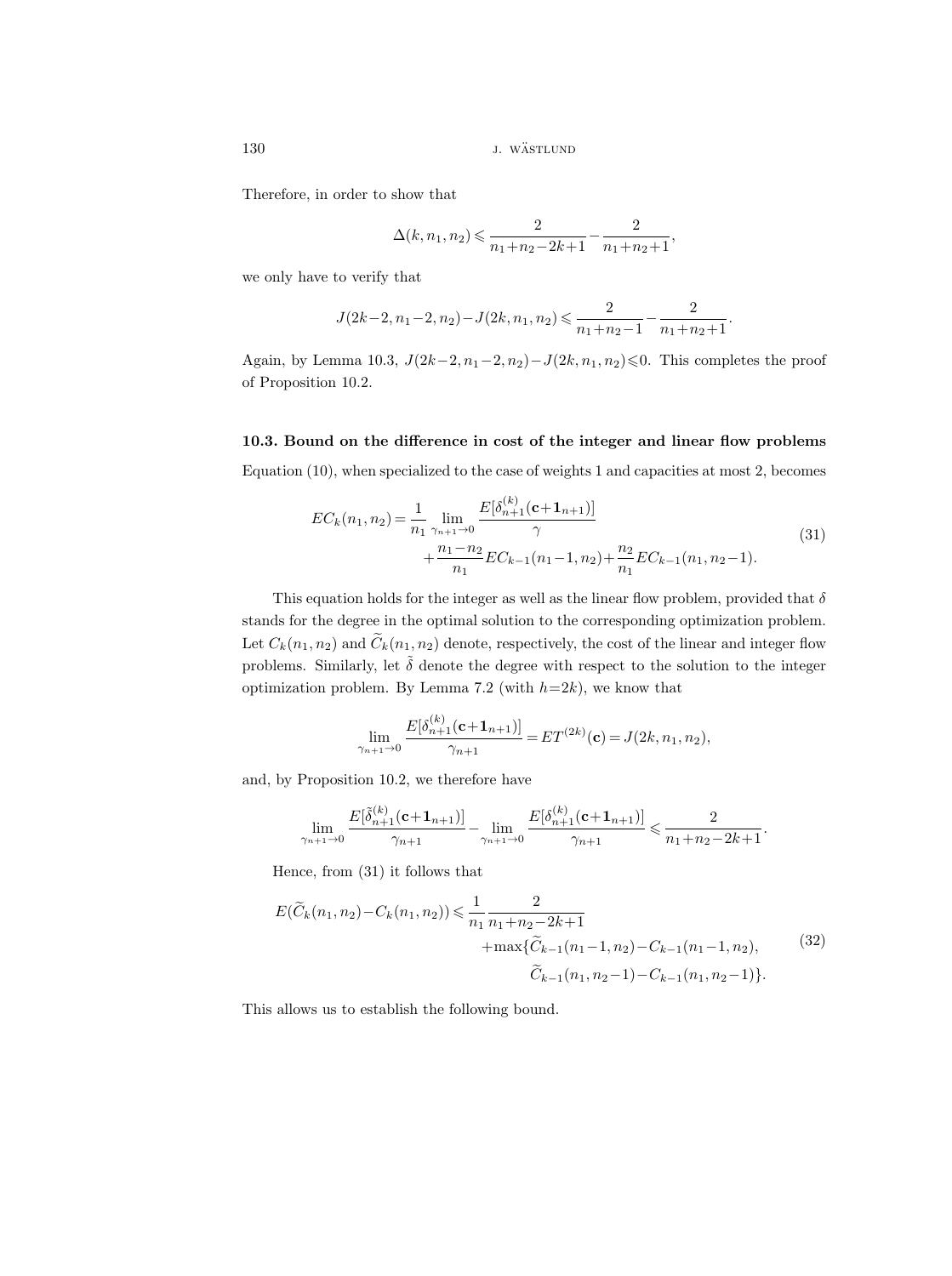PROPOSITION 10.5.

$$
E(C_k(n_1, n_2) - C_k(n_1, n_2))
$$
  
\$\leq \frac{4}{n\_1 + n\_2 - k} \left( \frac{1}{n\_1 + n\_2 - 2k + 1} + \frac{1}{n\_1 + n\_2 - 2k + 2} + \dots + \frac{1}{n\_1 + n\_2 - k} \right).\$ (33)

Proof. By induction, we may assume that

$$
\max{\{\widetilde{C}_{k-1}(n_1-1,n_2)-C_{k-1}(n_1-1,n_2),\widetilde{C}_{k-1}(n_1,n_2-1)-C_{k-1}(n_1,n_2-1)\}\over{\epsilon\frac{4}{n_1+n_2-k}\left(\frac{1}{n_1+n_2-2k+2}+\ldots+\frac{1}{n_1+n_2-k}\right)}}.
$$

To verify that (33) follows from (32), we therefore only have to check that

$$
\frac{2}{n_1(n_1+n_2-2k+1)} \leqslant \frac{4}{(n_1+n_2-k)(n_1+n_2-2k+1)}.
$$

This inequality is equivalent to  $n_2-k \leq n_1$ , which clearly holds, since  $n_2-k \leq n_2 \leq n_1$ .  $\Box$ 

For simplicity, we replace (33) by a bound which depends only on  $n_1=n$  and not on  $k$  and  $n_2$ .

THEOREM 10.6. For weight-1 flow problems with capacities at most 2,

$$
E(\widetilde{C}_k(n_1,n_2)-C_k(n_1,n_2))=O\bigg(\frac{\log n_1}{n_1}\bigg).
$$

*Proof.* Since  $k \leq \frac{1}{2}(n_1+n_2)$ , we have

$$
\frac{4}{n_1+n_2-k} \leqslant \frac{4}{n_1+n_2-(n_1+n_2)/2} = \frac{8}{n_1+n_2} \leqslant \frac{8}{n_1}
$$

Moreover,

$$
\frac{1}{n_1+n_2-2k+1}+...+\frac{1}{n_1+n_2-k}\leqslant 1+\frac{1}{2}+...+\frac{1}{k}\leqslant 1+\frac{1}{2}+...+\frac{1}{n_1}.
$$

Hence the right-hand side of (33) is at most

$$
\frac{8}{n_1} \left( 1 + \frac{1}{2} + \dots + \frac{1}{n_1} \right) = O\left( \frac{\log n_1}{n_1} \right).
$$

.

## 10.4. Concentration for the integer flow problem

Theorems 7.3, 8.1 and 10.6 imply that the expected cost of the (non-relaxed) matching problem on  $K_n$  for even n converges to  $\frac{1}{12}\pi^2$  (see also equation (54)). Similarly, the expected cost of the 2-factor problem converges to  $L^*$ .

Our next objective is to establish concentration inequalities strong enough to show that the costs of these problems converge in probability to their limits. Let  $k$  be a positive integer that allows a solution to the integer problem, and let  $C_k$  and  $\tilde{C}_k$  denote the costs of the linear and integer flow problems, respectively.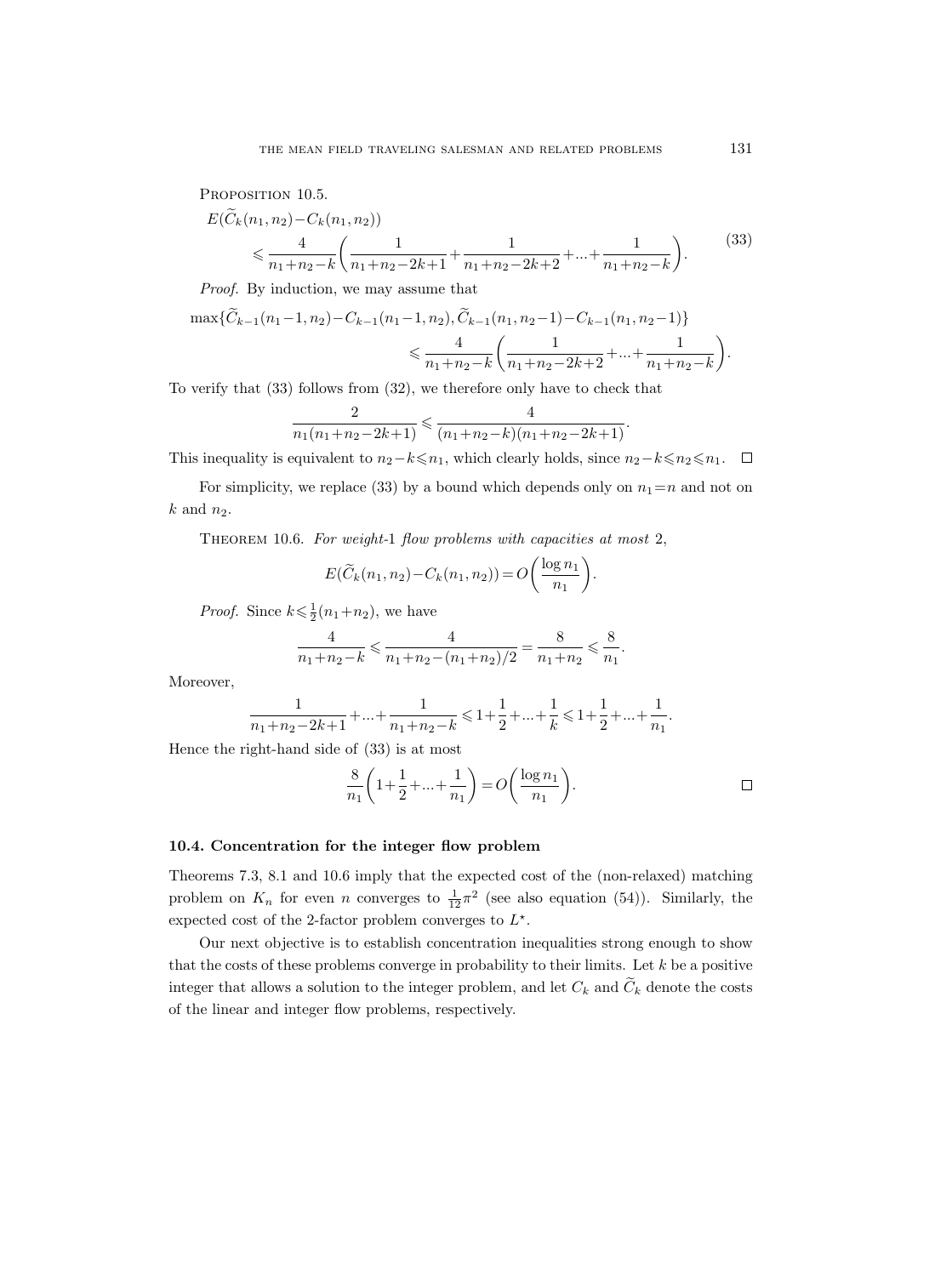132 *j. wästlund j. wästlund* 

THEOREM 10.7. Suppose that, for  $1 \le i \le n$ ,  $\gamma_i=1$  and  $c_i \le 2$ . Then

$$
E|\widetilde{C}_k - EC_k| = O\left(\frac{(\log n)^{5/2}}{n^{1/2}}\right).
$$
 (34)

Proof. By a standard inequality,

$$
E|C_k - EC_k| \leqslant \sqrt{\text{var}(C_k)},
$$

and by Theorem 9.1,

$$
\text{var}(C_k) = O\bigg(\frac{(\log n)^5}{n}\bigg).
$$

Hence,

$$
E|\widetilde{C}_k - EC_k| \leqslant E|C_k - EC_k| + E(\widetilde{C}_k - C_k) \leqslant \sqrt{\text{var}(C_k)} + O\left(\frac{\log n}{n}\right) = O\left(\frac{(\log n)^{5/2}}{n^{1/2}}\right).
$$

COROLLARY 10.8. The cost of the 2-factor problem converges in probability to  $L^{\star}$ , and, for even n, the cost of the minimum matching converges in probability to  $\frac{1}{12}\pi^2$ .

The fact that the cost of the minimum matching converges in probability to  $\frac{1}{12}\pi^2$  is known to follow from the work of Aldous [3], [4] on the assignment (bipartite matching) problem, provided [3, Proposition 2] is modified so that it applies to the complete graph.

# 11. The mean field model

In this section we show that some of the asymptotic results carry over from the friendly model to the mean field model. In particular we complete the proof of Theorem 1.1 by proving that  $L_n$  converges in probability to  $L^*$  under the weaker assumption (1). We here consider only the traveling salesman problem, although with obvious minor changes the argument applies also to matching and related problems. The feasible solutions to the TSP contain no loops, multiple edges, or edges with coefficient  $\frac{1}{2}$ . Therefore, we can disregard all edges except the cheapest edge between each pair of distinct vertices. This makes the friendly model a special case of the mean field model described in the introduction, namely by taking  $\mu$  to be the rate-1 exponential distribution.

We use the following notation: Let  $Z_{k,n}$  denote the cost of the minimum integer kflow in  $K_n$  given that each vertex has capacity 2, in other words an incomplete 2-factor. We let  $L_n$  denote the cost of a traveling salesman tour in  $K_n$ . Since we are considering the differences between various distributions, we shall here explicitly write out the dependence on the distribution under consideration. We let  $\mu$  be a general pseudodimension-1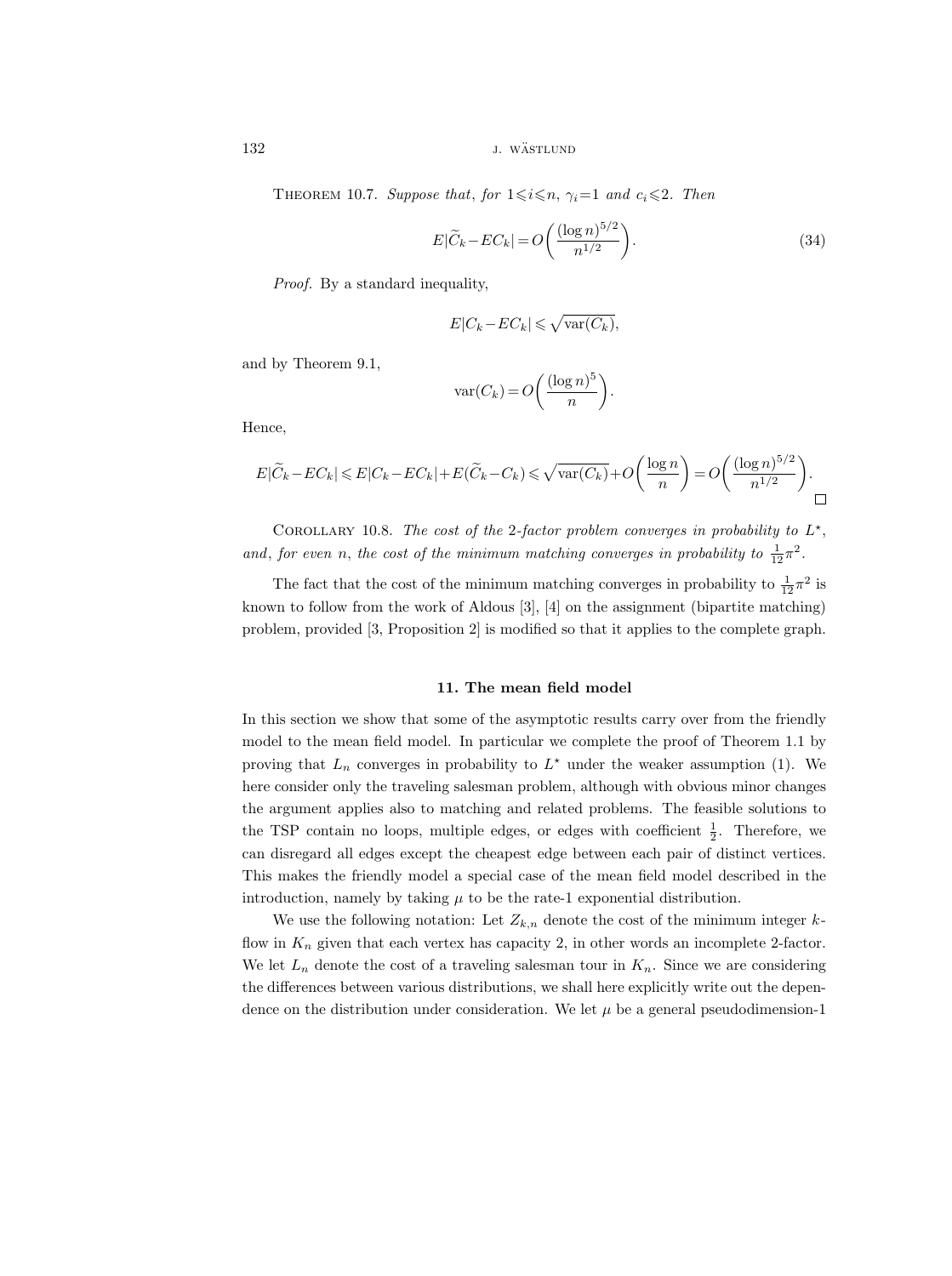distribution. Further, we let  $exp$  denote rate-1 exponential distribution, and  $U$  denote uniform distribution on [0, 1].

It was shown by A. Frieze [18] that, as  $n \rightarrow \infty$ ,

$$
L_n(U) - Z_{n,n}(U) \xrightarrow{\mathbf{P}} 0. \tag{35}
$$

Every pseudodimension-1 distribution is stochastically dominated by a continuous pseudodimension-1 distribution, and conversely it dominates some other continuous pseudodimension-1 distribution. It is therefore sufficient to prove Theorem 1.1 under the assumption that  $\mu$  is continuous. We first establish the following lower bound.

PROPOSITION 11.1. If  $\mu$  satisfies (1), then for every  $\varepsilon > 0$ ,

$$
P(L_n(\mu)\leq L^*-\varepsilon)\to 0
$$

as  $n \rightarrow \infty$ .

Proof. We establish the stronger result that

$$
P(Z_{n-1,n}(\mu) \leqslant L^{\star} - \varepsilon) \to 0. \tag{36}
$$

If X is a variable of distribution  $\mu$ , then the function  $F(t)=P(X\leq t)$  satisfies  $F(0)=0$ and  $F'(0)=1$  (only the right derivative is considered). Consider the minimum integer  $(n-1)$ -flow under distribution  $\mu$ , and remove the k most expensive edges for an integer k chosen as a function of n. The only requirement on this function is that, as  $n \rightarrow \infty$ , we must have  $k \to \infty$  and  $k/n \to 0$ . For instance, we can choose  $k = \lfloor n^{1/2} \rfloor$ . Let x be the cost of the most expensive remaining edge in the flow. Now we apply an order-preserving transformation of all edge costs, so that they become exponentially distributed with mean 1 (and still independent). This is done by the mapping

$$
t \longmapsto \phi(t)
$$

that satisfies

$$
F(t) = P(X < t) = P(\tilde{X} < \phi(t)) = 1 - e^{-\phi(t)},
$$

where  $\widetilde{X}$  is rate-1 exponential. Solving for  $\phi(t)$  gives

$$
\phi(t) = -\log(1 - F(t)).
$$

We note that

$$
\phi'(t) = \frac{F'(t)}{1 - F(t)},
$$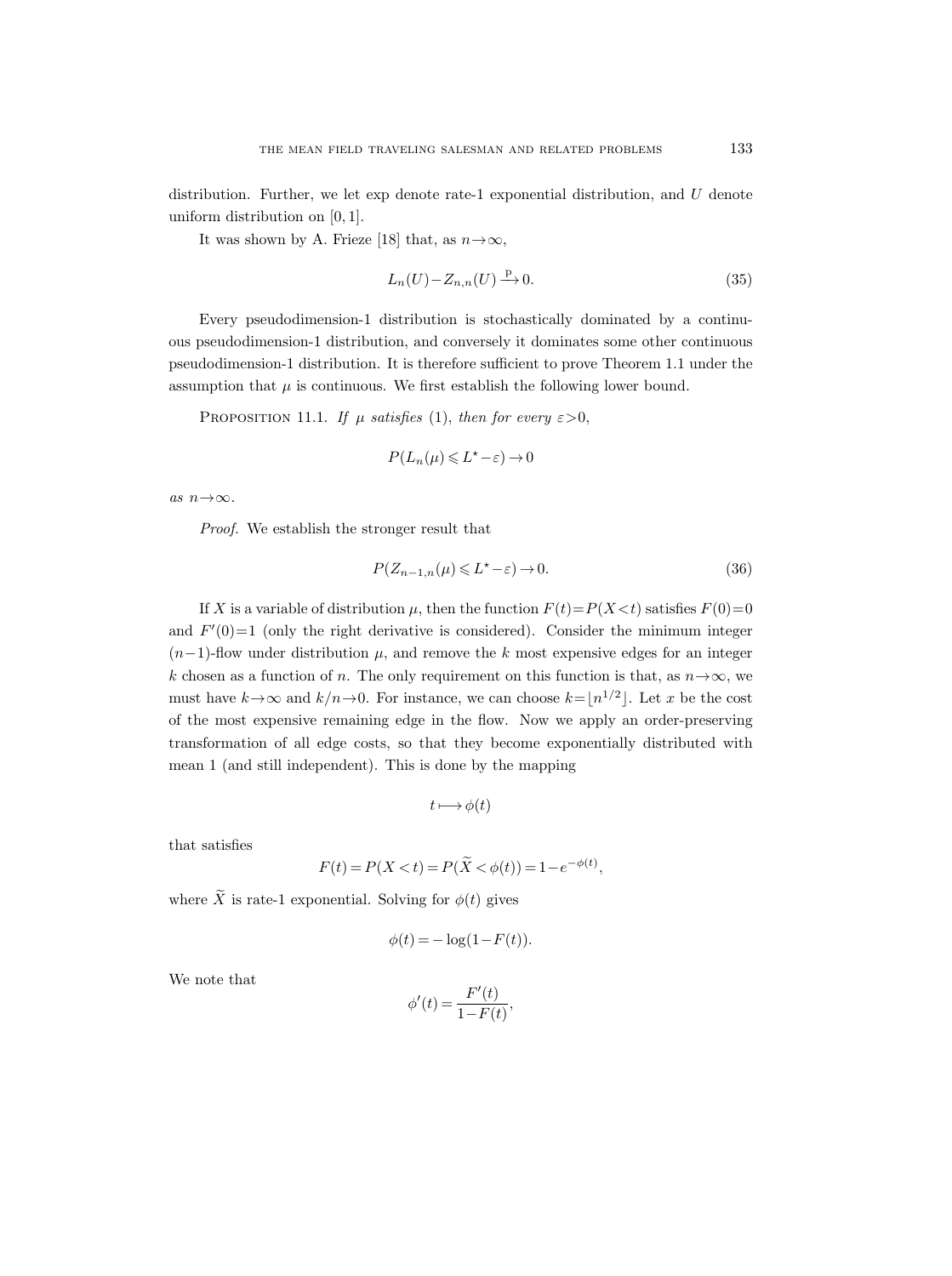134 J. WÄSTLUND

which in particular means that  $\phi(t) \sim t$  for small t.

Let C be the cost of the  $(n-1-k)$ -flow of exponential cost edges that has been obtained this way. Obviously C stochastically dominates the cost  $Z_{n-1-k,n}(\exp)$  of the minimum integer  $(n-1-k)$ -flow for capacities 2. By Corollary 8.13 and equation (34),  $Z_{n-1-k,n}(\exp)$  converges in probability to  $L^*$  provided  $k/n\rightarrow 0$ . We want to show that given C and x, we can obtain a lower bound on the cost  $Z_{n-1,n}(\mu)$  of the original minimum  $(n-1)$ -flow. The flow of cost C contains no edge of cost >x. Now define

$$
f(y) = \inf_{0 < t \leqslant y} \frac{t}{\phi(t)}.
$$

Then  $f(y) \rightarrow 1$  as  $y \rightarrow 0^+$ , and f is decreasing. We have

$$
Z_{n-1,n}(\mu) \geqslant Cf(x) + kx \geqslant Z_{n-1-k,n}(\exp)f(x) + kx. \tag{37}
$$

We want to show that, with high probability, the right-hand side of (37) is at least  $L^*-\varepsilon$ . If  $\mu$  (and thus f) is fixed, then for every  $\varepsilon_1$  we can choose n large enough so that  $f(x)$ >1− $\varepsilon_1$  whenever  $x < L^{\star}/k$ . In that case, it follows that the right-hand side of (37) is at least  $(1-\varepsilon_1)Z_{n-1-k,n}$ . Since  $Z_{n-1-k,n} \to L^*$  in probability, the statement follows.

We now turn to the upper bound on  $L_n(\mu)$ . In order to establish Theorem 1.1, it only remains to show the following.

PROPOSITION 11.2. If  $\mu$  satisfies (1), then for every  $\varepsilon > 0$ ,

$$
P(L_n(\mu)\geqslant L^\star+\varepsilon)\to 0
$$

as  $n \rightarrow \infty$ .

Proof. We know that

$$
Z_{n,n}(\exp) \xrightarrow{\mathbb{P}} L^{\star}.
$$
\n(38)

Since uniform distribution on  $[0, 1]$  is stochastically dominated by exponential distribution, it follows from (38) and Proposition 11.1 that

$$
Z_{n,n}(U) \xrightarrow{\mathbf{p}} L^{\star}.
$$

Now it follows from (35) that

$$
L_n(U) \xrightarrow{\mathrm{p}} L^{\star}.
$$

By  $(36)$ , applied to the distribution U, it follows that

$$
L_n(U)-Z_{n-1,n}(U)\stackrel{\mathbf{p}}{\longrightarrow} 0.
$$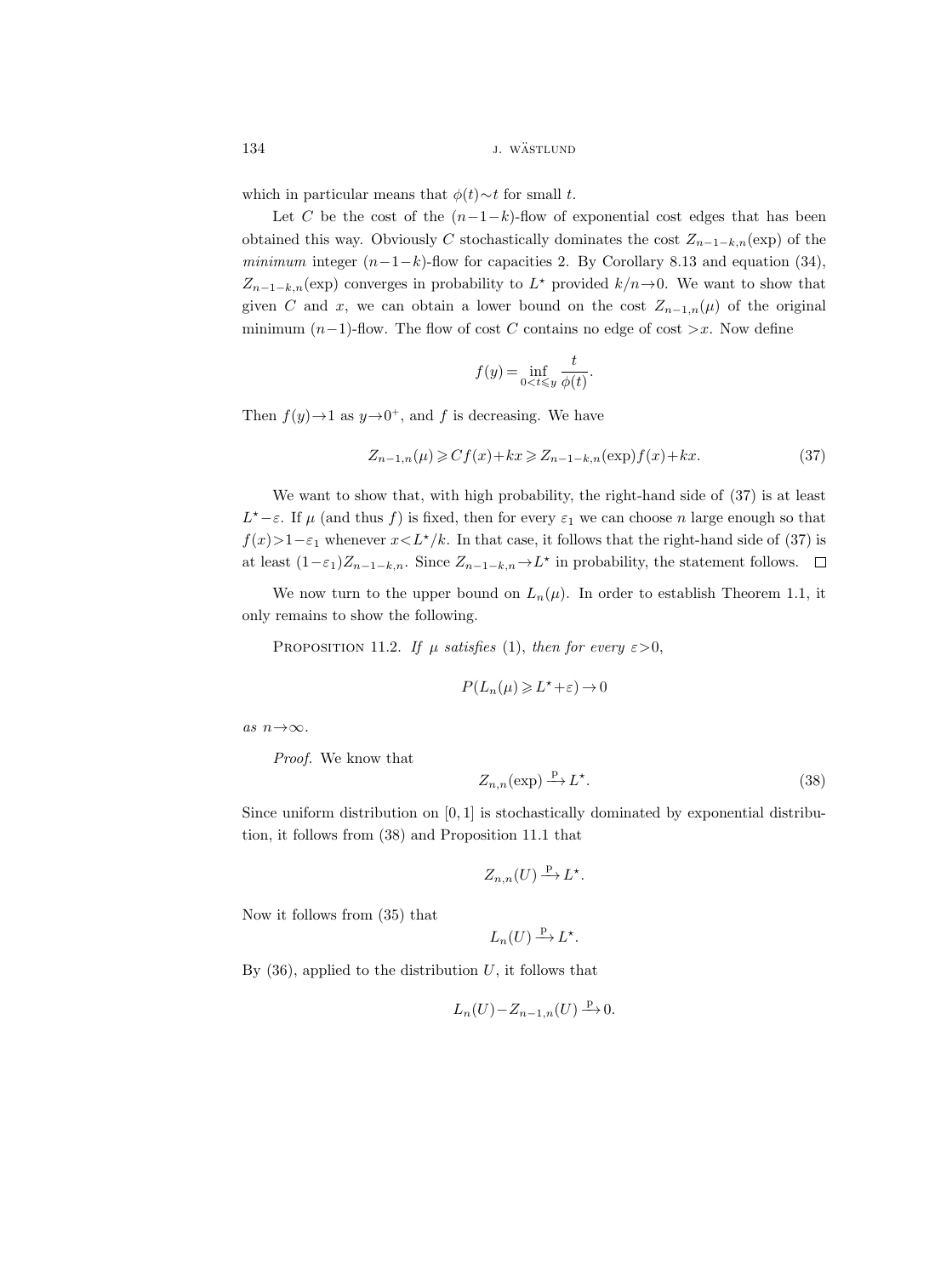Thus, the cost of the most expensive edge in the minimum tour under distribution  $U$  also converges in probability to zero, since by removing this edge we obtain an  $(n-1)$ -flow.

Hence, for fixed  $\varepsilon$  and letting  $n \rightarrow \infty$ , the order-preserving transformation that converts uniform [0, 1] variables to distribution  $\mu$  will give a tour of cost at most  $(1+\varepsilon)L^*$ with probability tending to 1. This completes the proof of Proposition 11.2, and thereby of Theorem 1.1.  $\Box$ 

#### 12. The bipartite friendly model

We show that results similar to those established in §§4–8 hold for an analogous and technically simpler bipartite friendly model. Actually our results on the bipartite model are stronger, since we obtain exact results not only for the expectation but also for the higher moments of the cost of the flow problem.

# 12.1. Definitions and combinatorial results

In the bipartite friendly model, there are two vertex sets

$$
U = \{u_1, ..., u_m\}
$$
 and  $V = \{v_1, ..., v_n\},\$ 

and the vertices have weights  $\alpha_1, ..., \alpha_m$  and  $\beta_1, ..., \beta_n$ , and capacities  $\mathbf{a} = (a_1, ..., a_m)$  and  $\mathbf{b}=(b_1,...,b_n)$ , respectively. For each pair  $u_i, v_j$  there is a sequence of edges whose costs are given by a Poisson process of rate  $\alpha_i\beta_j$ . There are no edges within U or within V.

The definition of the random flow problem in §4 carries over to the bipartite model with obvious minor changes in notation. An important difference that makes the bipartite model considerably simpler than the complete model is that the linear and integer problems are equivalent when  $k$  is an integer. This follows from the analysis of §6. The results of that section obviously hold for the bipartite graph too, but since there are no cycles of odd length, it follows that in the generic case, the minimum flow is stable if and only if  $k$  is an integer, and in that case the minimum linear flow is actually an integer flow.

Hence, in the bipartite case, we need only consider integer values of  $k$ , and integer flows. It is therefore natural to think of a flow as a set of edges. Following the method of §5, we introduce an extra vertex  $u_{m+1}$  of weight  $\alpha_{m+1}$  which has edges only to the vertices  $v_1, ..., v_n$ . When we let  $\alpha_{m+1} \rightarrow 0$  we obtain, paralleling the argument of §5, the equation

$$
EC_{k}(\mathbf{a}, \mathbf{b}) = \frac{1}{\beta_{1} + ... + \beta_{n}} \lim_{\alpha_{m+1} \to 0} \frac{E[\delta_{m+1}^{(k)}(\mathbf{a} + \mathbf{1}_{m+1}, \mathbf{b})]}{\alpha_{m+1}} + EC_{k-1}(\mathbf{a}, \mathbf{b} - \mathbf{1}_{j}),
$$
(39)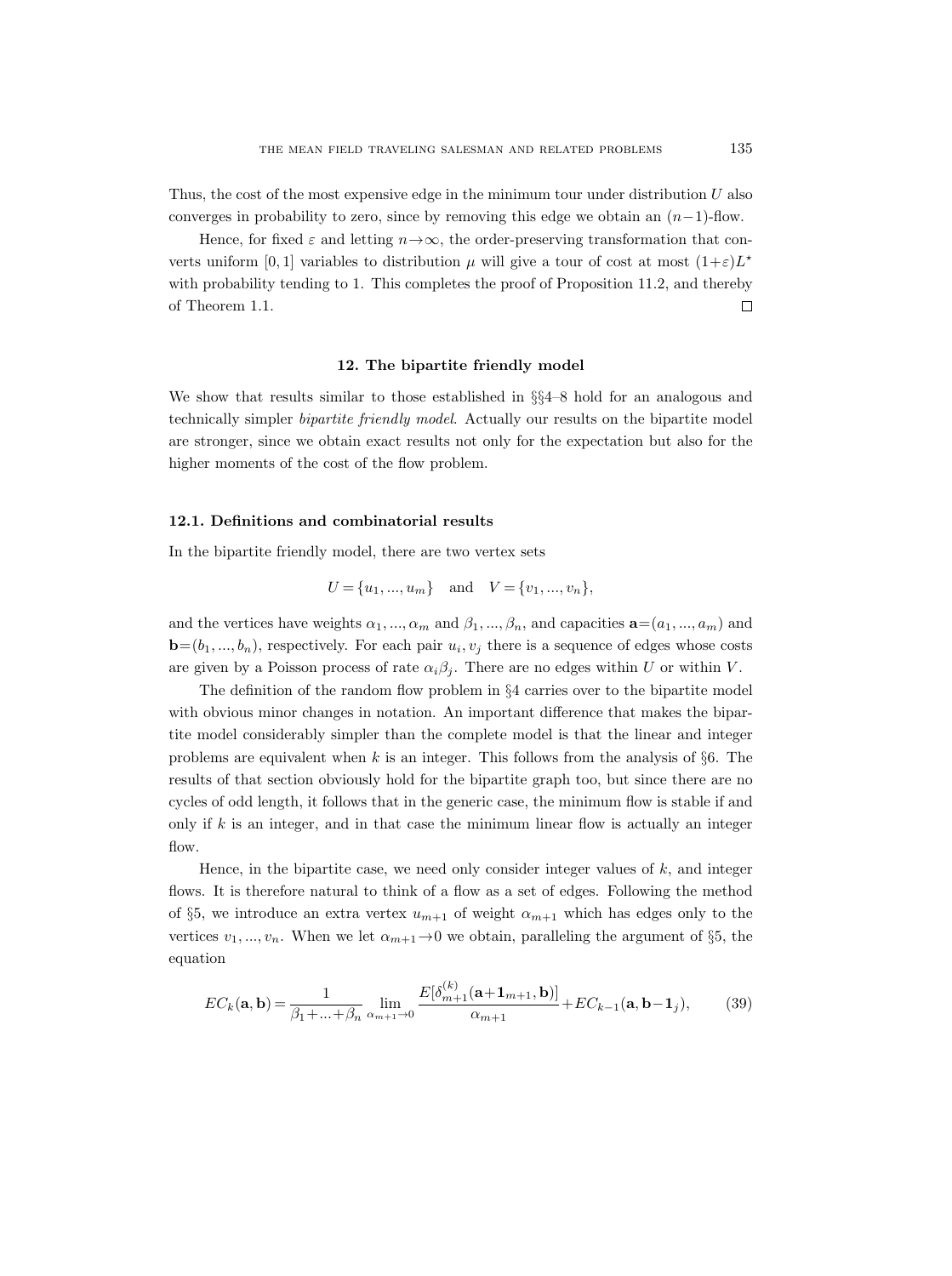136 J. WÄSTLUND

analogous to (10). Here  $\delta_{m+1}^{(k)}(\mathbf{a}+\mathbf{1}_{m+1},\mathbf{b})$  is the degree of the extra vertex in the extended flow problem, while the last term  $EC_{k-1}(\mathbf{a}, \mathbf{b}-\mathbf{1}_i)$  refers to a random choice of  $v_j \in V$  taken with probabilities proportional to the weights. But here we deviate from the argument of §7, and instead derive a result for all moments.

Let  $F$  be a flow (we now think of  $F$  as a subset of the set  $E$  of edges). We define the span of  $F$  (with respect to the capacities  $a$ ) to be the set of edges which either belong to  $F$ , or are incident to a vertex in  $U$  that has full degree in  $F$ .

LEMMA 12.1. Suppose that  $F \subseteq E$  is an r-flow which is not of minimum cost. Then there is an  $r$ -flow  $F'$  of smaller cost than  $F$  which contains at most one edge which is not in the span of F.

*Proof.* Let G be a minimum cost r-flow, and let  $H = F \triangle G$  be the symmetric difference of  $F$  and  $G$ . We split  $H$  into path and cycles that can be "switched", respecting the capacity constraints. Then the unbalanced components can be paired so that H is partitioned into a number of sets that contain equally many edges from  $F$  and  $G$ , and that can be switched. One of these sets must be such that by switching, the cost decreases.  $\Box$ 

The following is a corollary to Lemma 12.1. To simplify the statement, we assume that the edge costs are generic.

LEMMA 12.2. Let  $v_i \in V$  and suppose that the capacity  $b_i$  is non-zero. Let

$$
F = \sigma^{(r)}(\mathbf{a}, \mathbf{b} - \mathbf{1}_j)
$$
 and  $G = \sigma^{(r+1)}(\mathbf{a}, \mathbf{b}).$ 

Then G contains exactly one edge which is not in the span of F.

*Proof.* In order to apply Lemma 12.1, we introduce an auxiliary element  $u_{m+1}$  of capacity 1. We let the first edge between  $u_{m+1}$  and  $v_j$  have non-negative cost x, and let all other edges from  $u_{m+1}$  have infinite cost. If we put  $x=0$ , then the minimum  $(r+1)$ -flow with respect to  $(a+1_{m+1}, b)$  consists of the cheapest edge e between  $u_{m+1}$ and  $v_j$  together with F. If we increase the value of x, then at some point this minimum  $(r+1)$ -flow changes to G. If we let x have a value just above this point, so that the minimum  $(r+1)$ -flow is G, but no other  $(r+1)$ -flow has smaller cost than  $F+e$ , then it follows from Lemma 12.1 that  $G$  contains exactly one edge outside the span of  $F$ .  $\Box$ 

The following theorem is the basis for our results on the higher moments in the bipartite model. We have been unable to find an analogous result for the complete model, and this is mainly why we have not established, or even conjectured, any exact results for the higher moments in the complete model.

As above, let  $F = \sigma^{(r)}(a, b-1_j)$  and  $G = \sigma^{(r+1)}(a, b)$ . Moreover, let  $u_G$  be the element of  $U$  incident to the unique edge of  $G$  which is not in the span of  $F$ .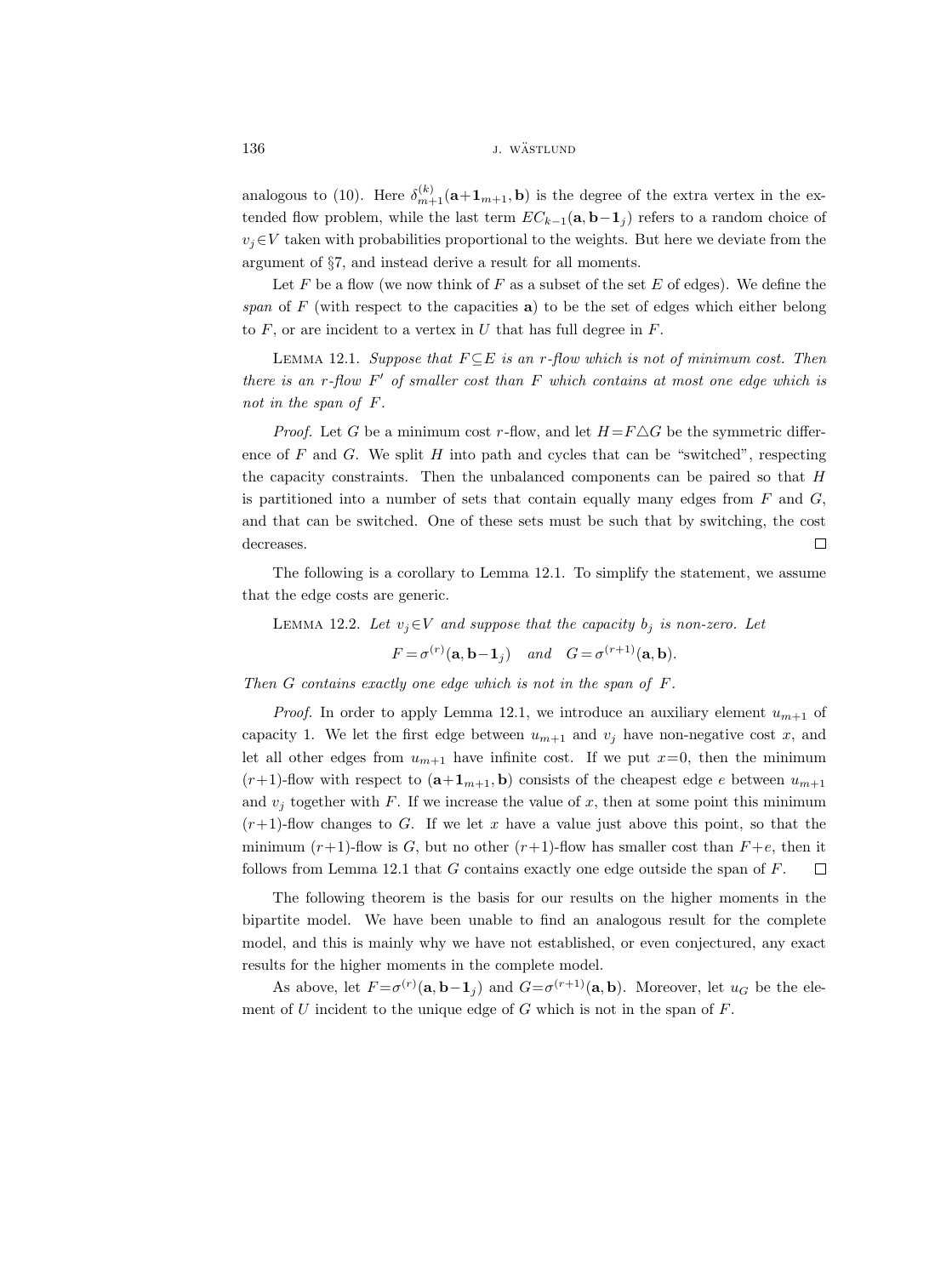THEOREM 12.3. If we condition on the span of  $F$  and the cost of  $F$ , then the cost of G is independent of  $u_G$ , and  $u_G$  is distributed on the set of vertices in U that do not have full degree in F, with probabilities proportional to the weights.

*Proof.* We condition on  $(1)$  the costs of all edges in the span of F, and  $(2)$  for each  $v \in V$ , the minimum cost of all edges to v which are not in the span of F. By Lemma 12.1, we have thereby conditioned on the cost of  $G$ , and by the memorylessness of the Poisson process, the unknown endpoint  $u_G$  of the edge that goes outside the span of F is still distributed, among the vertices that do not have full degree in  $F$ , with probabilities proportional to the weights.  $\Box$ 

### 12.2. The normalized limit measure

As we shall see, the method of §5 together with Theorem 12.3 allow us to establish exact results for all moments of the cost of a bipartite flow problem. We extend  $U$  by an extra vertex  $u_{m+1}$  of capacity 1 and study the probability that  $u_{m+1}$  participates in the minimum solution.

The method, which relies on finally letting the weight  $\alpha_{m+1}$  tend to zero, leads one to think of  $\alpha_{m+1}$  as infinitesimal. This suggests an alternative way of interpreting equations (8), (10) and (39). The limit expectation as  $\alpha_{m+1} \rightarrow 0$  of a random variable like  $\sigma_e^{(k)}$ , normalized by dividing by  $\alpha_{n+1}$ , can be regarded as a measure in its own right. If  $\phi$  is a function of the edge costs, we let

$$
E^{\star}\phi = \lim_{\alpha_{m+1}\to 0} \frac{E\phi}{\alpha_{m+1}}.
$$

This is the *normalized limit measure* of  $\phi$ . We use the same notation for events, with the obvious interpretation, replacing expectation by probability. With this notation, we can write equation (39) as

$$
EC_{k}(\mathbf{a}, \mathbf{b}) = \frac{1}{\beta_{1} + ... + \beta_{n}} E^{\star}[\delta_{m+1}^{(k)}(\mathbf{a} + \mathbf{1}_{m+1}, \mathbf{b})] + EC_{k-1}(\mathbf{a}, \mathbf{b} - \mathbf{1}_{j}),
$$
(40)

but the interesting thing is that we can interpret the normalized limit measure directly, without regarding it as a limit. Notice that the exponential distribution with rate  $\alpha_{m+1}\beta_j$ , scaled up by a factor  $1/\alpha_{m+1}$ , converges to  $\beta_j$  times Lebesgue measure on the positive real numbers as  $\alpha_{m+1} \rightarrow 0$ . Therefore, we can construct a measure space whose points are assignments of costs to the edges, where exactly one edge from  $u_{m+1}$ has finite cost, and the others have cost  $+\infty$ . For each j, the cost assignments where the edge  $(u_{m+1}, v_j)$  has finite cost are measured by  $\beta_j$  times Lebesgue measure on the positive reals. The union of these spaces for  $1\leq j\leq n$  is combined with the original probability measure on the costs of the other edges.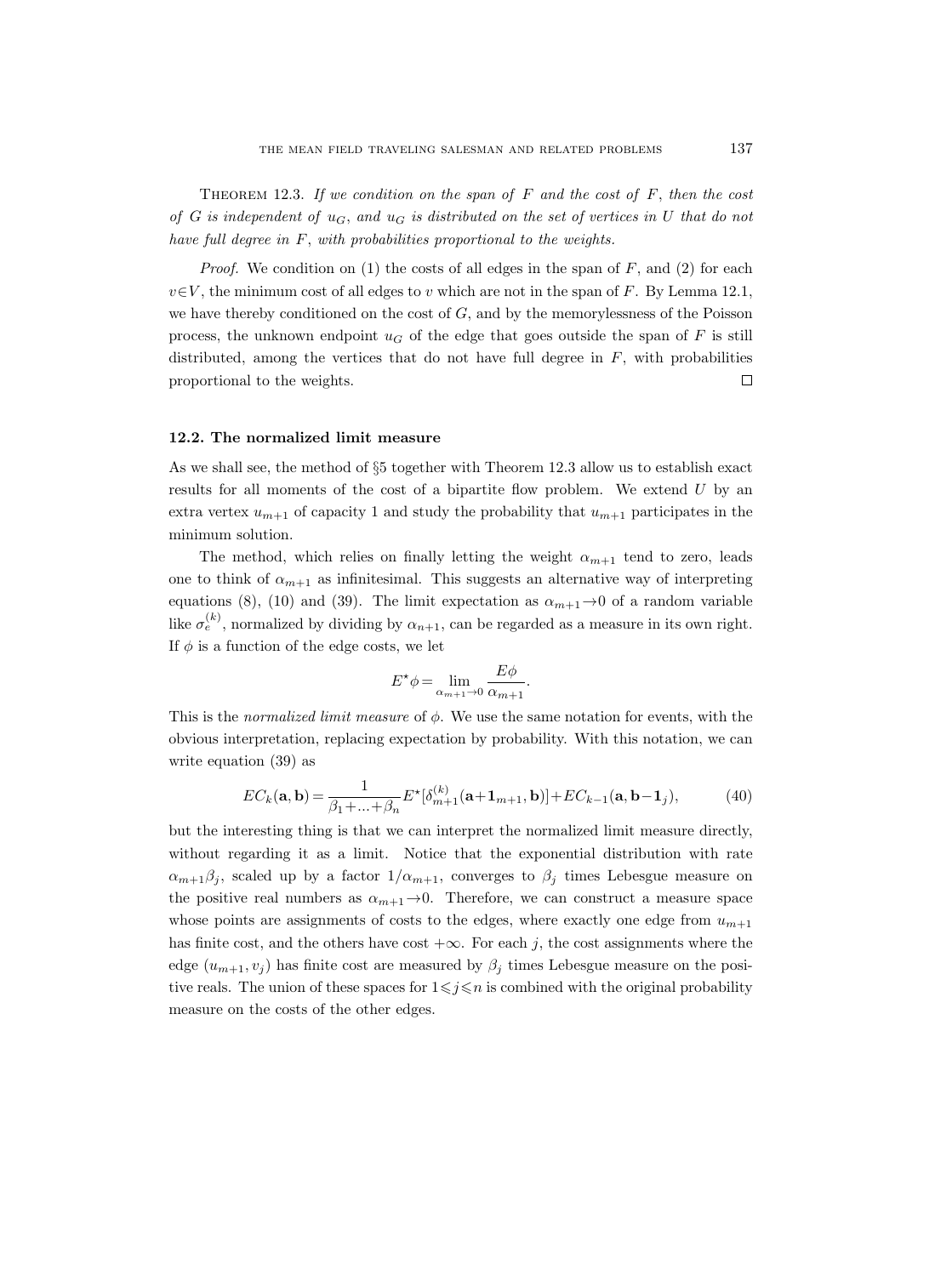# 138 *j. wästlund j. wästlund*

From this starting point, equation (40) could have been derived without referring to the principle of dominated convergence, but we shall not discuss this alternative approach in detail here.

# 12.3. A recursive formula

If  $\mathbf{g}=(g_1,...,g_m)$  is a vector of non-negative integers, then we let  $I_k(\mathbf{g}, \mathbf{a}, \mathbf{b})$  be the indicator variable for the event that for every  $u_i \in U$ , the minimum k-flow with respect to  $(a, b)$  contains at least  $g_i$  edges from  $u_i$ . Naturally we must have  $g_i \leq a_i$  for every i, and  $g_1 + \ldots + g_m \leq k$ , in order for  $I_k(\mathbf{g}, \mathbf{a}, \mathbf{b})$  to be non-zero.

Let  $N$  be a positive integer, and let  $g$  be as above. Assume moreover that

$$
g_1 + \ldots + g_m = k - 1.
$$

For  $v_j \in V$ , let  $I_j$  be the indicator variable for the event that the minimum k-flow with respect to  $(\mathbf{a}+\mathbf{1}_{m+1}, \mathbf{b})$  contains an edge between  $u_{m+1}$  and  $v_j$  and that for  $1\leq i\leq m$ , it contains exactly  $g_i$  edges from  $u_i$ .

Lemma 12.4.

$$
E[C_k(\mathbf{a}, \mathbf{b})^N I_{k-1}(\mathbf{g}, \mathbf{a}, \mathbf{b}-\mathbf{1}_j)] = E[C_{k-1}(\mathbf{a}, \mathbf{b}-\mathbf{1}_j)^N I_{k-1}(\mathbf{g}, \mathbf{a}, \mathbf{b}-\mathbf{1}_j)] + \frac{N}{\beta_j} E^* [C_k(\mathbf{a}+\mathbf{1}_{m+1}, \mathbf{b})^{N-1} I_j].
$$
\n(41)

*Proof.* We compute  $(N/\beta_j)E^{\star}[C_k(\mathbf{a}+\mathbf{1}_{m+1},\mathbf{b})^{N-1}I_j]$  by integrating over the cost, which we denote by t, of the first edge between  $u_{m+1}$  and  $v_j$ . We therefore condition on the costs of all other edges.

The density of t is  $\alpha_{m+1}e^{-\alpha_{m+1}t}$ , and we therefore get the normalized limit by dividing by  $\alpha_{m+1}$  and instead computing the integral with the density  $e^{-\alpha_{m+1}t}$ . For every t this tends to 1 from below as  $\alpha_{m+1} \rightarrow 0$ , and by the principle of dominated convergence, we can interchange the limits and compute the integral using the density 1 instead. This is the same thing as integrating with respect to the normalized limit measure. The key observation is that

$$
\frac{d}{dt}(C_k(\mathbf{a}+\mathbf{1}_{m+1},\mathbf{b})^N I_{k-1}(\mathbf{g},\mathbf{a},\mathbf{b}-\mathbf{1}_j))=NC_k(\mathbf{a}+\mathbf{1}_{m+1},\mathbf{b})^{N-1}I_j.
$$

According to the normalized limit measure, since we are conditioning on the first edge between  $u_{m+1}$  and  $v_j$  being the one with finite cost,  $E^*$  is just  $\beta_j$  times Lebesgue measure. Therefore (41) now follows from the fundamental theorem of calculus: putting  $t=\infty$ , we get

$$
C_k(\mathbf{a}+\mathbf{1}_{m+1},\mathbf{b})^N I_{k-1}(\mathbf{g},\mathbf{a},\mathbf{b}-\mathbf{1}_j) = C_k(\mathbf{a},\mathbf{b})^N I_{k-1}(\mathbf{g},\mathbf{a},\mathbf{b}-\mathbf{1}_j),
$$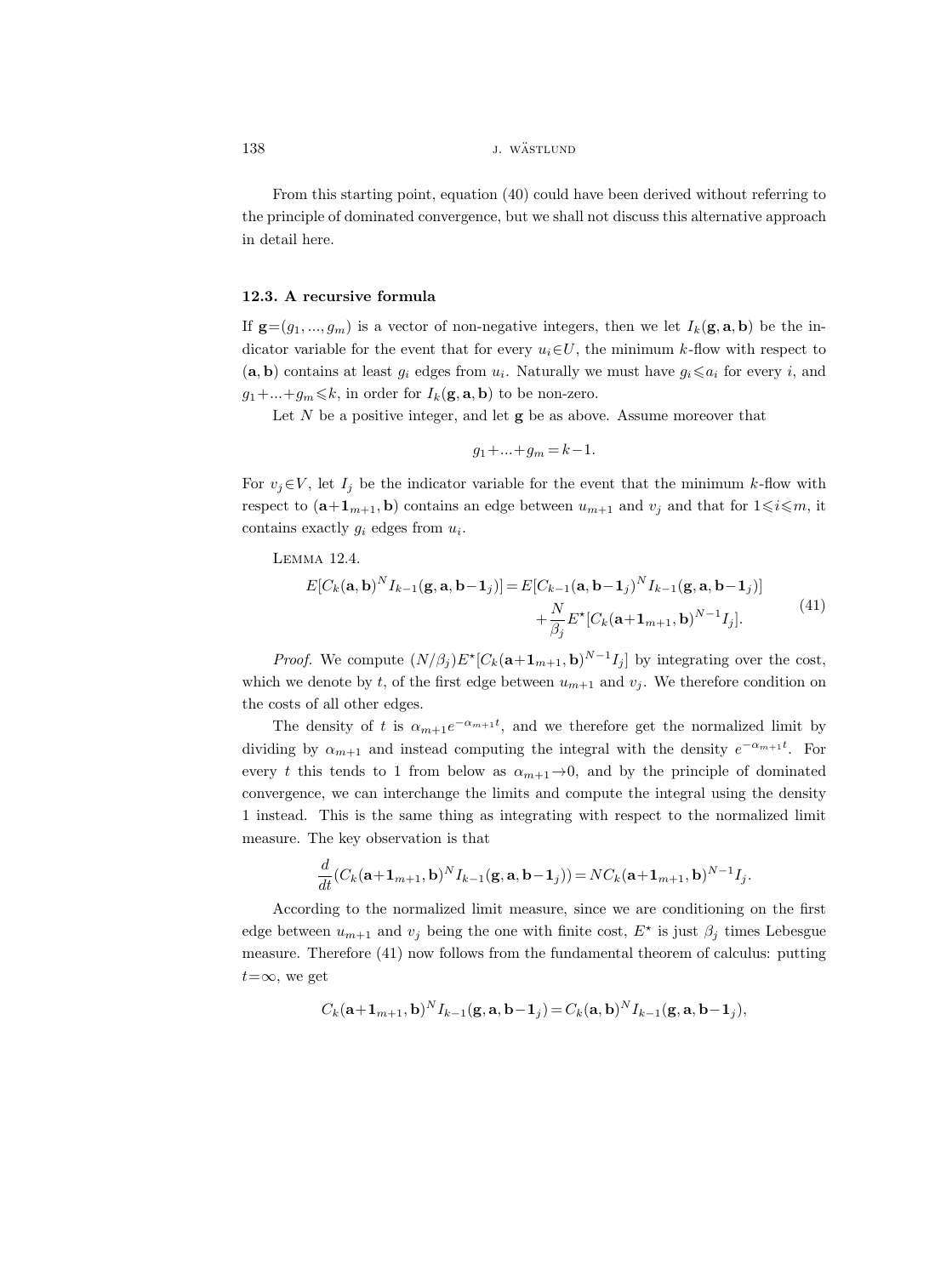while if  $t=0$ , we get

$$
C_k(\mathbf{a}+\mathbf{1}_{m+1},\mathbf{b})^N I_{k-1}(\mathbf{g},\mathbf{a},\mathbf{b}-\mathbf{1}_j) = C_{k-1}(\mathbf{a},\mathbf{b}-\mathbf{1}_j)^N I_{k-1}(\mathbf{g},\mathbf{a},\mathbf{b}-\mathbf{1}_j).
$$

PROPOSITION 12.5. Let  $\mathbf{h}=(h_1, ..., h_m)$  be a non-negative integer vector such that  $h_i \leq a_i$  for every i, and  $h_1 + ... + h_m = k$ . Moreover, let

$$
\beta = \sum_{\substack{1 \leqslant j \leqslant n \\ b_j > 0}} \beta_j.
$$

Then

$$
E[C_{k}(\mathbf{a}, \mathbf{b})^{N} I_{k}(\mathbf{h}, \mathbf{a}, \mathbf{b})]
$$
\n
$$
= \sum_{\substack{1 \leq i \leq m \\ h_{i} > 0}} \frac{\alpha_{i}}{\alpha_{i} + \sum_{\substack{j \neq i \\ h_{j} < a_{j}}} \frac{\beta_{j}}{\beta} E[C_{k-1}(\mathbf{a}, \mathbf{b} - \mathbf{1}_{j})^{N} I_{k-1}(\mathbf{h} - \mathbf{1}_{i}, \mathbf{a}, \mathbf{b} - \mathbf{1}_{j})]
$$
\n
$$
+ \frac{N}{\beta} \sum_{\substack{1 \leq i \leq m \\ h_{i} > 0}} \frac{\alpha_{i}}{\alpha_{i} + \sum_{\substack{j \neq i \\ h_{j} < a_{j}}} \frac{\alpha_{i}}{\alpha_{j}} E^{*}[C_{k}(\mathbf{a} + \mathbf{1}_{m+1}, \mathbf{b})^{N-1} I_{k}(\mathbf{h} - \mathbf{1}_{i} + \mathbf{1}_{m+1}, \mathbf{a} + \mathbf{1}_{m+1}, \mathbf{b})].
$$
\n(42)

*Proof.* We multiply both sides of (41) by  $\beta_j$  and sum over all j for which  $b_j > 0$ . This way we obtain

$$
\sum_{\substack{1 \leq j \leq n \\ b_j > 0}} \beta_j E[C_k(\mathbf{a}, \mathbf{b})^N I_{k-1}(\mathbf{g}, \mathbf{a}, \mathbf{b} - \mathbf{1}_j)]
$$
\n
$$
= \sum_{\substack{1 \leq j \leq n \\ b_j > 0}} \beta_j E[C_{k-1}(\mathbf{a}, \mathbf{b} - \mathbf{1}_j)^N I_{k-1}(\mathbf{g}, \mathbf{a}, \mathbf{b} - \mathbf{1}_j)]
$$
\n
$$
+ N E^* [C_k(\mathbf{a} + \mathbf{1}_{m+1}, \mathbf{b})^{N-1} I_k(\mathbf{g} + \mathbf{1}_{m+1}, \mathbf{a} + \mathbf{1}_{m+1}, \mathbf{b})].
$$
\n(43)

Next, we apply Theorem 12.3. Let  $h$  be as above, and suppose that, for a certain j,  $b_j>0$ . If the minimum k-flow with respect to  $(a, b)$  contains exactly  $h_i$  edges from  $v_i$ for every i, then the minimum  $(k-1)$ -flow with respect to  $(\mathbf{a}, \mathbf{b}-\mathbf{1}_j)$  must have  $h_i-1$ edges from a certain vertex  $v_i$ , and  $h_l$  edges from  $v_l$  for every  $l\neq i$ . By summing over the possible values of  $i$ , we obtain

$$
E[C_k(\mathbf{a}, \mathbf{b})^N I_k(\mathbf{h}, \mathbf{a}, \mathbf{b})] = \sum_{\substack{1 \le i \le m \\ h_i > 0}} \frac{\alpha_i}{\alpha_i + \sum_{\substack{l \ne i \\ h_l < a_l}} \alpha_l} E[C_k(\mathbf{a}, \mathbf{b})^N I_{k-1}(\mathbf{h} - \mathbf{1}_i, \mathbf{a}, \mathbf{b} - \mathbf{1}_j)].
$$
\n(44)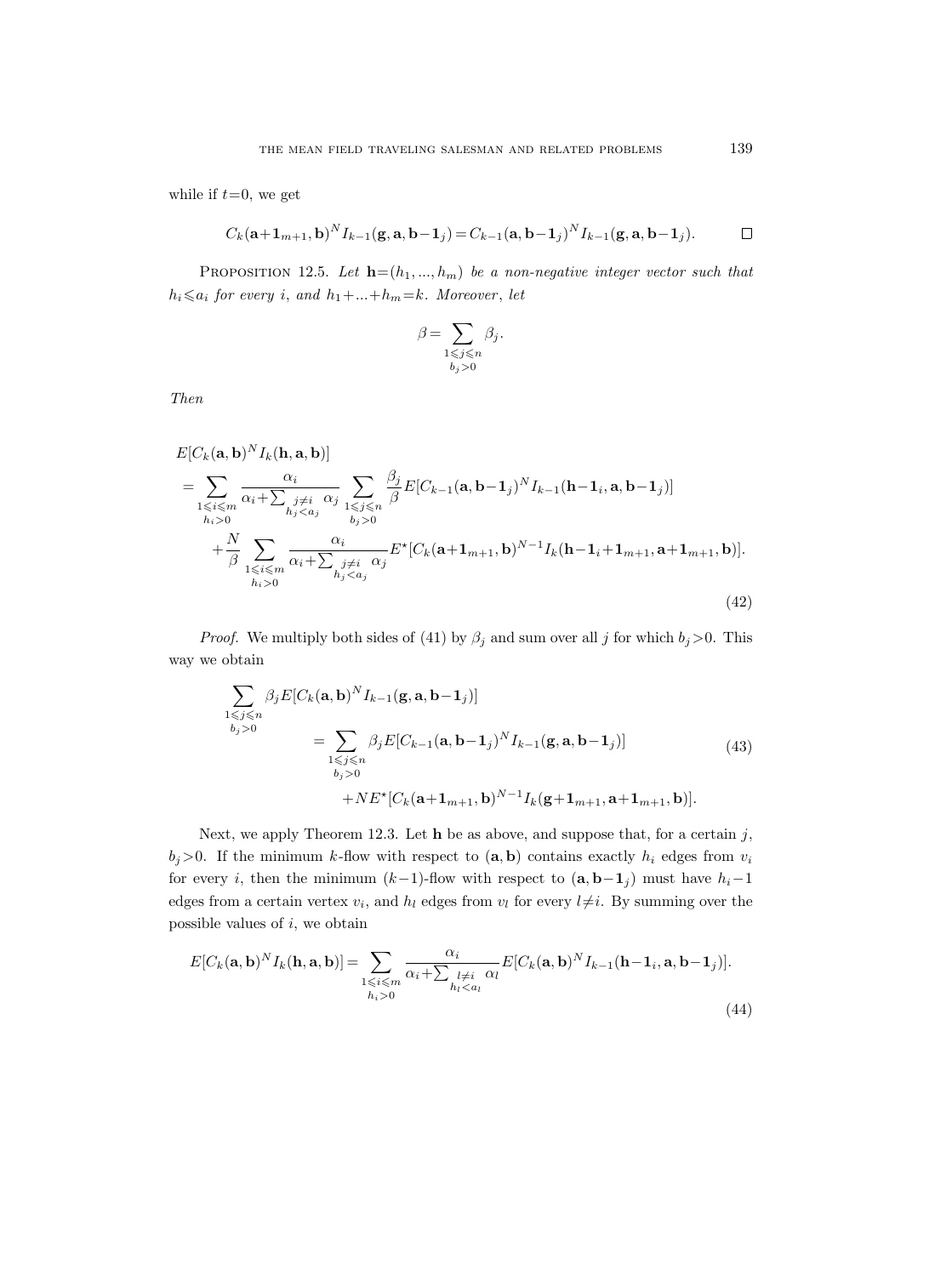140 *j. wästlund* 

We average the right-hand side over the possible values of j (those for which  $b_i>0$ ), chosen with probabilities according to the weights. In other words, we multiply (44) by  $\beta_i/\beta$  and sum over all j such that  $b_i>0$ . This leaves the left-hand side intact, and we get

$$
E[C_k(\mathbf{a}, \mathbf{b})^N I_k(\mathbf{h}, \mathbf{a}, \mathbf{b})] = \sum_{\substack{1 \le i \le m \\ h_i > 0}} \frac{\alpha_i}{\alpha_i + \sum_{\substack{l \ne i \\ h_l < a_l}} \alpha_l} \times \sum_{\substack{1 \le j \le n \\ j \le j \le n}} \frac{\beta_j}{\beta} E[C_k(\mathbf{a}, \mathbf{b})^N I_{k-1}(\mathbf{h} - \mathbf{1}_i, \mathbf{a}, \mathbf{b} - \mathbf{1}_j)].
$$
\n(45)

We now rewrite the right-hand side of  $(45)$  using equation  $(43)$  with  $g=h-1<sub>i</sub>$ . This  $\Box$ establishes (42).

# 12.4. Interpretation in terms of the urn process

The urn process corresponding to the bipartite case is, as should be expected, symmetric with respect to the two sides of the graph. The coordinate axes are now labeled by  $x$ and y. An urn process with the vertices of  $U$  runs along the  $x$ -axis, and an independent urn process with the vertices of  $V$  runs along the  $y$ -axis. Again, each vertex is drawn at times of the events in a Poisson process of rate equal to the weight of the vertex. We let  $P_i(x)$  be the number of times that  $u_i$  has been drawn up to time x, while  $Q_i(y)$  similarly denotes the number of times that  $v_j$  has been drawn up to time y in the other process. The region  $R_k$  is now defined as the region in the xy-plane for which

$$
\sum_{i=1}^{m} \min\{P_i(x), a_i\} + \sum_{j=1}^{n} \min\{Q_j(y), b_j\} < k.
$$

Denoting, as before, the cost of the minimum k-flow by  $C_k$ , it turns out, in analogy with Theorem 7.3, that

$$
EC_k = E[\text{area}(R_k)].\tag{46}
$$

Equation (46) is a generalization of the formula conjectured by Buck, Chan and Robbins [14] and proved in [47]. It can be established by following the same route as the proof of Theorem 7.3 in §7, but we shall give a different proof, generalizing to higher moments.

To describe the higher moments, we introduce an extended urn process. In the Nth extension of the urn process on  $U$  and  $V$  there are, in addition to the ordinary urn processes, N extra points  $(x_1, y_1), ..., (x_N, y_N)$  in the positive quadrant of the xy-plane.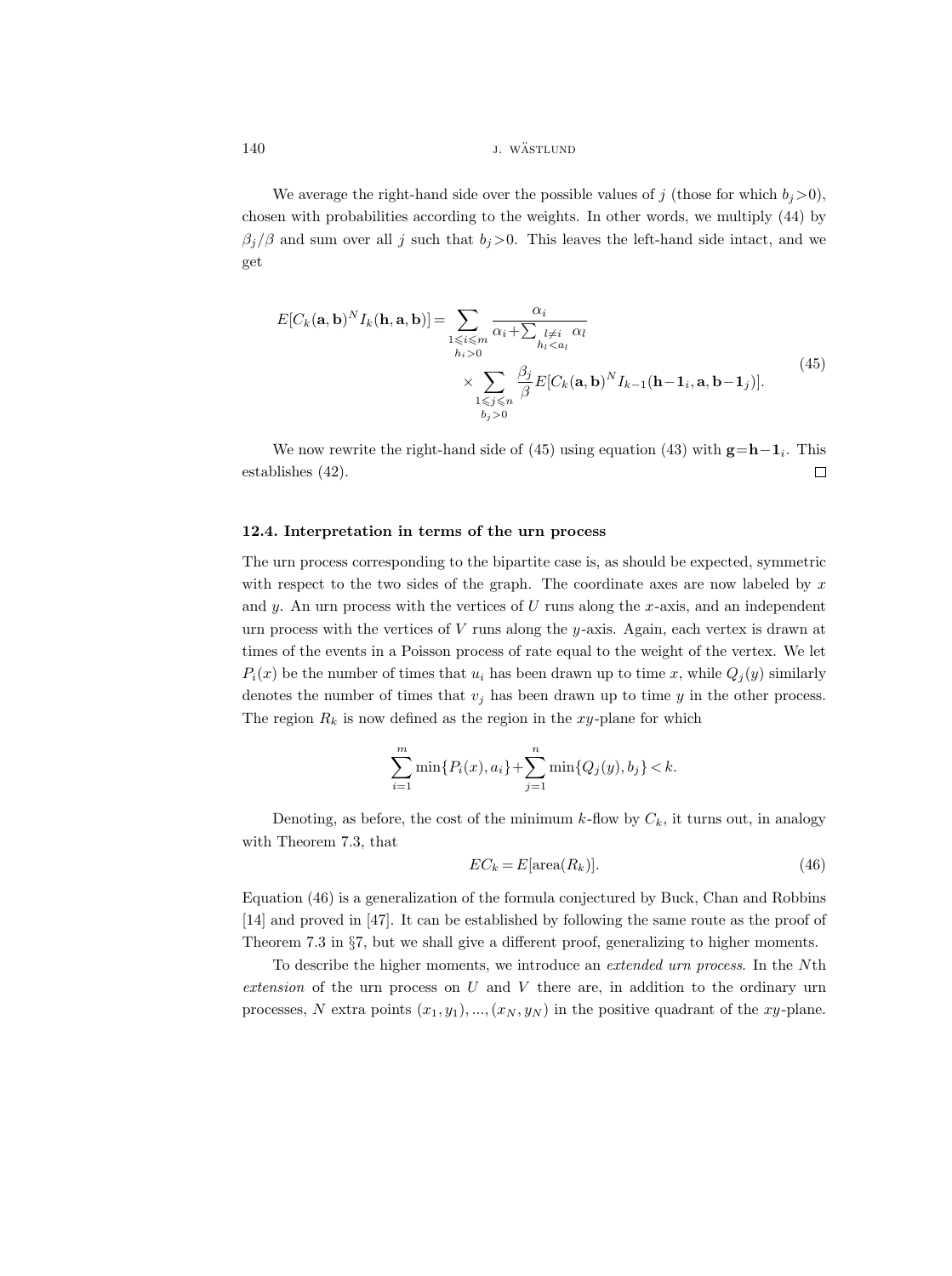These points are "chosen" according to Lebesgue measure on the positive real numbers, and therefore cannot be treated as random variables. In analogy with the notation for the normalized limit measure, we let  $E^*$  denote the measure obtained by combining the probability measure on the ordinary urn process with Lebesgue measure on the extra points. The measure  $E^*$  is the expected value (with respect to the ordinary urn process) of the Lebesgue measure in 2N dimensions of the set of points  $x_1, ..., x_N, y_1, ..., y_N$  belonging to a particular event. It can also be interpreted as a normalized limit by letting  $x_1, ..., x_N, y_1, ..., y_N$  be independent exponentially distributed of rate  $\lambda \rightarrow 0$ .

We define a rank function  $r$  on the non-negative real numbers (depending on the outcome of the extended urn process) by

$$
r(x) = \sum_{i=1}^{m} \min\{P_i(x), a_i\} + \#\{i : x_i \leq x\}.
$$

Similarly we let

$$
s(y) = \sum_{j=1}^{n} \min\{Q_j(y), b_j\} + \#\{j : y_j \leq y\}.
$$

Our main exact theorem on bipartite random flow problems is the following.

THEOREM 12.6.

$$
E[C_k(\mathbf{a}, \mathbf{b})^N] = E^* \{ (x, y) : r(x_i) + s(y_i) \le k + N \text{ for } 1 \le i \le N \}. \tag{47}
$$

When  $N=1$ , the right-hand side of (47) is the expected area of  $R_k(\mathbf{a}, \mathbf{b})$ . For larger N, the condition  $r(x_i)+s(y_i) \leq k+N$  for  $1 \leq i \leq N$  implies that the points  $(x_i, y_i)$  all lie in  $R_k(\mathbf{a}, \mathbf{b})$ . Therefore we have the following result.

Corollary 12.7.

$$
E(C_k(\mathbf{a}, \mathbf{b})^N) \leq E[\operatorname{area}(R_k(\mathbf{a}, \mathbf{b}))^N],
$$

with equality if  $N=1$ .

This in turn implies that

$$
\text{var}(C_k(\mathbf{a}, \mathbf{b})) \leqslant \text{var}(\text{area}(R_k(\mathbf{a}, \mathbf{b}))),
$$

so that the methods of §8 can be applied in order to bound the variance of  $C_k(\mathbf{a}, \mathbf{b})$ , but we shall not pursue this further here.

We prove Theorem 12.6 by proving the following more precise form. Let  $\mathbf{u}_k$  be the multiset of the first  $k$  vertices to be drawn in the urn process (with replacement protocol a) on U, and define  $v_k$  similarly.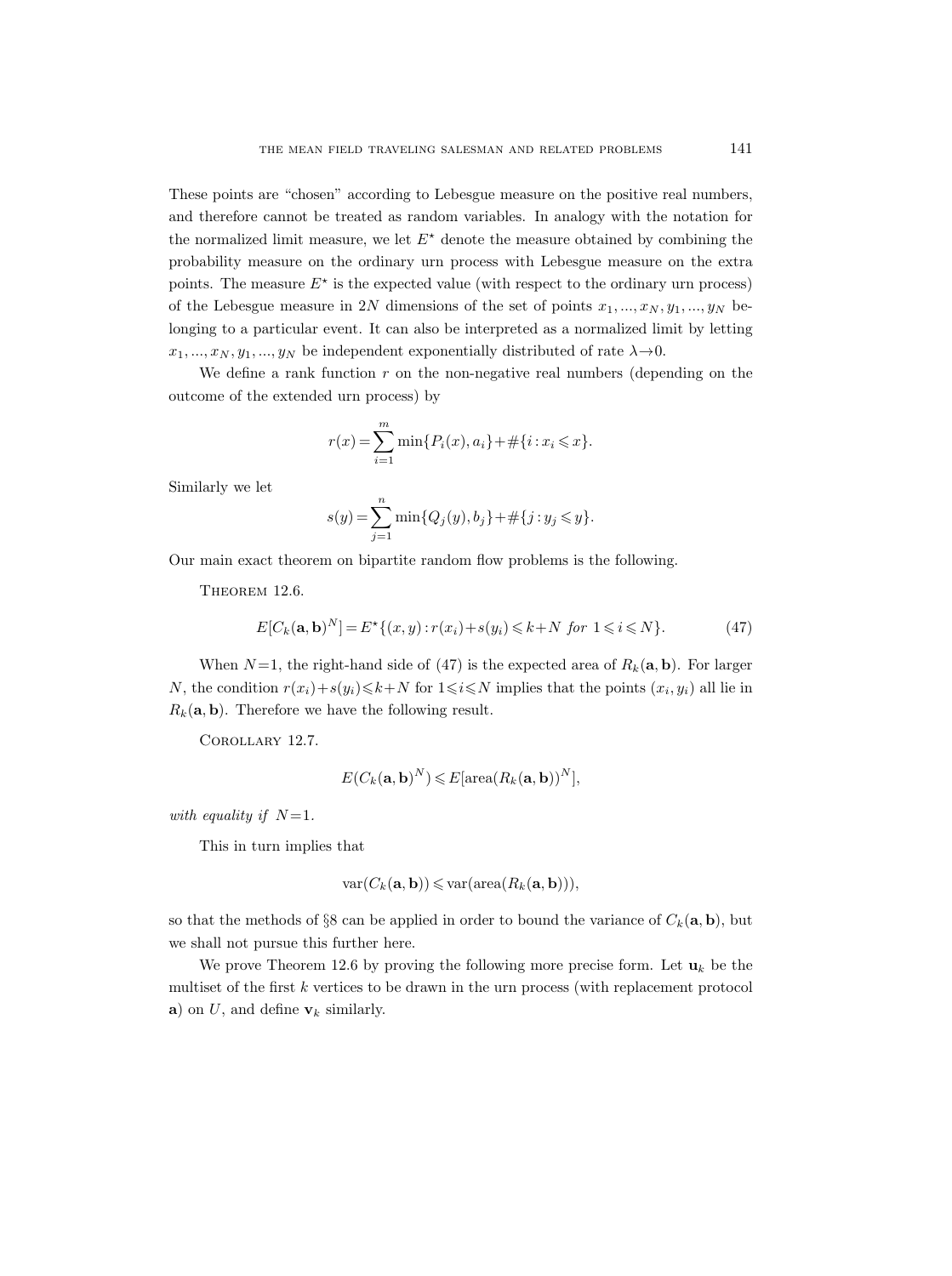142 *j. wästlund* 

THEOREM 12.8. Let  $\mathbf{h}=(h_1, ..., h_m)$  be such that  $h_i \leq a_i$  for every i, and

$$
h_1 + \ldots + h_m = k.
$$

Then

$$
E(C_k(\mathbf{a}, \mathbf{b})^N I_k(\mathbf{h}, \mathbf{a}, \mathbf{b})) = E^{\star}[\mathbf{u}_k = \mathbf{h} \text{ and } r(x_i) + s(y_i) \le k + N \text{ for } 1 \le i \le N]. \tag{48}
$$

*Proof.* We use  $(42)$  together with induction on both k and N. Notice that  $(48)$  holds trivially when  $k=0$ . Notice also that when  $N=0$ , the second term of the right-hand side of (42) vanishes.

Suppose therefore that  $(48)$  holds whenever k or N is replaced by a smaller number. Then the right-hand side of  $(42)$  can be rewritten in terms of the urn process. We will show that the result is equal to the right-hand side of (48).

We therefore split the "event"  $\mathbf{u}_k=\mathbf{h}$  and  $r(x_i)+s(y_i)\leq k+N$  for  $i=1, ..., N$  into two cases. Let  $g=u_{k-1}$ . Let t be the time at which the first event occurs in the extended urn process on V, in other words, we condition on t being minimal such that  $s(t)=1$ .

For  $1 \leq i \leq m$  and positive integers l, let  $\xi(i, l)$  be the time at which  $u_i$  is drawn for the *l*th time, and similarly let  $\psi(j, l)$  be the time at which  $v_j$  is drawn for the *l*th time. We think of these times as being defined for all  $i$  and  $j$  regardless of the capacities.

Case 1. Let  $v_i \in V$  and suppose that the event that occurs at time t is that  $v_i$  is drawn from the urn. This means that  $v_j$  is the first element (of non-zero capacity) to be drawn from the urn in the y-process, and moreover that the time  $t$  at which this happens is smaller than all the numbers  $y_1, ..., y_N$ .

We couple to another extended urn process by letting

$$
\xi'(v_j,l)\!=\!\xi(v_j,l\!+\!1)\!-\!t
$$

and, for all  $i\neq j$ ,

$$
\xi'(v_i, l) = \xi(v_i, l) - t.
$$

Moreover, for  $1 \leq i \leq N$ , let

$$
y_i' = y_i - t.
$$

Let  $x_i'=x_i$  and, for  $u_i\in U$ ,  $\xi'(u_i,l)=\xi(u_i,l)$ . Let r' and s' be the rank functions with respect to **a** and **b** $-1<sub>j</sub>$ , respectively, in the primed extended urn process. Then  $r' = r$ and  $s'(y'_i)=s(y_i)-1$ . Hence, for  $1\leq i\leq N$ ,

$$
r'(x'_i) + s'(y'_i) \le k - 1 + N \quad \text{if and only if} \quad r(x_i) + s(y_i) \le k + N.
$$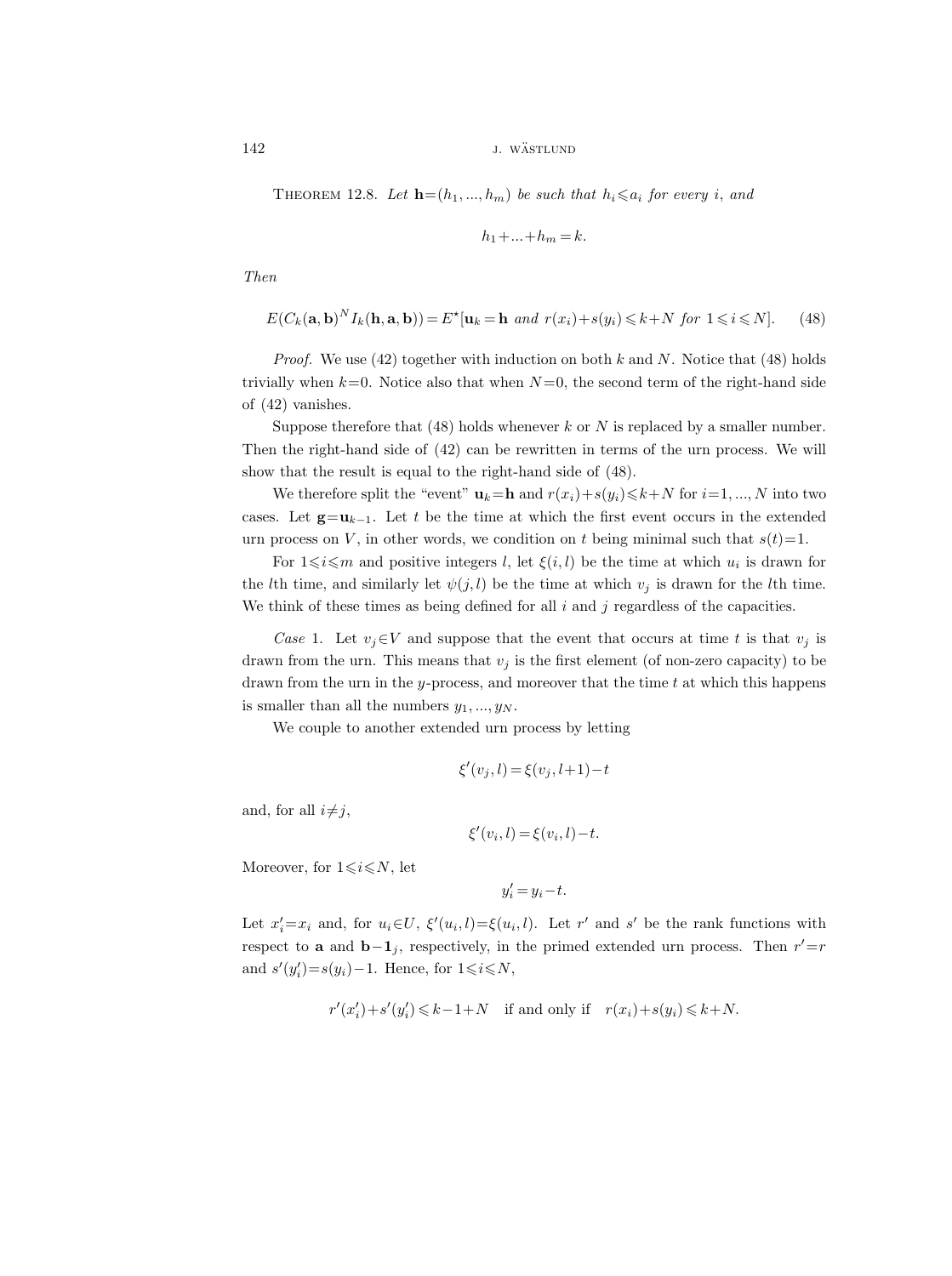If we condition on  $\mathbf{u}_{k-1} = \mathbf{g} = \mathbf{h} - \mathbf{1}_i$ , then

$$
P(\mathbf{u}_k = \mathbf{h}) = \frac{\alpha_i}{\alpha_i + \sum_{\substack{l \neq i \ l \leq a_l}} \alpha_l}.
$$

By the induction hypothesis, it follows that  $E^*(\text{case 1})$  is equal to the first term of the right-hand side of (42).

Case 2. Suppose that  $y_N = t$  (the cases  $y_i = t$  for  $1 \le i \le N - 1$  are of course identical). We couple case 2 to the  $(N-1)$ -th extended urn process in essentially the same way as we did in case 1. Let

$$
\xi'(v_j, l) = \xi(v_j, l) - t,
$$

and, for  $1 \leq i \leq N-1$ , let

$$
y_i'=y_i-t.
$$

In the limit  $\alpha_{n+1} \to 0$ , the point  $\xi(u_{m+1}, 1)$  is measured by  $\alpha_{n+1}$  times Lebesgue measure on the positive real numbers. Hence, if we let

$$
\xi'(u_{m+1}, 1) = x_N,
$$

we obtain a coupling which is valid as  $\alpha_{m+1} \rightarrow 0$ .

Again, conditioning on  $\mathbf{u}_{k-1} = \mathbf{g} = \mathbf{h} - \mathbf{1}_i$ ,

$$
P(\mathbf{u}_k = \mathbf{h}) = \frac{\alpha_i}{\alpha_i + \sum_{\substack{l \neq i \ l \leq a_l}} \alpha_l}.
$$

Moreover,

$$
\frac{1}{\beta} = \frac{1}{\sum_{\substack{1 \leq l \leq n \\ b_l > 0}} \beta_l}
$$

is the measure of the event that  $y_N$  is smaller than  $\xi(v_i, 1)$  for every j such that  $b_i > 0$ . By the induction hypothesis, it now follows that  $E^*(\text{case 2})$  is equal to the second term of the right-hand side of (42).

Hence

$$
E(C_k(\mathbf{a}, \mathbf{b})^N I_k(\mathbf{h}, \mathbf{a}, \mathbf{b})) = E^*(\text{case 1}) + NE^*(\text{case 2}).
$$

This completes the proof.

Theorem 12.8 generalizes automatically to vectors  **whose sum is smaller than**  $k$ **.** 

THEOREM 12.9. Let  $\mathbf{h} \leq \mathbf{a}$ . Then

$$
E(C_k(\mathbf{a},\mathbf{b})^N I_k(\mathbf{h},\mathbf{a},\mathbf{b})) = E^{\star}[\mathbf{u}_k \geq \mathbf{h} \text{ and } r(x_i) + s(y_i) \leq k + N \text{ for } 1 \leq i \leq N].
$$

In particular, if  $h=0$ , then this is Theorem 12.6.

 $\hfill\square$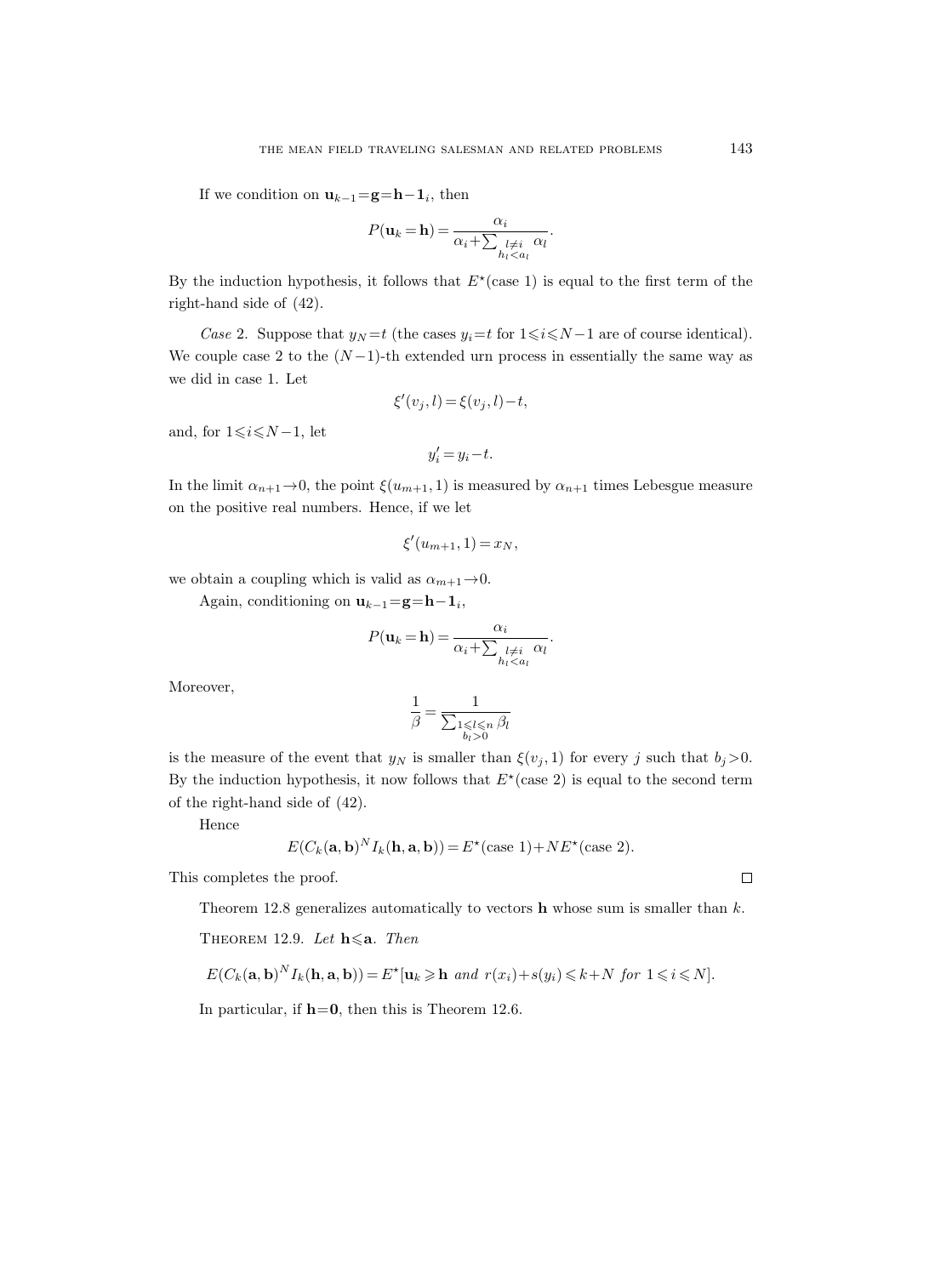144 J. WÄSTLUND

### 12.5. The area of the region  $R_k$

With the method used in §8, we can establish a similar estimate of the area of  $R_k$  for the bipartite case. Suppose again that each vertex has weight 1 and capacity at most 2. Now  $R=R_k(m_1, m_2, n_1, n_2)$  is the region for which

$$
\sum_{i=1}^{m} P_i(x) + \sum_{j=1}^{n} Q_j(y) < k.
$$

Naturally we take  $R^* = R_k^*(m_1, m_2, n_1, n_2)$  to be the region for which

$$
\sum_{i=1}^{m} E(P_i(x)) + \sum_{j=1}^{n} E(Q_j(y)) < k.
$$

For simplicity, we assume that  $m$  and  $n$  are of the same order of magnitude. We briefly outline a proof that the statement of Theorem 8.1 (with the new definitions and a different implied constant) also holds in the bipartite case, that is,

$$
|E(\text{area}(R)) - \text{area}(R^*)| = O\left(\frac{(\log n)^{3/2}}{n^{1/2}}\right).
$$
 (49)

Outline of proof. Lemma 8.2 still holds in the bipartite setting. We take  $B$  to be the box with sides  $[0, 2 \log m]$  and  $[0, 2 \log n]$ . Lemma 8.5 still holds, and in Corollary 8.6 the last error term becomes  $O((\log n)^3/n)$ , but this is not important for the following.

In Lemma 8.7, the rank of the urn process at  $(x, y)$  can be written  $\theta_1(x, y)+\theta_2(x, y)$ . where each  $\theta$  is a sum of  $m+n$  independent 0, 1-variables. The probability that the rank deviates by at least  $\varepsilon(m+n)$  from its expectation is at most  $2e^{-\varepsilon^2(m+n)/8}$ . To make this equal to  $1/(m+n)^2$ , we put  $\varepsilon = 4(\log(m+n))^{1/2}/(m+n)^{1/2}$ .

We divide B into regions  $B_1$ ,  $B_2$  and  $B_3$  as before. The estimate of the area of  $B_2$ in Lemma 8.8 still holds, although in the bipartite setting we also have to estimate the height of  $B_2$  for a given value of x. Lemmas 8.9 and 8.10 hold with minor changes in the proofs, and as before, this makes the area of  $B_2$  the main error term in (49).  $\Box$ 

# 12.6. An example

In the bipartite case there is an optimization problem that provides an intermediate step between matching and 2-factor. Consider a bipartite graph with vertex sets  $U$  of size  $n$ , and  $V$  of size  $2n$ . Suppose that we wish to connect every vertex in  $U$  to two vertices in V in such a way that every vertex in V is used exactly once. This is the  $2n$ -flow problem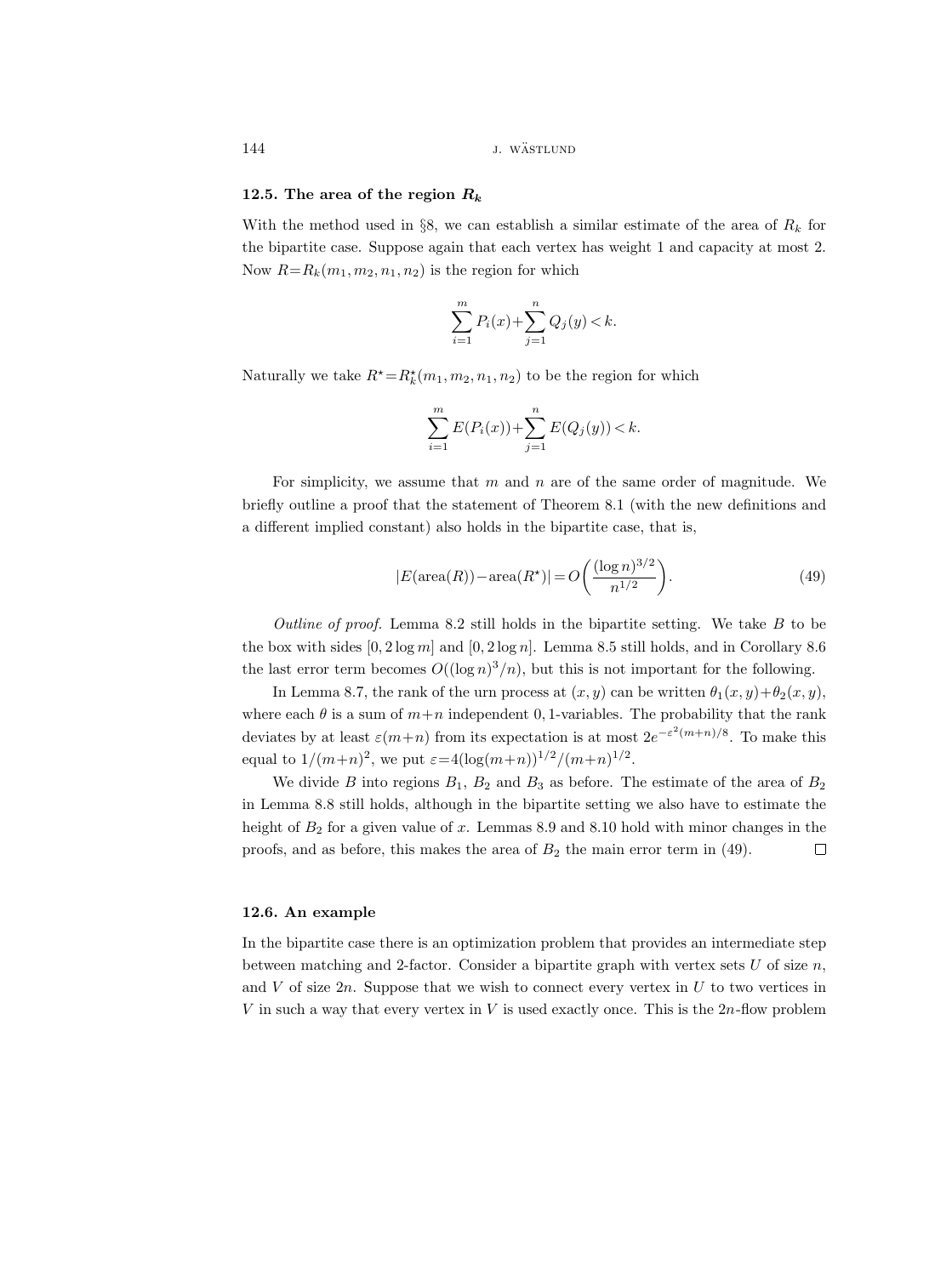with capacities 2 in U and 1 in V. Here too the region  $R^*$  is independent of n. The limit shape is given by the equation

$$
\left(1 + \frac{x}{2}\right)e^{-x} + e^{-y} = 1,
$$

and consequently the expected cost of the optimization problem converges to

$$
\int_0^\infty y \, dx = \int_0^\infty -\log\left(1 - e^{-x} - \frac{x}{2}e^{-x}\right) dx \approx 2.614522.
$$

This is also predicted (non-rigorously) from the replica-cavity ansatz by a modification of the argument given in [29].

### 13. Exact formulas for matching and relaxed matching

In this section we show that the exact results on the flow problem established in §7 and §12 lead to some simple exact formulas for the linear flow problems when each vertex has weight 1 and capacity 1.

### 13.1. Expected values

The weight-1 capacity-1 case is simpler than the general case because conditioning on the time  $T^{(i)}$  of the *i*th event in the urn process, the amount  $T^{(i+1)} - T^{(i)}$  of time that we have to wait until the next vertex is drawn is independent of the set of vertices that were drawn up to time  $T^{(i)}$ . Since  $n-i$  vertices remain, all of which have weight 1, the expected time until the next vertex is drawn is

$$
\frac{1}{n-i}.
$$

We can therefore compute the expected area of each of the rectangles that constitute the region  $R_h$ , both for the complete and the bipartite model.

In the bipartite case, the expected values of the increments  $T^{(1)}, T^{(2)} - T^{(1)}, T^{(3)} T^{(2)},...,T^{(k)}-T^{(k-1)}$  are  $1/m,1/(m-1),...,1/(m-k+1)$ , respectively, for the process along the x-axis, and similarly  $1/n, 1/(n-1), ..., 1/(n-k+1)$  along the y-axis. The rectangles that constitute  $R_k$  have expected areas

$$
\frac{1}{(m-i)(n-j)}
$$

for non-negative i and j such that  $i+j < k$ . This leads to the explicit result

$$
EC_k = \sum_{\substack{i,j \ge 0 \\ i+j < k}} \frac{1}{(m-i)(n-j)}.
$$
\n(50)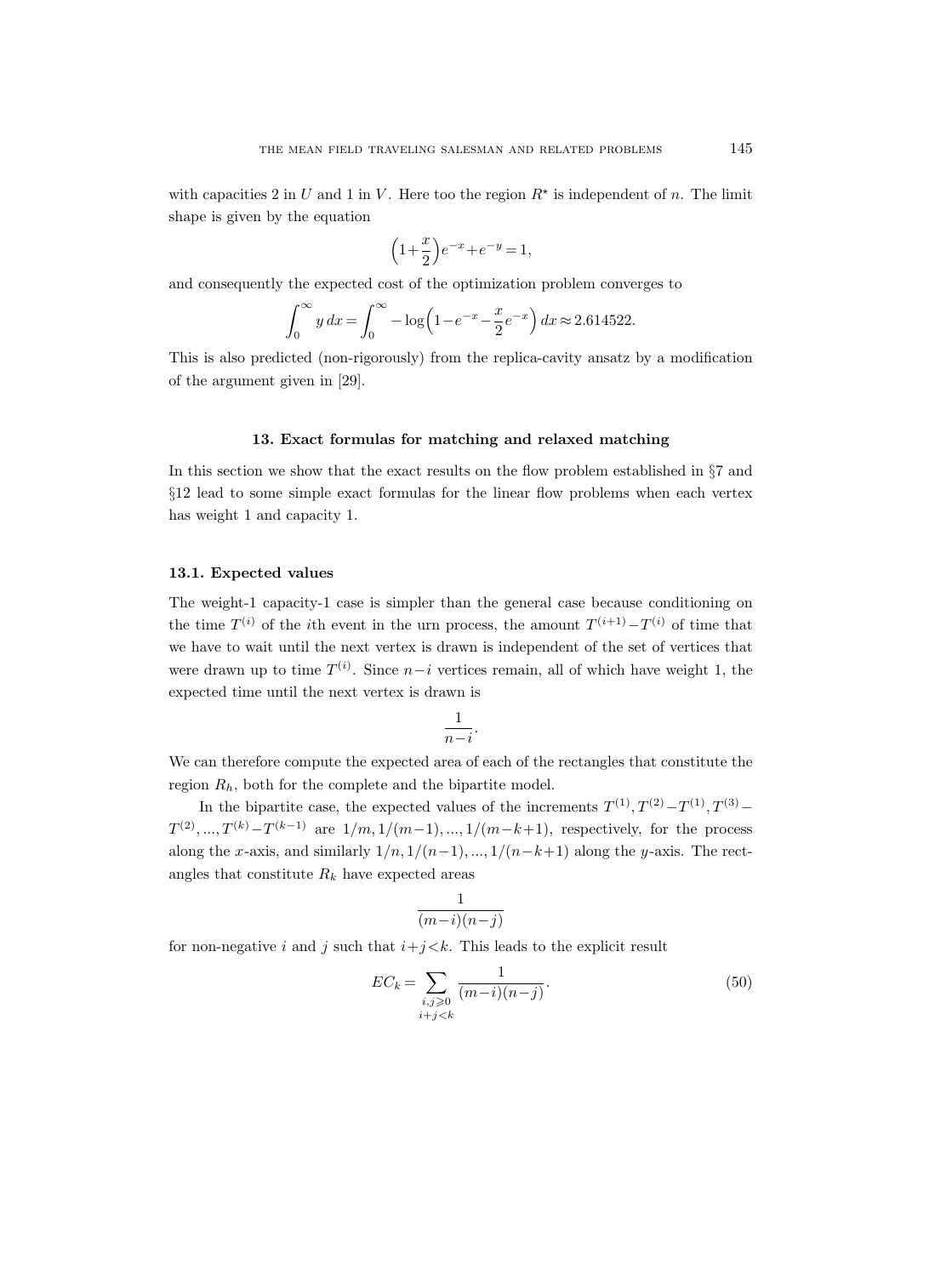146 *j. wästlund j. wästlund* 

Equation (50) was conjectured by D. Coppersmith and G. Sorkin [16], as a generalization of the formula

$$
EC_n = 1 + \frac{1}{4} + \frac{1}{9} + \dots + \frac{1}{n^2}
$$
\n<sup>(51)</sup>

for the complete n by n matching conjectured by Parisi in [36]. The formula (50) was established independently in [33] and [24], and it is easily verified that (50) specializes to  $(51)$  when  $k=m=n$ .

There is a direct analogue of (50) for the linear relaxation of matching in the complete graph. In this case, it is probably easier to derive the formula directly from (10) and Proposition 7.1, than to go via the urn process. When the capacities and weights are equal to 1, it follows by induction on  $k$  and  $n$  that

$$
EC_{k/2} = \sum_{\substack{0 \le i \le j \\ i+j < k}} \frac{1}{(n-i)(n-j)}.\tag{52}
$$

If we put  $m=n$  in (50), then (50) contains all terms of (52) twice, except those for which  $i=j$ . This means that if moreover  $k=n$ , so that (50) specializes to (51), then (52) becomes

$$
\frac{1}{2}\left(1+\frac{1}{4}+\ldots+\frac{1}{n^2}+\sum_{n/2
$$

which in turn simplifies to

$$
EC_{n/2} = 1 - \frac{1}{4} + \frac{1}{9} - \dots + (-1)^{n-1} \frac{1}{n^2}.
$$
\n(54)

In addition to showing that  $EC_{n/2} \to \frac{1}{12}\pi^2$ , this alternating analogue of (51) shows that although the linear relaxation makes it possible to find feasible solutions also for odd  $n$ , the expected cost is always slightly higher than for even  $n$ .

# 13.2. The variance of bipartite matching

We establish an exact formula for the variance of the cost of the bipartite matching problem. This formula is described in [48]. Let  $C_n$  denote the cost of the minimum perfect matching in the  $n$  by  $n$  complete bipartite graph. The problem of establishing a good upper bound on var  $(C_n)$  for large n has been considered by several researchers [9], [32], [42]. The first proof that var  $(C_n) \rightarrow 0$  was obtained by M. Talagrand [42] with the method described in §9.

The cost of the minimum k-assignment is denoted by  $C_{k,m,n}$ , so that in particular  $C_{n,n,n}=C_n$ .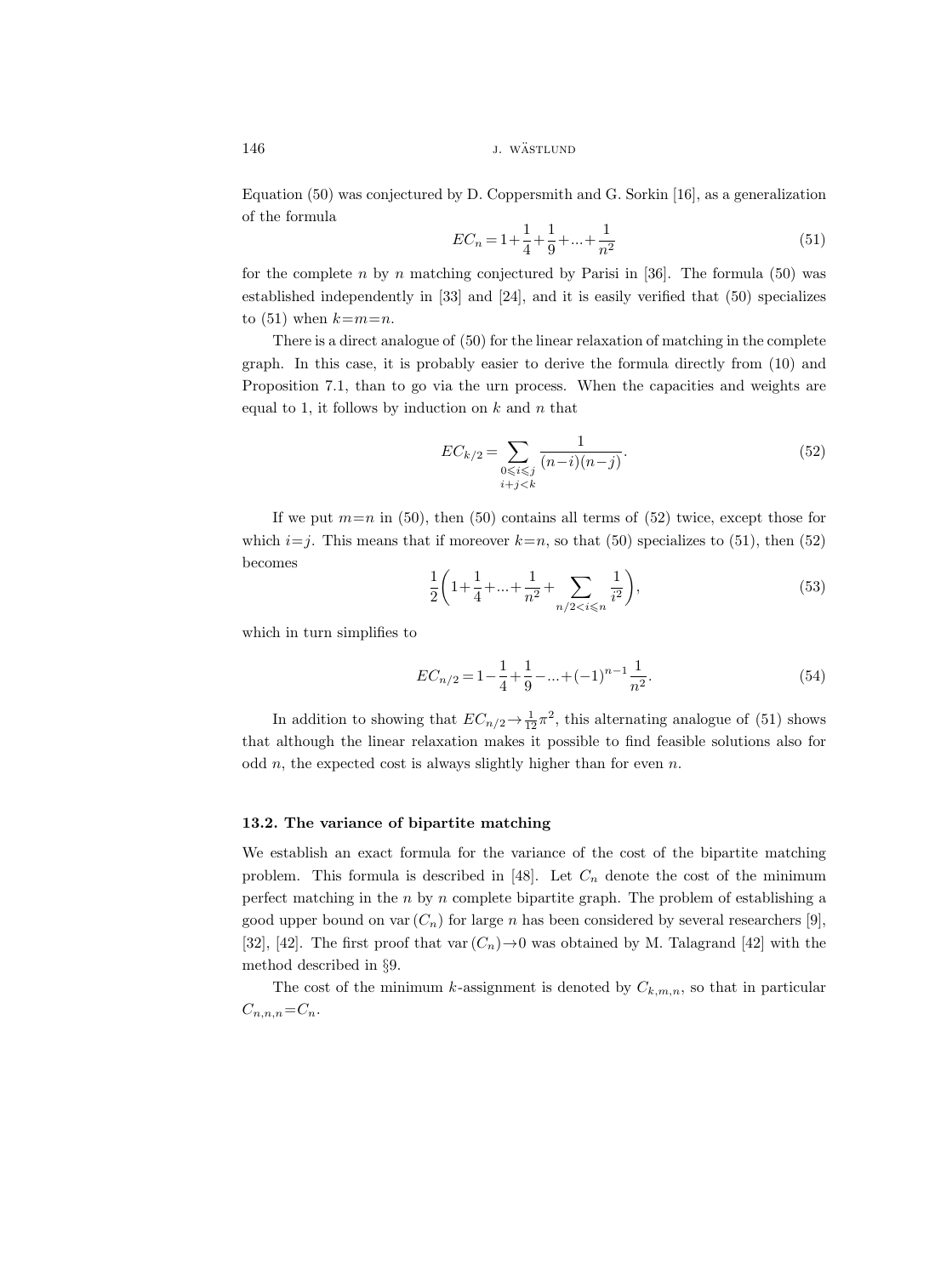PROPOSITION 13.1. The second moment of  $C_{k,m,n}$  is given by

$$
E(C_{k,m,n}^{2}) = 2 \sum_{\substack{0 \le i_1 \le i_2 \\ i_2 + j_1 < k}} \frac{1}{(m - i_1)(m - i_2)(n - j_1)(n - j_2)} + 2 \sum_{\substack{0 \le i_1 \le i_2 \\ i_2 + j_2 < k}} \frac{1}{(m - i_1)(m - i_2)(n - j_1)(n - j_2)}.
$$
\n
$$
(55)
$$
\n
$$
\sum_{\substack{0 \le i_1 \le i_2 \\ i_2 + j_2 < k - 1}} \frac{1}{(m - i_1)(m - i_2)(n - j_1)(n - j_2)}.
$$

*Proof.* Since all weights are equal to 1, the time between the *i*th and the  $(i+1)$ -th vertex to be drawn from  $U$  in the urn process is exponentially distributed with mean  $1/(m-i)$  and independent of the set of vertices that have been drawn before. Similarly the time between the jth and the  $(j+1)$ -th vertex to be drawn from V is exponential with mean  $1/(n-j)$ . In the extended urn process there are two points  $(x_1, y_1)$  and  $(x_2, y_2)$ . We first consider the event that  $x_1 < x_2$  and  $y_1 > y_2$ . We fix  $i_1, i_2, j_1$  and  $j_2$ , and consider the event that there are exactly  $i_1$  elements of U that are drawn before  $x_1$  and  $i_2$  elements that are drawn before  $x_2$ , and similarly that exactly  $j_1$  elements in V are drawn before  $y_1$  and  $j_2$  elements are drawn before  $y_2$ . The expected measure of the set of choices for  $x_1, x_2, y_1, y_2$  is equal to

$$
\frac{1}{(m-i_1)(m-i_2)(n-j_1)(n-j_2)}.
$$

Notice that this holds also if  $i_1=i_2$  or  $j_1=j_2$ . When we take the sum over all possible values of  $i_1, i_2, j_1, j_2$ , we obtain the first sum in (55). The case that  $x_1 > x_2$  and  $y_1 < y_2$ is similar and gives the factor 2.

In a similar way, the second sum comes from the case that  $x_1 \lt x_2$  and  $y_1 \lt y_2$ , and in this case it is required that  $(x_2, y_2) \in R_{k-1}$ , which means that  $i_2 + j_2 < k-1$ . Again, the case that  $x_1 > x_2$  and  $y_1 > y_2$  is similar and gives a factor 2 on the second sum.  $\Box$ 

It was shown in [48] that the case  $k=m=n$  (perfect matching) leads to the simple formula

$$
\operatorname{var}\left(C_{n}\right) = 5\sum_{i=1}^{n} \frac{1}{i^{4}} - 2\left(\sum_{i=1}^{n} \frac{1}{i^{2}}\right)^{2} - \frac{4}{n+1}\sum_{i=1}^{n} \frac{1}{i^{3}}.\tag{56}
$$

The derivation of (56) from (55) uses some identities from the remarkably similar calculation in [20] of the variance of the cost of the shortest path tree.

Notice that since  $5\zeta(4)=2\zeta(2)^2=\frac{1}{18}\pi^4$ , the first two terms of (56) essentially cancel as  $n \rightarrow \infty$ . By an elementary integral estimate,

$$
\sum_{i=1}^{n} \frac{1}{i^s} = \zeta(s) - \frac{1}{(s-1)n^{s-1}} + O\left(\frac{1}{n^s}\right),
$$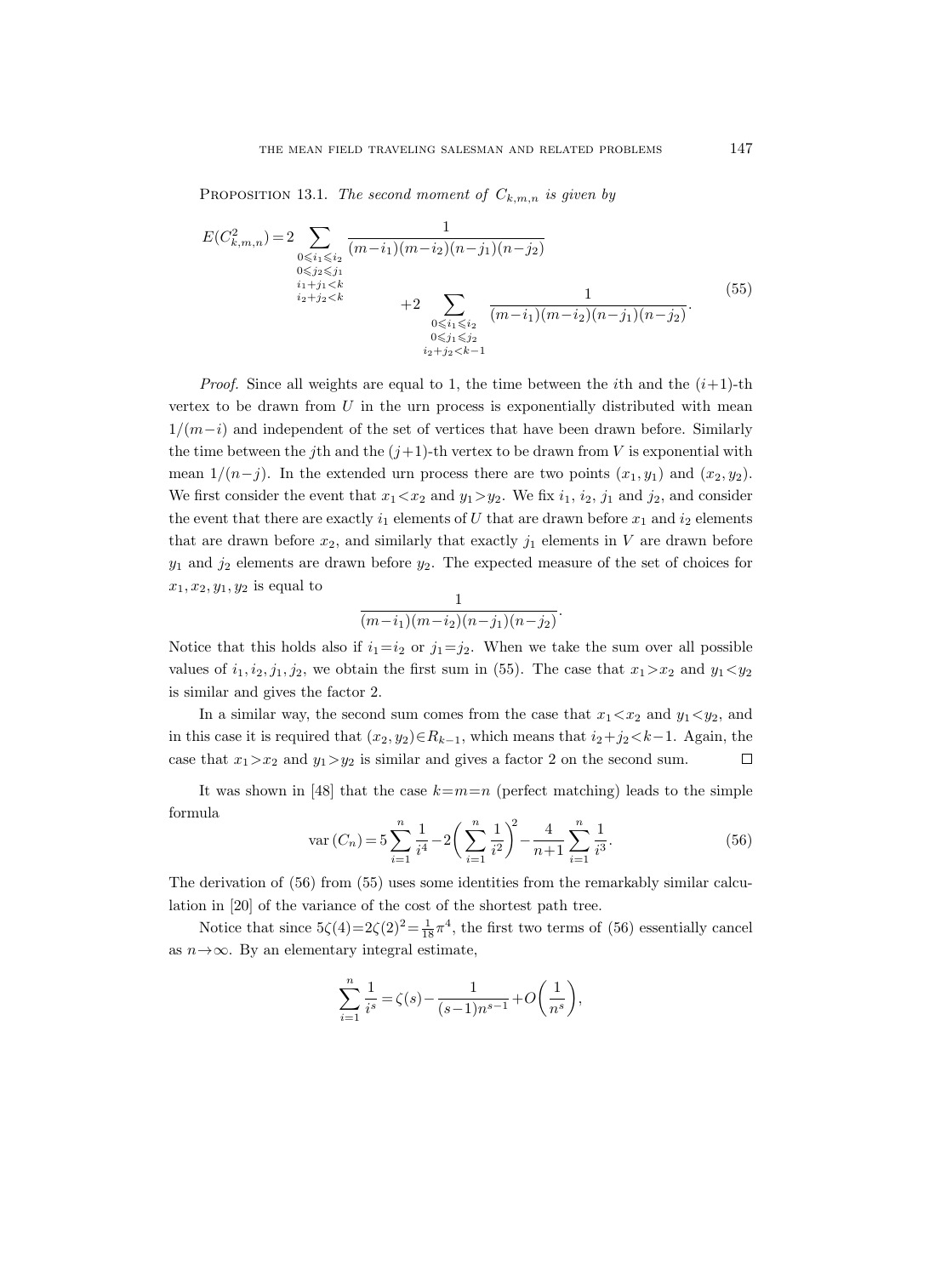and therefore we have

$$
\operatorname{var}(C_n) = 5\zeta(4) - 2\left(\zeta(2) - \frac{1}{n}\right)^2 - \frac{4}{n}\zeta(3) + O\left(\frac{1}{n^2}\right) = \frac{4\zeta(2) - 4\zeta(3)}{n} + O\left(\frac{1}{n^2}\right).
$$

### References

- [1] Achlioptas, D., Naor, A. & Peres, Y., Rigorous location of phase transitions in hard optimization problems. Nature, 435 (2005), 759–764.
- [2] ACHLIOPTAS, D. & PERES, Y., The threshold for random k-SAT is  $2^k \log 2 O(k)$ . J. Amer. Math. Soc., 17 (2004), 947–973.
- [3] ALDOUS, D., Asymptotics in the random assignment problem. Probab. Theory Related Fields, 93 (1992), 507–534.
- $[4]$  The  $\zeta(2)$  limit in the random assignment problem. Random Structures Algorithms, 18 (2001), 381–418.
- [5] Percolation-like scaling exponents for minimal paths and trees in the stochastic mean field model. Proc. R. Soc. Lond. Ser. A Math. Phys. Eng. Sci., 461 (2005), 825–838.
- [6] ALDOUS, D. & BANDYOPADHYAY, A., A survey of max-type recursive distributional equations. Ann. Appl. Probab., 15 (2005), 1047–1110.
- [7] Aldous, D. & Percus, A. G., Scaling and universality in continuous length combinatorial optimization. Proc. Natl. Acad. Sci. USA, 100:20 (2003), 11211–11215.
- [8] ALDOUS, D. & STEELE, J. M., The objective method: probabilistic combinatorial optimization and local weak convergence, in Probability on Discrete Structures, Encyclopaedia Math. Sci., 110, pp. 1–72. Springer, Berlin–Heidelberg, 2004.
- [9] Alm, S. E. & Sorkin, G. B., Exact expectations and distributions for the random assignment problem. Combin. Probab. Comput., 11 (2002), 217–248.
- [10] Bacci, S. & Miranda, E. N., The traveling salesman problem and its analogy with twodimensional spin glasses. J. Stat. Phys., 56 (1989), 547–551.
- [11] BANDYOPADHYAY, A. & GAMARNIK, D., Counting without sampling: asymptotics of the log-partition function for certain statistical physics models. Random Structures Algorithms, 33 (2008), 452–479.
- [12] BOETTCHER, S. & PERCUS, A., Nature's way of optimizing. Artificial Intelligence, 119 (2000), 275–286.
- [13] BRUNETTI, R., KRAUTH, W., MÉZARD, M. & PARISI, G., Extensive numerical simulation of weighted matchings: total length and distribution of links in the optimal solution. Europhys. Lett., 14 (1991), 295–301.
- [14] BUCK, M. W., CHAN, C. S. & ROBBINS, D. P., On the expected value of the minimum assignment. Random Structures Algorithms, 21 (2002), 33–58.
- [15] Cerf, N. J., Boutet de Monvel, J., Bohigas, O., Martin, O. C. & Percus, A. G., The random link approximation for the Euclidean traveling salesman problem. J. Physique, 7 (1997), 117–136.
- [16] Coppersmith, D. & Sorkin, G. B., Constructive bounds and exact expectations for the random assignment problem. Random Structures Algorithms, 15 (1999), 113–144.
- [17] Frieze, A., On the value of a random minimum spanning tree problem. Discrete Appl. Math., 10 (1985), 47–56.
- [18] On random symmetric travelling salesman problems. Math. Oper. Res., 29 (2004), 878– 890.
- [19] Guerra, F., Broken replica symmetry bounds in the mean field spin glass model. Comm. Math. Phys., 233 (2003), 1–12.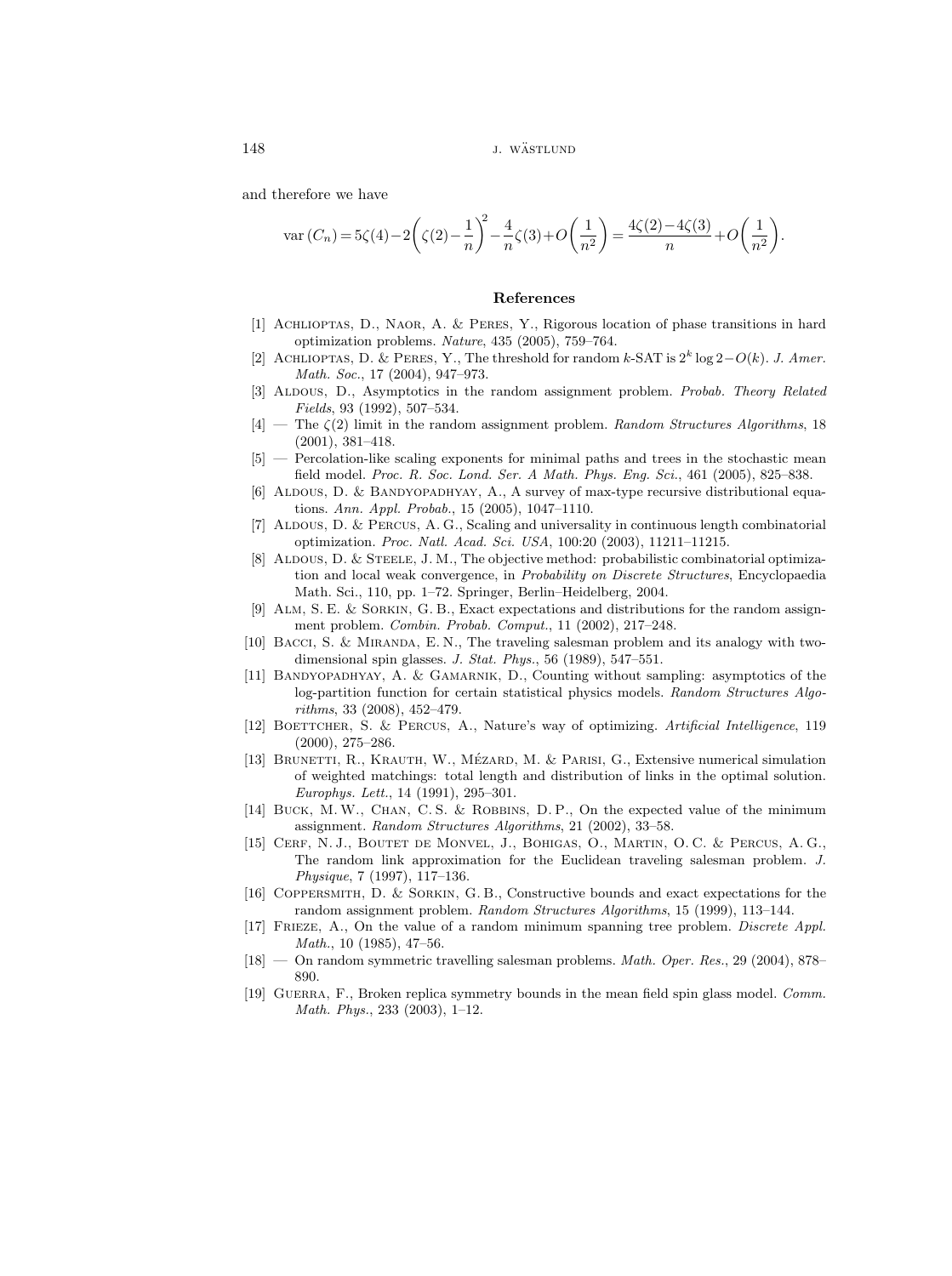- [20] van der Hofstad, R., Hooghiemstra, G. & Van Mieghem, P., The weight of the shortest path tree. Random Structures Algorithms, 30 (2007), 359–379.
- [21] KARP, R. M., An upper bound on the expected cost of an optimal assignment, in *Discrete* Algorithms and Complexity (Kyoto, 1986), Perspect. Comput., 15, pp. 1–4. Academic Press, Boston, MA, 1987.
- [22] Kirkpatrick, S. & Toulouse, G., Configuration space analysis of travelling salesman problems. J. Physique, 46:8 (1985), 1277–1292.
- [23] KRAUTH, W. & MÉZARD, M., The cavity method and the travelling salesman problem. Europhys. Lett., 8 (1989), 213–218.
- [24] LINUSSON, S. & WÄSTLUND, J., A proof of Parisi's conjecture on the random assignment problem. Probab. Theory Related Fields, 128 (2004), 419–440.
- [25] MÉZARD, M. & MONTANARI, A., *Information, Physics, and Computation*. Oxford Graduate Texts. Oxford University Press, Oxford, 2009.
- [26] MÉZARD, M. & PARISI, G., Replicas and optimization. J. Physique, 46 (1985), 771–778.
- $[27]$  Mean-field equations for the matching and the travelling salesman problems. Europhys. Lett., 2 (1986), 913–918.
- $[28]$  A replica analysis of the travelling salesman problem. *J. Physique*, 47 (1986), 1285–1296.
- $[29]$  On the solution of the random link matching problems. J. Physique, 48 (1987), 1451– 1459.
- [30] MÉZARD, M., PARISI, G. & VIRASORO, M.A., Spin Glass Theory and Beyond. World Scientific Lecture Notes in Physics, 9. World Scientific, Teaneck, NJ, 1987.
- [31] MÉZARD, M., PARISI, G. & ZECCHINA, R., Analytic and algorithmic solutions of random satisfiability problems. Science, 297 (2002), 812.
- [32] NAIR, C., Proofs of the Parisi and Coppersmith–Sorkin Conjectures in the Finite Random Assignment Problem. Ph.D. Thesis, Stanford University, Stanford, CA, 2005.
- [33] NAIR, C., PRABHAKAR, B. & SHARMA, M., Proofs of the Parisi and Coppersmith–Sorkin random assignment conjectures. Random Structures Algorithms, 27 (2005), 413–444.
- [34] Parisi, G., A sequence of approximated solutions to the S–K model for spin glasses. J. Physique, 13 (1980), L–115.
- $[35]$  Spin glasses and optimization problems without replicas, in Le hasard et la matière (Les Houches, 1986), pp. 525–552. North-Holland, Amsterdam, 1987.
- [36] A conjecture on random bipartite matching. Preprint, 1998. arXiv:cond-mat/9801176.
- [37] PERCUS, A. G., Voyageur de commerce et problèmes stochastiques associés. Ph.D. Thesis, Universit´e Pierre et Marie Curie, Paris, 1997.
- [38] Percus, A. G. & Martin, O. C., Finite size and dimensional dependence in the Euclidean traveling salesman problem. Phys. Rev. Lett., 76 (1996), 1188–1191.
- [39] The stochastic traveling salesman problem: Finite size scaling and the cavity prediction. J. Stat. Phys., 94 (1999), 739–758.
- [40] SHERRINGTON, D. & KIRKPATRICK, S., Solvable model of a spin glass. Phys. Rev. Lett., 35 (1975), 1792–1796.
- [41] SOURLAS, N., Statistical mechanics and the travelling salesman problem. Europhys. Lett., 2 (1986), 919–923.
- [42] Talagrand, M., Concentration of measure and isoperimetric inequalities in product spaces. Inst. Hautes Études Sci. Publ. Math., 81 (1995), 73–205.
- [43] Spin Glasses: A Challenge for Mathematicians. Modern Surveys in Mathematics, 46. Springer, Berlin–Heidelberg, 2003.
- $[44]$  The Parisi formula. Ann. of Math., 163 (2006), 221–263.
- [45] VANNIMENUS, J. & MÉZARD, M., On the statistical mechanics of optimization problems of the travelling salesman type. J. Physique, 45 (1984), 1145–1153.